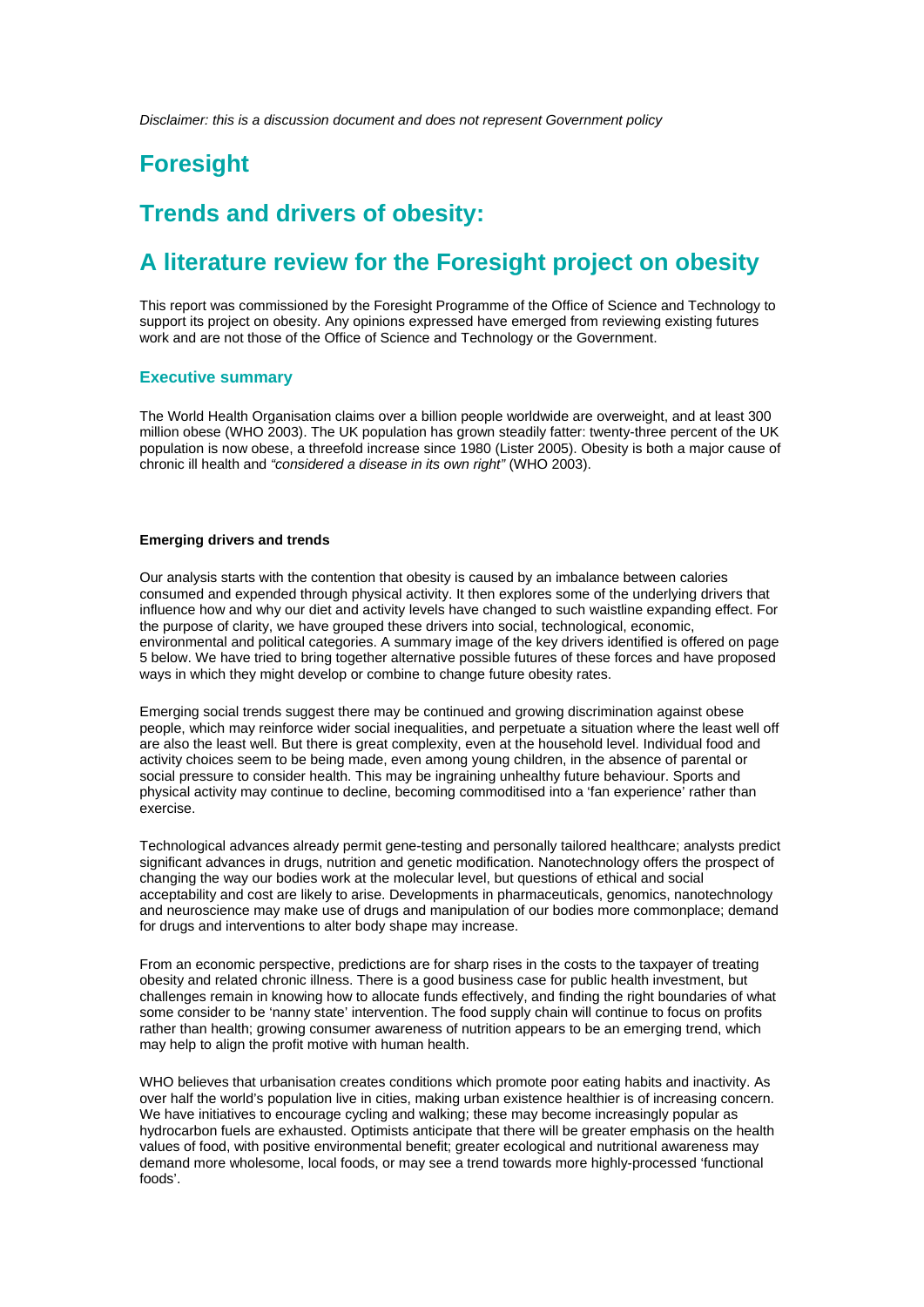The future role of government in regulation, investment and promotion of good health is likely to change. Government's current commitments to review legislation on advertising to children may be the start of a raft of health-driven legislation, tax, regulation and promotion. A challenge is to avoid unintended negative consequences of these interventions. With increased information and consumer awareness, threat of litigation of companies, institutions and even parents may increase.

#### **Emerging queries**

While there are no proven, national-level precedents for action to reverse obesity, it is striking how variable the prevalence of obesity is between countries and socio-economic groups. Improving our understanding of social and cultural aspects of the 'nutrition transition' (as economies grow, populations switch to more energy-dense diets) could provide valuable information for decision-makers of the future.

Social trends indicate there may be continued polarisation of the population, into the junk-food eating, less-educated poor and functional food eating, better-informed higher classes. The negative correlation between education and obesity may suggest that improving education for the poorest groups is an intervention that could help reduce obesity. There are also links between poverty and obesity, although these may be of a lower order than between poverty and smoking. Government may find a growing role in informing consumers and encouraging people to manage sometimes conflicting initiatives and information. It seems clear that obesity won't be resolved through healthcare interventions alone; this raises questions of 'joined-up government'. While some will dislike nanny-state intrusions, WHO has suggested independent national institutions be created specifically to promote nutrition and coordinate health messages, policy development, legislation and taxation.

One complication is that obesity is an easily observed indicator or proxy for both lack of physical activity or poor nutrition in the population. Should a 'technical fix' or genomic intervention be found, we may have a slimmer nation, but fail to address and indeed hide from view the underlying issues of poor diet or insufficient activity, making them harder to track.

WHO suggests that establishing independent national institutions may help promote nutrition and coordinate health messages, policy developments, legislation and taxation. Any significant new government regulation or EU-funded initiatives might confront those who dislike nanny-state intrusion into their choices.

#### **Possible areas for Foresight**

A continuing challenge is to understand how the complex range of drivers affecting obesity inter-relate. As we look to the longer-term, the importance of feedback loops and the impact of multiple, additive and dynamic interventions may be critical. Foresight might consider developing a complex model in a systemic way to understand and forecast outcomes of these drivers. It could also explore the potential impacts of previously unrecognised technologies and processes, policy interventions to address them, and the wider consequences of their interaction. There could be an added component of welfare economics measuring costs and benefits of possible interventions to help identify possible areas for action.

Our analysis attempted to look at social, technological, economic, environmental and political drivers, and the arbitrary delineation between these categories was evident to us as we did our research. Determining what is a driver, an influence, a trend or a sub-factor is a difficult process. Another approach sees 'cultural' drivers as predominant, with the economics, technology, etc… as merely the mechanical expression of underlying cultural decisions. This might suggest exploring how different societies' expectations about food, diet and physical activity are formed, shared and changed.

Most of the research we reviewed focused on identifying and defining problems. We found insufficient evidence of effective programmes that have reduced obesity, from which learning might be extrapolated and applied to other situations. Indeed, we were told that these do not exist. Finding (or if necessary creating) practical examples of successful national-level programmes or structures might be a fruitful area of further work.

The growing incidence of obesity may reflect changes in individual's choices and behaviour. It is unclear whether it is the environment that is abnormal and people's behaviour that is normal or vice versa, but most commentators believe the upward trend in weight is damaging human health. Further study into the circumstances that support healthy behaviour in different environments and at different life stages,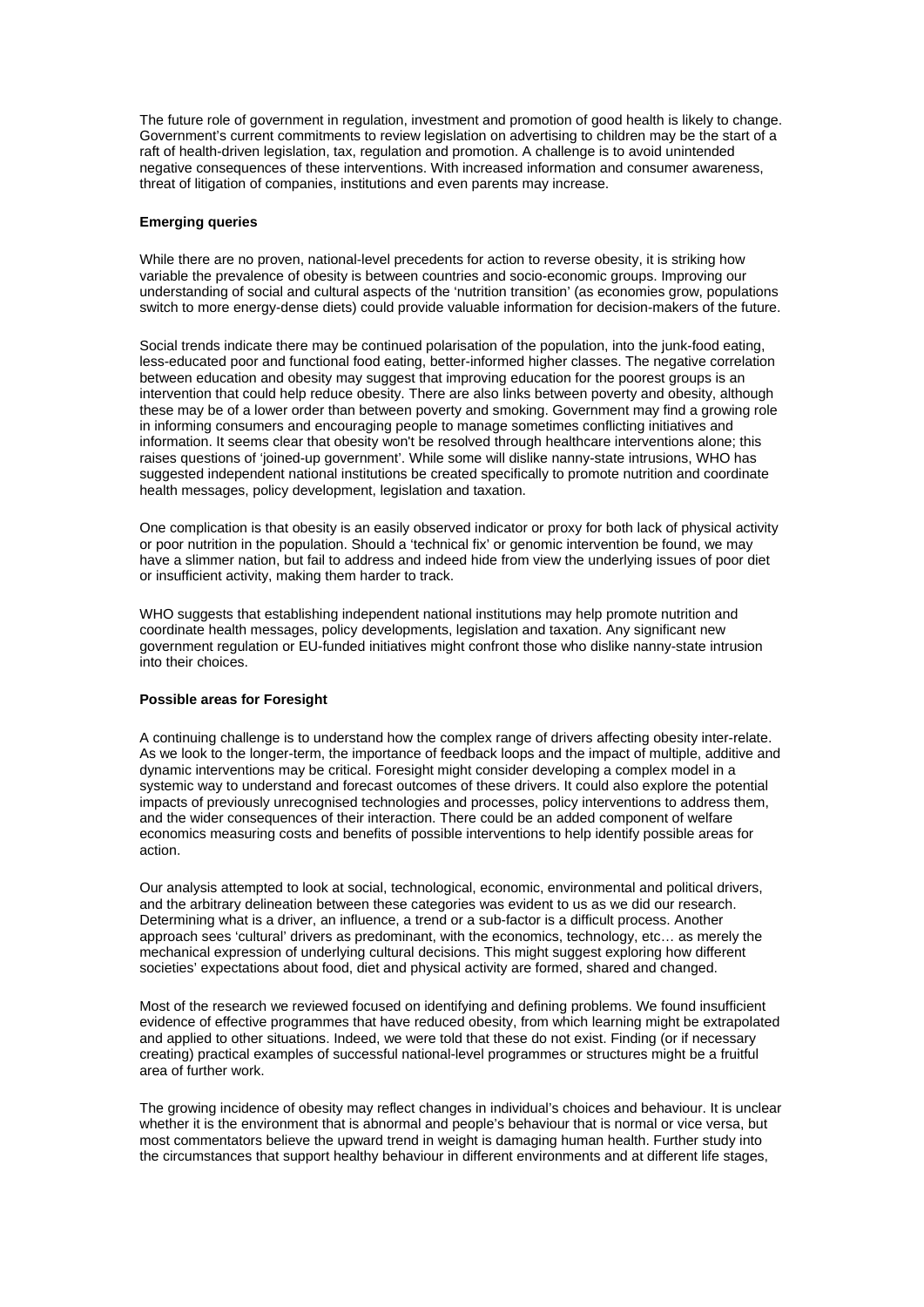or facilitate behaviour change across the social spectrum, might be useful. This could include analysis of individuals, families, communities, and the role of GPs/ healthcare, government and media.

#### **Summary image of obesity drivers and trends**



**Table of contents**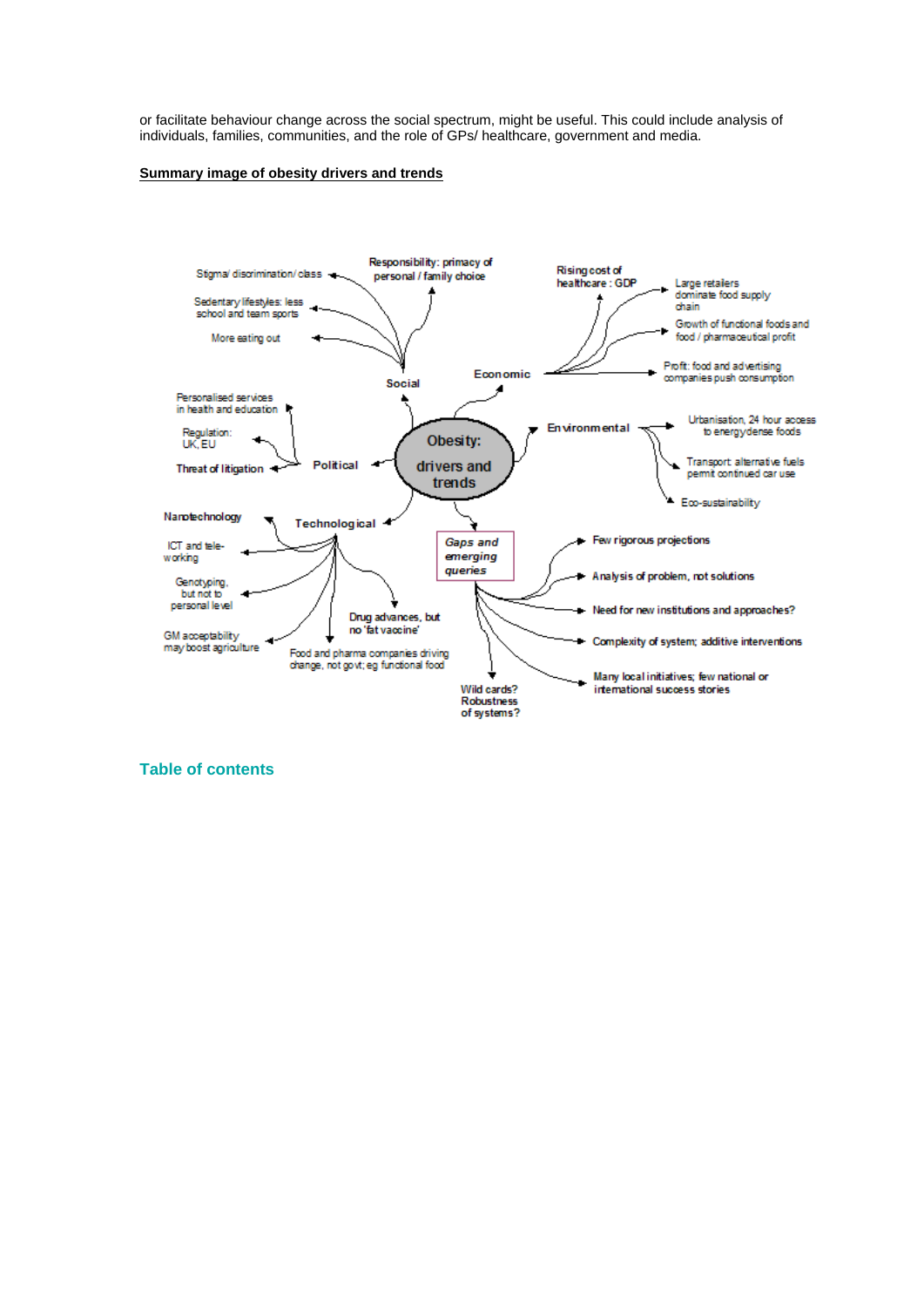Executive summary. Review of futures past Introduction. The position today. Projections of obesity prevalence. Overall obesity drivers. The usual suspects?. Are we less physically active?. Is food cheaper and more readily available?. Are we misinformed?. Social drivers. Introduction A focus on behaviour change?. Should we regulate to change these behaviours?. Are we becoming less active?. More dining out?. Deteriorating mental health?. Summary of social drivers. Technological drivers Introduction. Technology is all around us. Technology in the future of healthcare. Gene genies. Pharmaceutical companies. Nanotechechnology. Neuroscience. Summary of technological drivers. Economic drivers. Introduction. Economic growth and the nutrition transition. The cost to the taxpayer Business case for health promotion. Cheap food is big business. Advertising/ marketing. Insurance companies. Energy constraints on food supply. Summary of economic drivers. Environmental drivers. Urban environment and physical activity levels. Food environment and diet Sustenance and sustainability. Summary of environmental drivers. Political drivers. Threat of litigation. Legislating for change. Tax. Summary of political drivers. Emerging future trends in obesity. Some possible interactions. Emerging questions. Recommendations for Foresight References. Appendices.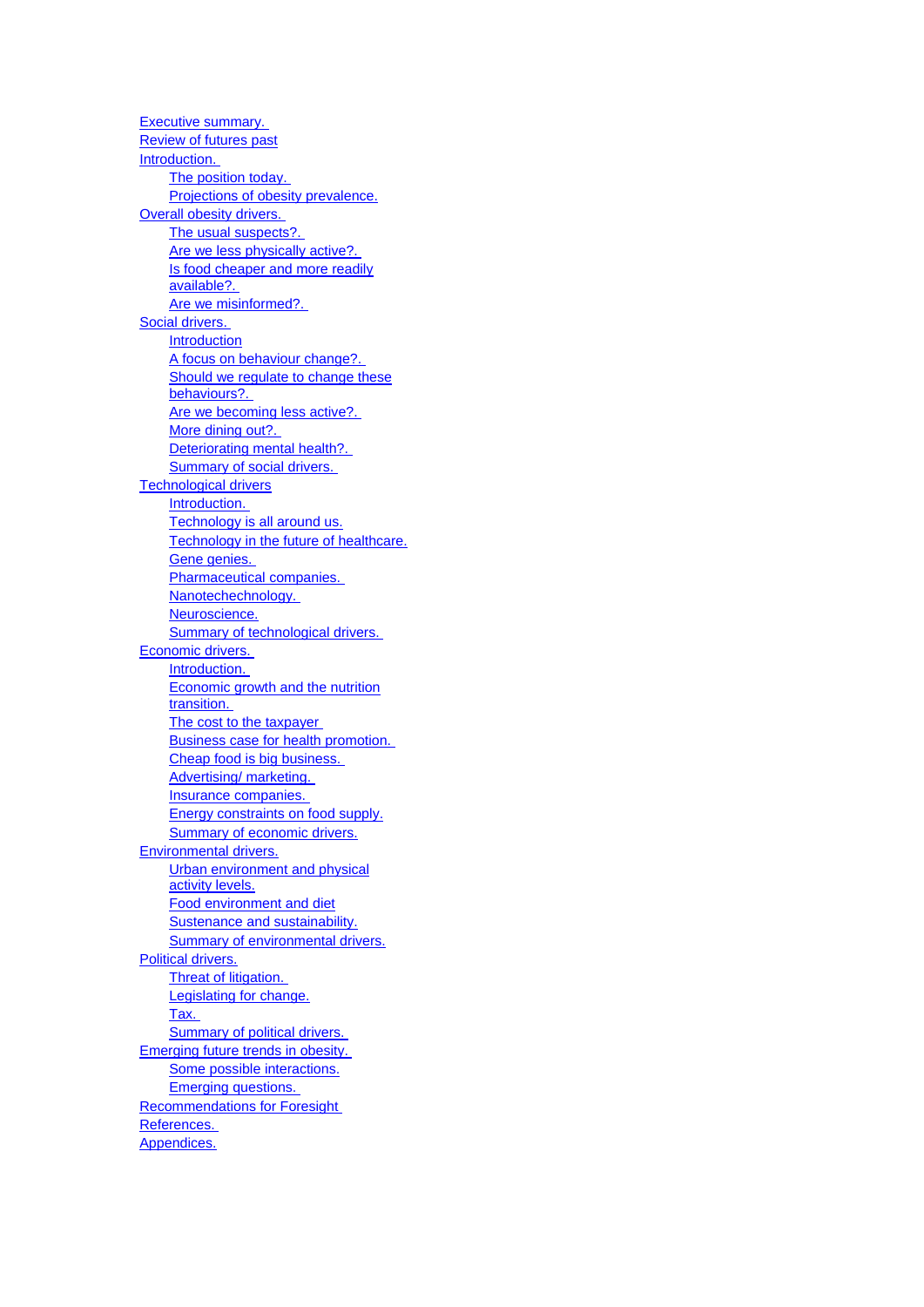#### **Review of futures past**

The Foresight project on obesity will explore the implications of science and technology for future patterns of obesity. It will examine how in the coming 50 years changes in some of the underlying drivers that have been prevalent in the development of the obesity epidemic may develop and influence obesity prevalence and resultant chronic disease.

This paper is intended to inform the Foresight project on obesity, in its scoping stage at the time of writing. The project will explore how science and technology and a consideration of alternative futures might help to address some of the factors underlying the growth in obesity. This paper is a review of existing written viewpoints, mostly of UK or US origin and all in English language, and faced the inevitable constraints of time and resources. The intention is that it should stimulate discussion and to help Foresight to decide what the project should and should not cover.

This report first explores individual drivers and trends within specific realms, and then attempts to highlight the most prominent drivers and possible dynamic processes that increase or slow the trend towards increased obesity in the future. This review of futures literature hopes to stimulate thinking and offer suggestions of:

- **•** Where and how Foresight can add value;
- **•** Topics on which Foresight might concentrate; and
- **•** Key outstanding questions that could be considered in further enquiry and analysis.

The information in this paper is derived from documents and opinions from sources including government departments, think tanks, academics, non-governmental organisations, futurists and the public media. Our research looked as broadly as possible with the aim of identifying futures that are anticipated in areas regarded as relevant to obesity. Nothing was deliberately omitted to present a bias, and while the report attempts to condense a broad range of material, it does not purport to be either comprehensive in its research or accurate as a prediction of the future.

This paper is a discussion document intended to stimulate further understanding of possible futures, and is not a statement of Office of Science and Technology policy, or of the UK Government policy. The opinions expressed are based on the underlying research. Sourced are attributed where possible, and any errors unintentional.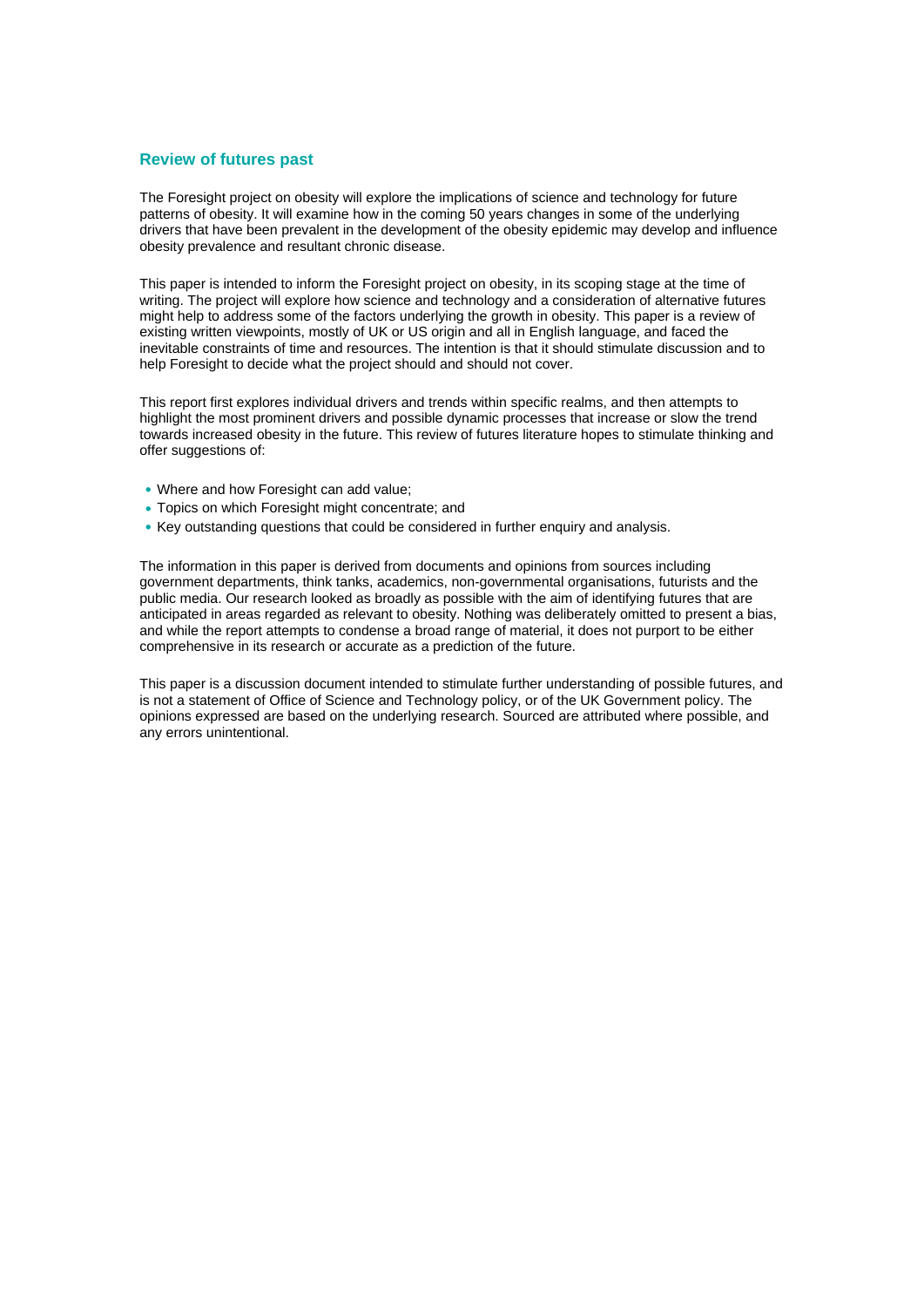#### **Introduction**

Obesit[y\[1\]](http://www.foresight.gov.uk/Obesity/Reports/Literature_Review/#_ftn1) may be defined as *"an excess of body fat frequently resulting in a significant impairment of health and longevity"* (House of Commons Health Committee 2004). Being obese or overweight is associated with a higher likelihood of suffering numerous chronic illnesses, including, among others, lifethreatening cardiovascular disease, diabetes, certain types of cancers and gallbladder disease(WHO 2003, 2005a, Wanless 2004). The risk of death seems to increase as weight increases, albeit at different rates for different groups; as a rough summary, experts conclude that obese patients suffer a nine year reduction in their life expectancy (NAO 2001).

#### **The position today**

The prevalence of obesity has increased dramatically in recent years; the World Health Organisation (WHO) has declared it *"has reached epidemic proportions globally"* (WHO 2005b). In the UK, obesity prevalence has more than tripled in the past 25 years, and obesity among children has tripled in a decade (IOTF 2003a). The National Audit Office estimated that obesity costs England 18 million sick days and 30,000 excess deaths (NAO 2001). There are similar trends overseas: deaths directly related to obesity have been estimated at 320,000 a year in Europe and 300,000 in the USA (IOTF 2003a). Obese patients are more likely to be taking multiple drug types and in greater volumes than normal weight patients (Counterweight 2005). US analysts calculate that obese individuals spend an extra 36% per year on healthcare and 77% on medications than the average (DKW Research 2004).

The direct and indirect (loss of earnings due to sickness and premature mortality) annual costs of treating obesity in the UK have been conservatively estimated at £3.3-3.7 billion (House of Commons Health Committee 2004). NAO forecasts the direct costs to rise to £3.6 billion by 2010. As well as intangible 'quality of life' measures, this figure also ignores any costs associated with overweight (but not statistically obese, ie BMI below 30), and social costs, such as tax losses from unemployment and disability benefits, which another study puts at £10-20 billion per year (McCormick and Stone unpublished). The tax burden due to diet-induced ill health has been estimated as high as £15 billion a year (IOTF 2003a). The psychological damage caused by overweight and obesity is a further huge health burden (House of Commons Health Committee 2004). The Commons Select Committee concluded, shockingly that *"this will be the first generation where children die before their parents as a consequence of childhood obesity"* (House of Commons Health Committee 2004). While it is unclear whether they mean 'at an earlier age than' rather than 'at an earlier date than', this is certainly food for thought!

The government has promised *"action on diet and exercise to tackle heart disease, cancer, diabetes, strokes, high blood pressure, high cholesterol and a range of factors critical to our health"* (DH White Paper 2004). In July 2004 of a joint government Public Sector Agreement target for Departments of Health, Culture Media and Sport and Education and Skills committed to, *"halting the year-on-year rise in obesity among children under 11 by 2010, in the context of a broader strategy to tackle obesity in the population as a whole"* (Department of Health 2004a).

#### **Projections of obesity prevalence and cost**

Our research for this report unearthed surprisingly few organisations making long-term projections of obesity rates. The International Obesity Task Force (IOTF) appears to be the most abundantly referenced source. IOTF bases its forecasts on linear projections of current trends. The following table shows comparative historic and forecast rates of obesity in USA, England, Australia and Brazil.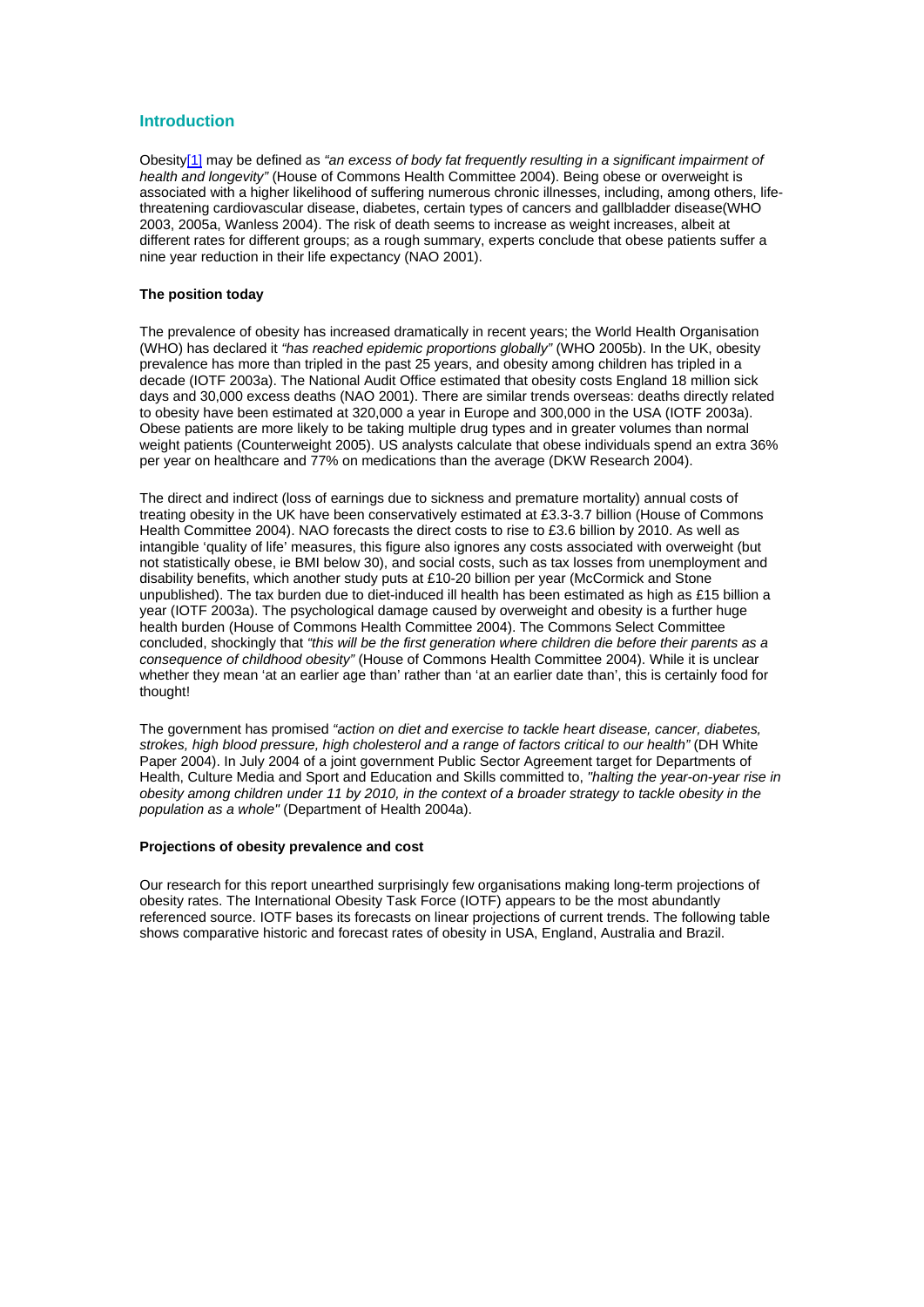

*(Source: [http://www.iotf.org/media/iotfprojection.jpg\)](http://www.iotf.org/media/iotfprojection.jpg)*

The UK has a growing population and an ageing population (National Statistics 2005a). Trends indicate that individuals get fatter as they age; as the UK population gets older, there will be an underlying trend towards more overweight. At the same time, IOTF forecasts 24% of boys and 32% of girls will be overweight by 2025, which may reinforce growing obesity rates in the population.

Globally, WHO estimates that over 1 billion people are currently overweight, including 800 million women, and that over 300 million people are obese. More than 2.5 million deaths annually are weight related and this could rise to 5 million by 2020 (IOTF 2003b). Mortality rates resulting from obesity remain relatively low in developed countries, which may be the result of steadily increasing healthcare spending. The US, for example, is forecast to spend 19% of GDP on healthcare by 2014, up from 15% in 2003 (Heffler et al 2005). Of this, analysts expect 20% be devoted to treating obesity diseases (DKW Research 2004). Yet even with this spending, *"the steady rise in life expectancy during the past two centuries may soon come to an end"* (New England Journal of Medicine, in Sunday Times 2005).

Developing countries face a double burden of disease – obesity and malnutrition. Since obesity initially tends to be associated with higher socio-economic groups, this may divert limited health resources and lay foundations for perpetuation of health inequalities. By 2015, over 1.5 billion people may be overweight (WHO 2005a). Marie Ruel of the International Food Policy Research Institute states that many in the developing world are, *"moving from hunger to obesity in a single generation"* (Futurist 2005a). Developing governments do not look likely to have the same resources to devote to long-term care of chronic illness, for example current spending on weight-loss surgery in the US is more than the entire health budget of Vietnam, population 83 million (Rayner 2005).

#### **What drives obesity?**

#### **Energy balance**

We live in an increasingly 'obesogenic environment['\[2\]](http://www.foresight.gov.uk/Obesity/Reports/Literature_Review/#_ftn2), resulting from a multitude of "*genetic, biological*, *psychological, sociocultural, and environmental factors that affect both sides of the energy balance equation and the interrelationships among these factors"* (US Food and Nutrition Board 2005). It might even be said that it is the environment that has become abnormal, rather than people's behaviour.

This paper does not attempt to explore the biological aspects of weight gain or look in detail at the future provision of medical interventions and treatments of obesity. This paper concentrates on the contention that the trend towards higher prevalence of obesity in the UK at the population level is driven by increased calorie consumption relative to physical activity in the UK's population. This worsening in energy balance is felt to be at the core of the challenge of understanding why obesity has changed and looking forward to how it might change in the future. This is what the picture below attempts to portray. This section of the paper looks at what commentators are saying about diet and physical activity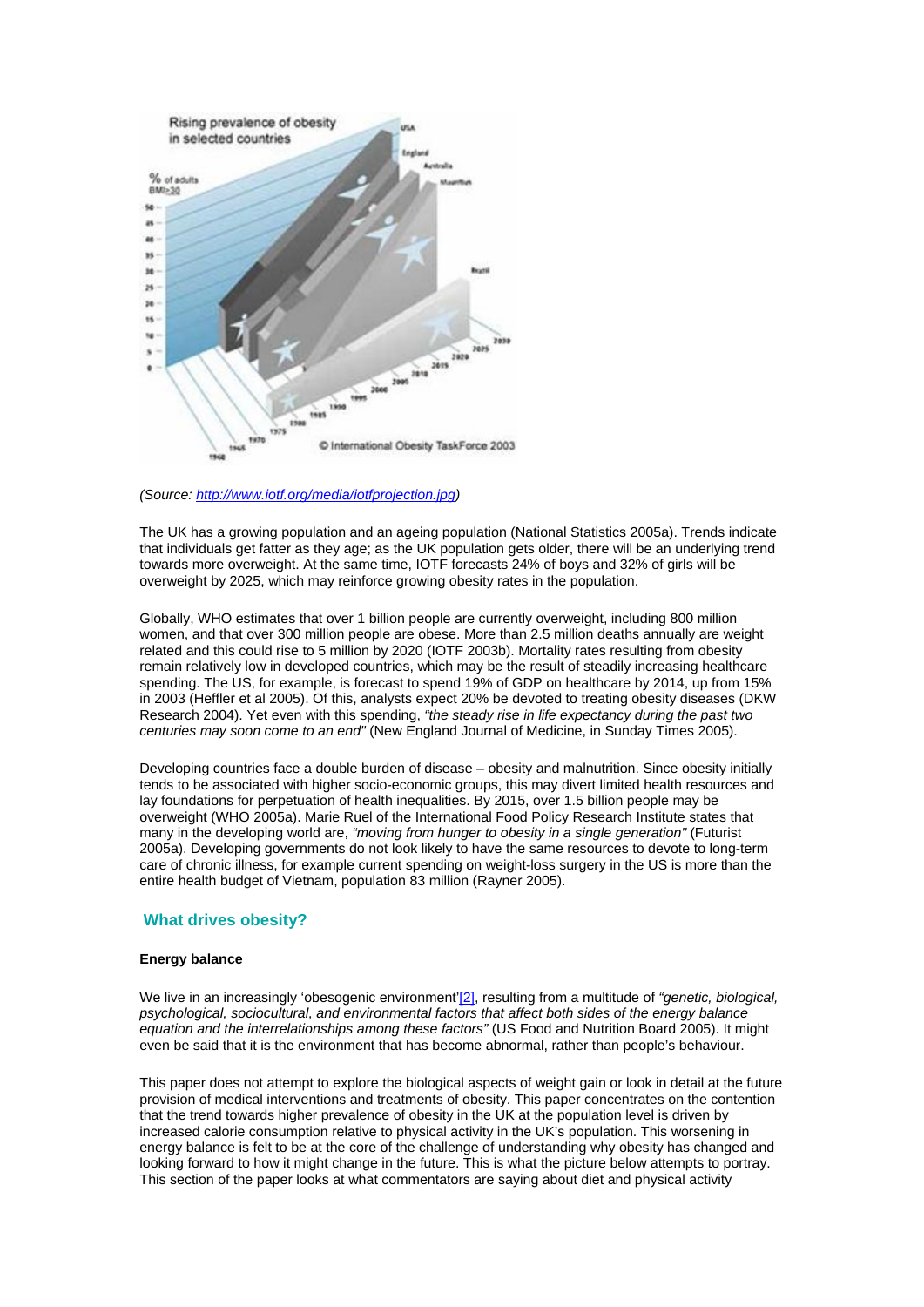themselves, before it then focuses on the forces one step further removed, what we might call the 'drivers of the drivers' of obesity, or the changes that influence people's consumption and activity levels. The majority of this paper is dedicated to possible futures in these underlying determinants.



#### **Are we less physically active?**

Tessa Jowell, Secretary of State for Culture, Media and Sport has suggested *"the problem is not the number of calories kids are taking in, but the fact that they are doing less to burn them off"* (Freedland 2005). As for children, it may be for adults; over the past decade, average adult energy expenditure is thought to have decreased by as much as 30% (Joint Colleges 2004). Calorie intake appears to be at or a little below 1980 levels, but the UK now travels 25% less on foot and by bicycle and watches twice as much television, half as many young people play extra-curricular sport and half as many work in physically active employment (McCormick and Stone unpublished). Daily life also involves a range of labour saving devices, including washing machines, dishwashers, lifts, car-washes and ride-on lawnmowers.

#### **Money talks?**

Real disposable incomes have risen 87% since 1980, which has raised the relative cost of time spent on leisure and exercise. This appears to have reduced, rather than increased the time available for active leisure for many. Many people's rational response seems to have been to reduce participation in, for example, team sports. As food basket prices have fallen 22% over the same period, and calorie intake is thought to have stayed level, we have witnessed significant growth in expenditure per calorie. We explore these economic relationships further below.

#### **Are we in denial?**

Making healthy choices requires both demand for and availability of healthy alternatives (Maio 2005), and as almost two thirds of overweight and half of obese people do not believe their weight poses significant health risks (McCormick and Stone unpublished), significant challenges may exist in reversing current trends. Some optimists believe that technological developments increase wealth and raise *"the demand for thinness"* (Philipson and Posner 1999), but this may not apply equally across the socio-economic groups.

This report now explores the 'drivers of the drivers' of the obesity trend under five headings: social, technological, economic, environmental and political. This is, in a sense, an arbitrary selection, but we believe it helps highlight some significant issues. We summarise the key drivers in the penultimate section, before attempting to identify areas of further enquiry.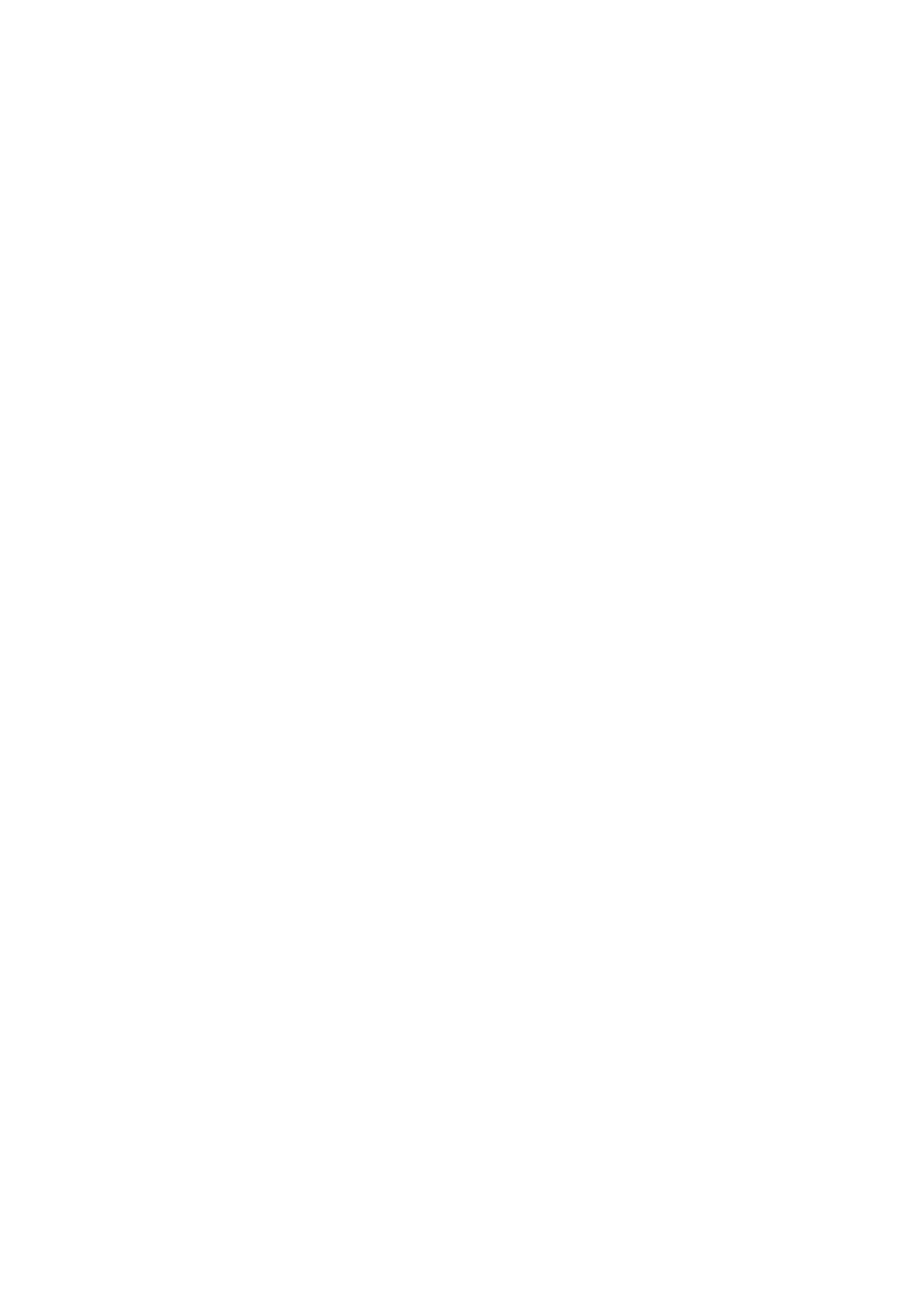#### **Social drivers**

*"Body mass is commonly a matter of lifestyle choice"* (Swiss Re 2004).

#### **Introduction**

For all bar a few hermits, our lifestyles are constructed within social parameters. What we consume and how active we are is governed by influences from our families, communities, schools and workplaces, from the government and the media and from messages and products of the many companies selling us products.

Underpinning the social dimension of obesity is the recognition of its negative correlation in the UK with education (McCormick and Stone unpublished) and with affluence. Obese people appear to face considerable discrimination and stigmatisation, including at school and in the workplace. A survey of UK-based recruiters found that almost half believe obesity negatively affects employee output and 93% would prefer of two identically-qualified applicants, the one of normal weight to the obese person (Thomas 2005). Even fast food chains are thought to reject obese applicants (Schmidhuber 2005). While this may drive some people towards adopting healthier weight (Peto to House of Commons Health Committee expert examination 2003), the sociologist Greg Maio recommends interventions should target behaviours that lead to obesity, not the obese directly (Maio 2005).

A BBC scenario forecasts 'fatpartheid': "*by 2020 obesity is a divisive social issue, delineated by class, with attitudes hardened on both sides"*. This vision predicts healthcare costs will spiral and hospitals may put obese patients under close scrutiny, while fat people will face healthcare rationing, insurance blacklists and rush-hour bans from public transport, as well as widespread discrimination at school and at work (BBC 2004).

#### **A focus on behaviour change?**

*"Magic bullet solutions are more likely to be found in research that encompasses the many community and social aspects of childhood obesity, than in technology"* (Steinbeck and Pietrobelli 2005).

The Wanless Report stated that a lack of information or a failure by individuals to properly calculate long-term health costs may be contributing to the rising prevalence of obesity (Wanless 2004). Others point to increased temptations of tasty food and sedentary leisure activities, pointing out that even the best-motivated people may need to exert considerable effort to resist cravings for tasty, energy-dense foods and to get out of bed for a cold morning run. But an important part of promoting healthier lifestyles is recognising that healthy foods can also be tasty and healthy activities fun (dancing, for example). Maio identifies a need for 'empowered choice' combining the psychological will and the availability of healthy alternatives to resist unhealthy temptations (Maio 2005).

An understanding of how people make diet and activity choices may be key to this empowerment. It seems that traditional influences of parents and families are being eroded and school and team sports becoming less popular, which may mean for many communities that unhealthy lifestyles have become the norm. A Guardian poll found we believe parents are responsible for children consuming junk food (Meikle 2003). Yet a recent Barnardo's report states that families in the UK are becoming more democratic, that fast food is children's preferred meal and that peer pressure and advertising were more significant than teachers or parents in determining children's food choices at home and at school The same study found that *"the more choice children have, the less likely they are to eat a healthy, nutritionally-balanced meal"* (Barnardo's 2004). Maio suggests that for both diet and physical activity, rebuilding cohesive family or community groups is important for creating healthier environments (Maio 2005). Stimulating debate around the importance of food, nutrition and health, through a range of media and approaches, may be the way to bring about cultural or social change. The significant public interest in the UK in 2005 surrounding Jamie Oliver's exploration of school meals may indicate that people are willing to engage with these issues.

Creating supportive social contexts for healthy behaviour may require combined interventions using sticks and carrots (Joffe and Mindell forthcoming). Government efforts to reduce smoking and drinkdriving may offer relevant precedents. However, we have found no programmes with effective monitoring and evaluation, that show long-term obesity reduction. There are no national-level examples that provide off-the-shelf approaches for future intervention. The challenges governments may face in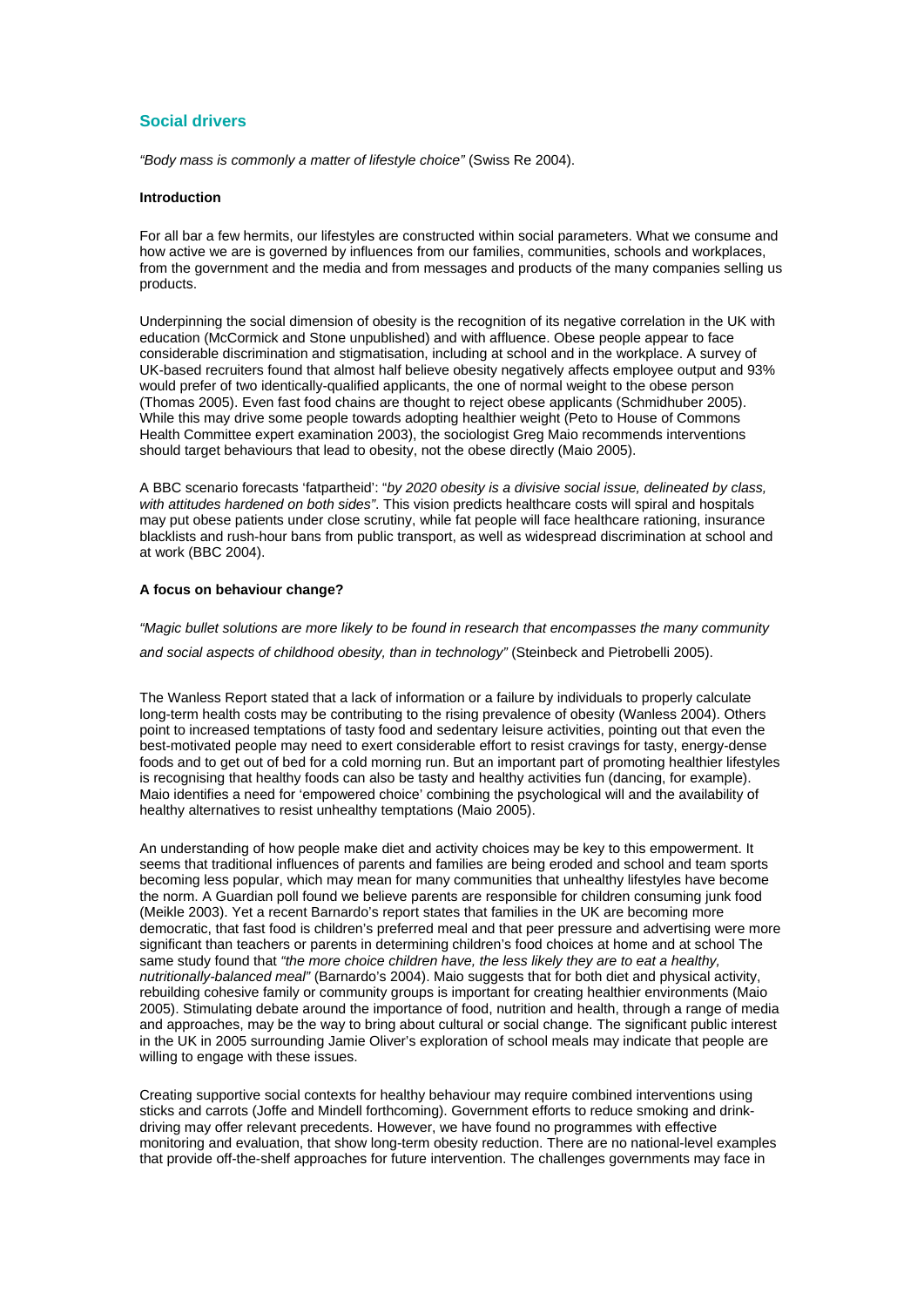driving future change (whether by intervention, promotion or legislation) in social behaviour are many, not least in getting the timing right.

The table below offers some snapshot examples where governments may have effectively helped alter personal choice. We note that obesity rates vary widely across Europe, and wonder why the UK has seen growth rates so much above Scandinavia, the Netherlands or Switzerland over the past 20 years? Is it because the Dutch continue to cycle and walk abundantly around towns, for example? What could we do, if anything, to achieve this sort of health improvement? Many countries are implementing new government-led, obesity-focused policies at the moment, so agreeing the social or cultural dimension of certain behaviours may be valuable, as would ensuring effective monitoring is in place to record any improvements.

| SOME POSSIBLE GOVERNMENT-LED PRECEDENTS OF BEHAVIOUR CHANGE? |                                                                                                                                                                                                                                                                                                                                                                                                                                                                                                                                                                     |  |
|--------------------------------------------------------------|---------------------------------------------------------------------------------------------------------------------------------------------------------------------------------------------------------------------------------------------------------------------------------------------------------------------------------------------------------------------------------------------------------------------------------------------------------------------------------------------------------------------------------------------------------------------|--|
| and activity                                                 | Karelia, Finland: diet Significant reductions in cardiovascular disease through collaboration with<br>industry to produce healthier foods and with non-governmental organisations and<br>the media to promote healthy living and eating (Pushka 2005). Obesity rates did<br>not fall, but mortality rates did.                                                                                                                                                                                                                                                      |  |
| UK, seatbelt use                                             | Legislation, following a series of public campaigns, led to sustained behaviour<br>change in the wearing of front seatbelts (Wanless 2004).                                                                                                                                                                                                                                                                                                                                                                                                                         |  |
|                                                              | UK, sexual behaviour Need for multilevel approach, including active engagement of at risk groups and a<br>specific role for GPs as blunt counsellors who can break through individual<br>defence mechanisms. Information and advertising campaigns should focus on<br>short term and personal cost, for example, lower desirability, rather than longer-<br>term health benefit (Cabinet Office 2003).                                                                                                                                                              |  |
| Singapore, weight                                            | National Healthy Lifestyle Program, begun in 1992, includes testing<br>schoolchildren for weight and fitness through a standardised national test. Those<br>who fail are assigned to group running or aerobics programmes for an hour a<br>week. The percentage of overweight schoolchildren has dropped from 14% to<br>about 10% since it started. Also, overweight military recruits (for compulsory<br>national service) face an additional six weeks of fitness work on top of the usual<br>10 weeks of basic training; c. 6% of adults are obese (Walsh 2004). |  |
| Thailand, sexual<br>behaviour                                | A successful campaign against HIV/ AIDS transmission in Thailand had<br>leadership from the very top of government, and included specific actions to<br>protect and empower prostitutes (Cabinet Office 2003).                                                                                                                                                                                                                                                                                                                                                      |  |

#### **Should the state intervene?**

*"By 2020, if current trends continue, the right to privacy for the individual will be an exception"* (Davies in Lashmar 2004).

While many agree that our living environment is increasingly obesogenic, views are divided as to whether regulation should be used to directly alter people's choices and how this may be achieved. We assume that people allocate their spending according to what brings them the greatest benefit (Philipson and Posner 1999), even if this is medically sub-optimal. The limit to this behaviour is that there is, *"certainly no right to require others to subsidise the huge costs"* (JP Morgan 2003). The Department of Health acknowledges that rising costs and worsening mortality figures from obesity could presage a time when *"Government must be prepared to act and intervene more forcefully and more directly"* (DH Response to Health Select Committee 2004) to control obesity. It is unclear how this may develop over time, but given finite resources, it is possible the state could provide tax rebates for healthy lifestyles, and provide free services on demand only for the poorest (Horizon Scanning Centre 2005).

In the healthcare arena, patient and provider rights and responsibilities may become more explicit, as a form of 'compact', framing the relationship in terms of reciprocity and underlining that the patient's health is a mutual undertaking (Cabinet Office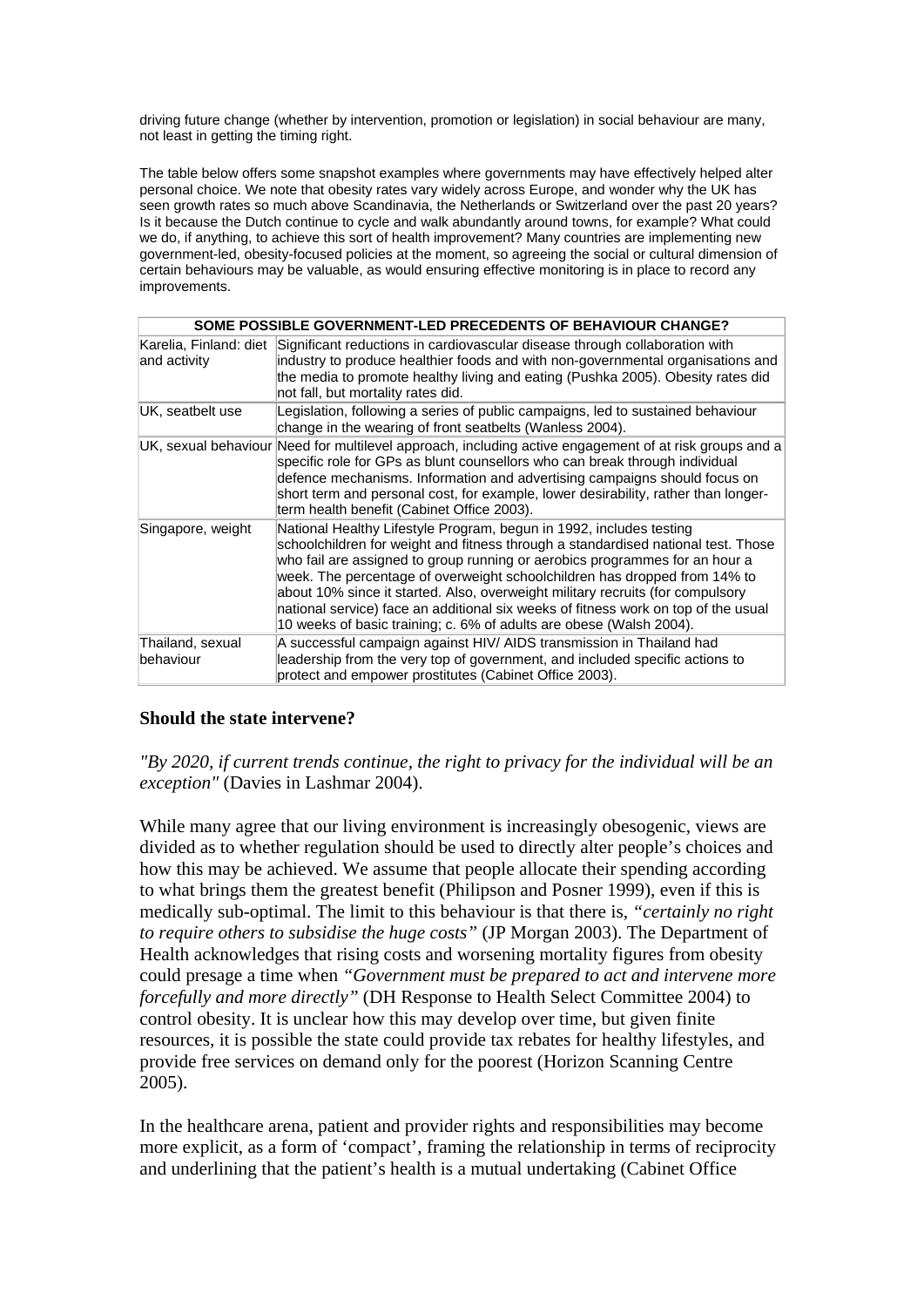2003). We may, for example, see children's BMIs measured annually at school, results sent home in confidence to their parents, with lifestyle advice, follow-up checks and referral to more specialised services (Department of Health 2004a). The Singapore example above may offer a precedent for this approach.

Some commentators fear *"overweening nannyism"* (Lashmar 2004), and note that we may make it acceptable for people simply not to turn up to work. As public health interventions become more prevalent, the constant reminders that people are in suboptimal physical condition may drive them to declare themselves 'unfit (too heavy!) to work'. A precedent for this is 'stress', which a generation ago was not medically recognised and is now responsible for more sick days each year (33 million in 2002) than were lost to the Miners' Strike (Durodié 2005).

Another possible future is that companies play a greater role in promoting health. The car industry's experience of collisions and airline industry's experience of deep vein thrombosis are examples of companies taking responsibility for delivering healthier products and services (Curry and Kelnar 2004). Could we see a future where supermarkets, responding to government regulations similar to those on cigarettes and alcohol, arbitrate on which customers can buy high fat foods?

#### **Are we becoming less active?**

Britain's under-16s now watch 17 hours of television a week (Freedland 2005), and research has shown that reducing this (in)activity is, "a promising approach to preventing obesity in children" (Nestle and Jacobson 2000). Wanless believes the key contributors to reduced physical activity in the UK population are the use of cars for short journeys, sedentary occupations, lower sports participation, parental reluctance to allow children to play outdoors, increased time pressures reducing school sport, and greater TV and computer use (Wanless 2004). US analysts concur (Gunston 2005, US Food and Nutrition Board 2005). These claims are supported by data. For example, we now travel less than 5 billion kilometres a year by bicycle, against over 22 billion in the 1950s (Department for Transport 2003). Fewer than one third of schoolchildren participate in regular weekly physical activity at school, which Wanless believes will continue to fall, despite a government target to double this rate by 2020.

The American futurist, Robin Gunston, forecasts a trend away from team sports towards gym membership and participation in extreme sports, marathons and triathlons. He predicts a polarisation into fitness fanatics and the rest, and a continued separation of physical from social leisure activity, which may make sports less attractive to many (Gunston 2005). A UK government scenario forecasts the growing attraction of 'virtual worlds' lowering traditional audiences for live events, participation in team sports and volunteering (DCMS 2005). The forecasts seem to be for less sport, and less team sport, which may weaken the social 'glue' that keeps many participants involved. Gunston outlines three scenarios for the future of sport in the box below. The first two outcomes suggest participation levels will fall and sports as a spectacle will increase, reducing levels of physical activity in the population and tending to increase obesity. The third is altogether healthier.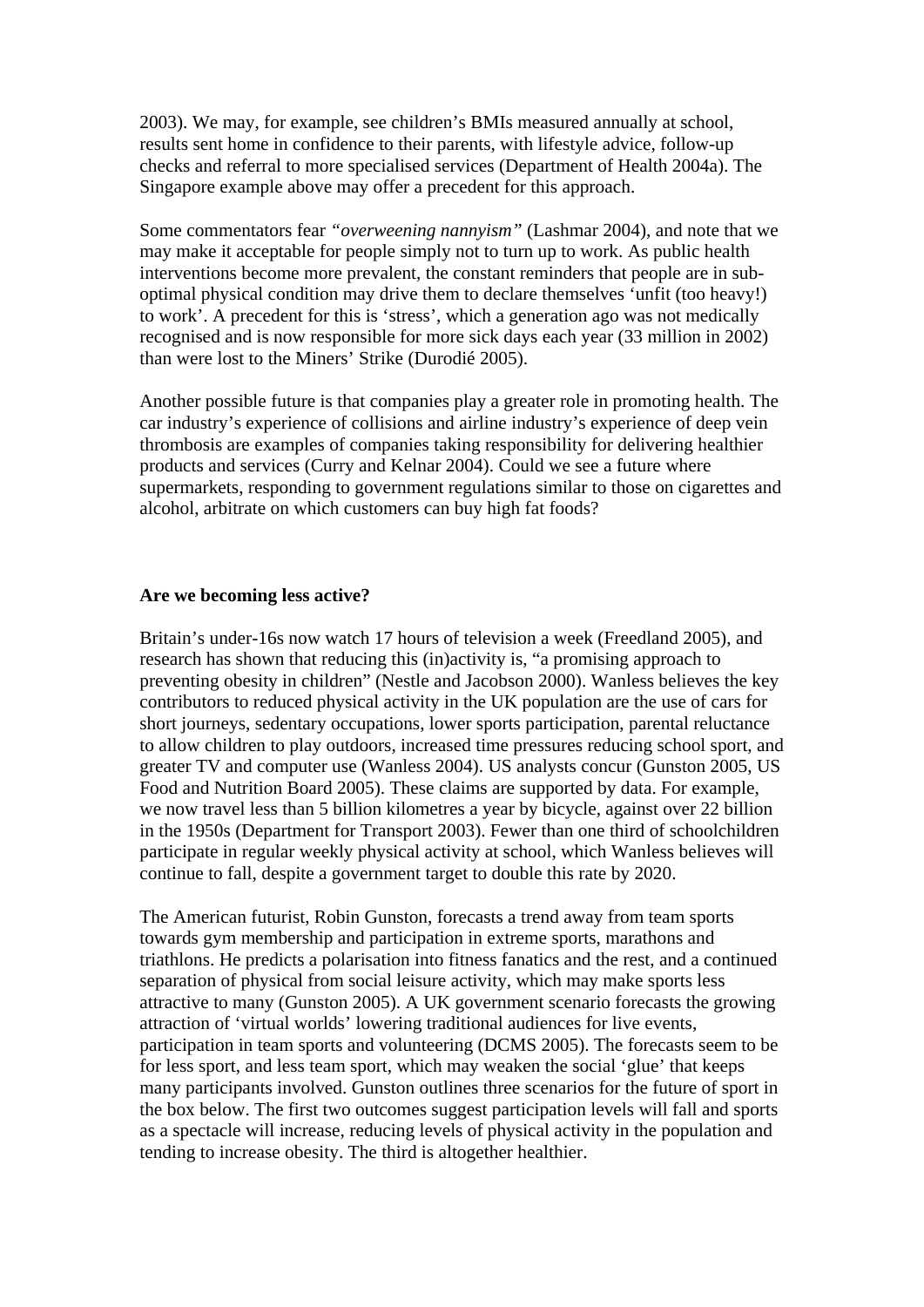# *THE FUTURE OF SPORT?*

# *Scenario 1 – Religiosport*

*By 2025, sport has gone beyond spectacular entertainment to become the new 'people's religion'. Participants are highly paid elite stars, and fans' relationship with sport is their identity to a team. Like other consumption habits, this loyalty shifts with fashion and each season's new faces and results. Corporate sponsors associate themselves with teams and players and demand 'sensational' performance. Sport becomes a key aspect of daily life, with regular newsletters, fan uniforms and weekly 'worship': "stadiums are billboards; athletes are celebrities, competitions are sense-bombarding experiences".*

# *Scenario 2 – Technosport*

*Science and technology drives enhanced performance and fan experience. Sportsmen and women are traded like other market commodities. Investor demand for sensational results drives sports to become more virtual. There is greater use of robots and high-tech inputs, performance-enhancing drugs are omnipresent and gadgets bring results, news and highlights through multiple digital media. Again, sport is increasingly dominated by business , while more peripheral pastimes drift into obscurity. Two global mega-sports dominate: basketball and football. Ultimately, cloning of athletes delivers a new breed of sportsmen and women.*

# **Scenario 3 – Valuesport**

A major shock – large scale drugs disgrace, fraud, bankruptcy, irresolvable strike or intellectual property conflict – removes business interest. Legislation bans advertising of unhealthy food products, reducing corporate investment into sport. However, extended 'sin taxes' (collected on sales of junk food and lottery) are disbursed in significant amounts to community sports and well-being initiatives. Health-driven legislation and campaigning promotes society-wide fitness campaigns. A values-based sports movement grows, with an ethos of participation for all. Local, national and international events are held, in a third incarnation of the Olympics.

(Source: Gunston 2003)

# **More eating outside the home?**

US consumption of snacks tripled and soft drinks doubled from 1975 to 1995. Affluence, fashion and pressures on families to minimize food costs and acquisition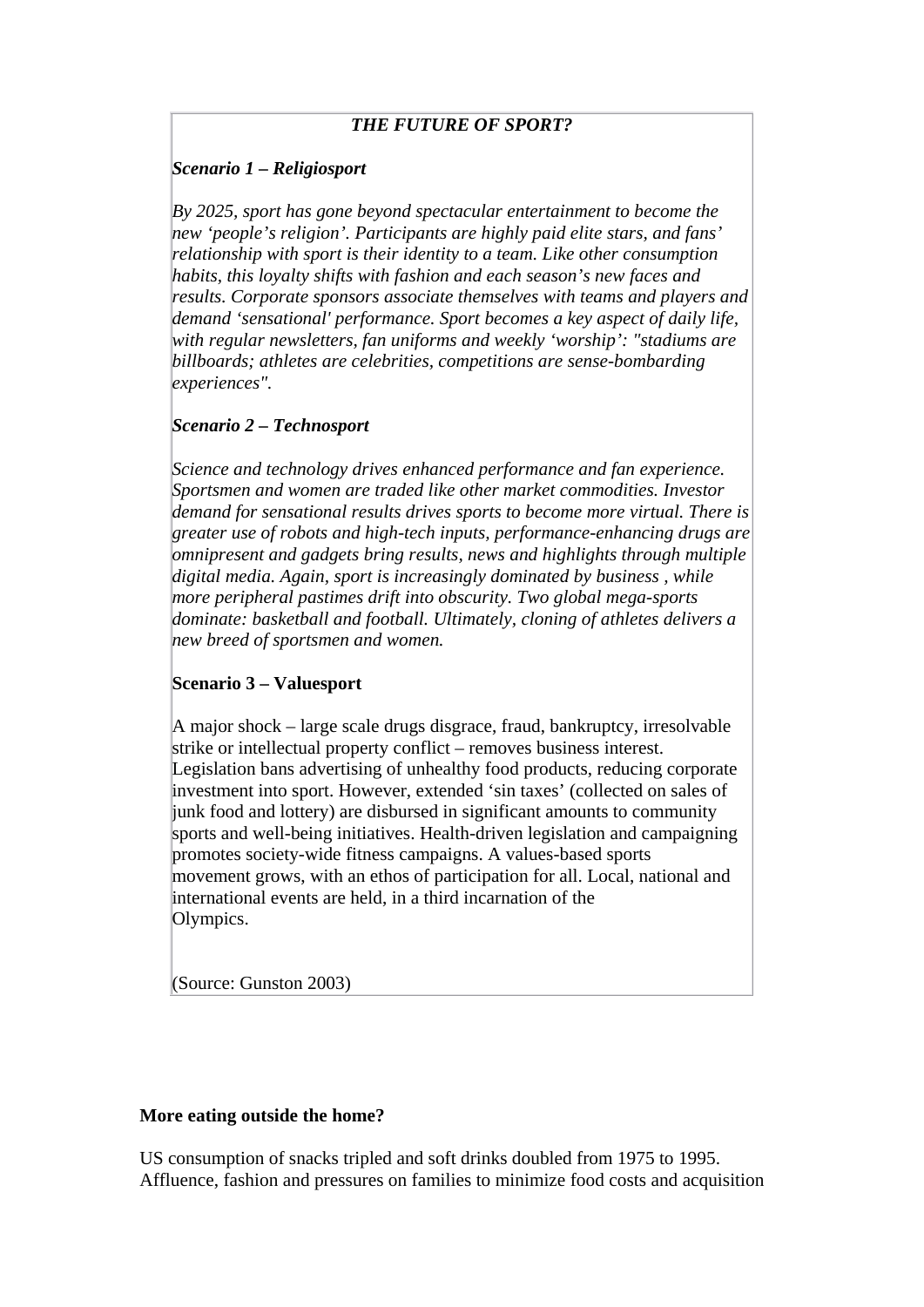and preparation time have raised the proportion of calories consumed outside the home (Sturm 2002) and this is expected to continue to grow (Molitor 2003). Spending on dining out has risen from under a third to over half of US spending on food since 1970, and the greater calorie density of this source of food is thought to account for almost 200 'hidden' calories per day (US Food and Nutrition Board 2005, Sturm 2005). This may be a primary cause of higher obesity, and is strikingly similar to estimates of the energy imbalance that has brought about obesity growth (Cutler, Glaeser and Shapiro 2003). The UK currently spends only £36 per week on hotels and restaurants (National Statistics 2005b); should the UK follow US trends, we might expect calorie intake, and waistlines, to grow.

# **Deteriorating mental health?**

There may be a correlation between obesity and mental illness. Obese women are said to be 37% more likely to commit suicide than women of normal weight (House of Commons Health Committee 2004). Similarly, today's 15 year olds are more than twice as likely to have behavioural problems and 70% more likely to suffer anxiety and depression than a generation ago, and self-harming and youth suicide are *"dramatically on the rise"* (Freedland 2005). While we have found no claims of causation, the personal and social context of weight gain adds another layer of complexity to any potential 'cure'.

# **Summary of social drivers**

Studies indicate that obesity is negatively correlated with education and socioeconomic status, and that the obese face considerable discrimination. There may also be a correlation between mental illness and obesity. Obesity may continue to reinforce social inequality, as the least well-off are also the least well. Individuals, including young children, seem to be making diet and physical activity choices without positive parental or social pressure, which may be ingraining unhealthy behaviour for the future. Additionally, the commoditisation of sport into a 'fan experience' and a continued decline in physical activity and participation in team sport among young people may raise future rates of obesity.

# **Technological drivers**

 *"Obesity is unlikely to prove to be a disorder amenable to a 'magic bullet' solution"* (Steinbeck and Pietrobelli 2005).

# **Introduction**

This section explores how current and possible developments in technology have the potential to alter our lives in numerous ways. We may also see rapid advances in healthcare technology, as we discover new medications and learn how people respond to treatment. The search for a magic pill to treat obesity continues. Developments in genomics and nanotechnology suggest that people will increasingly be able to alter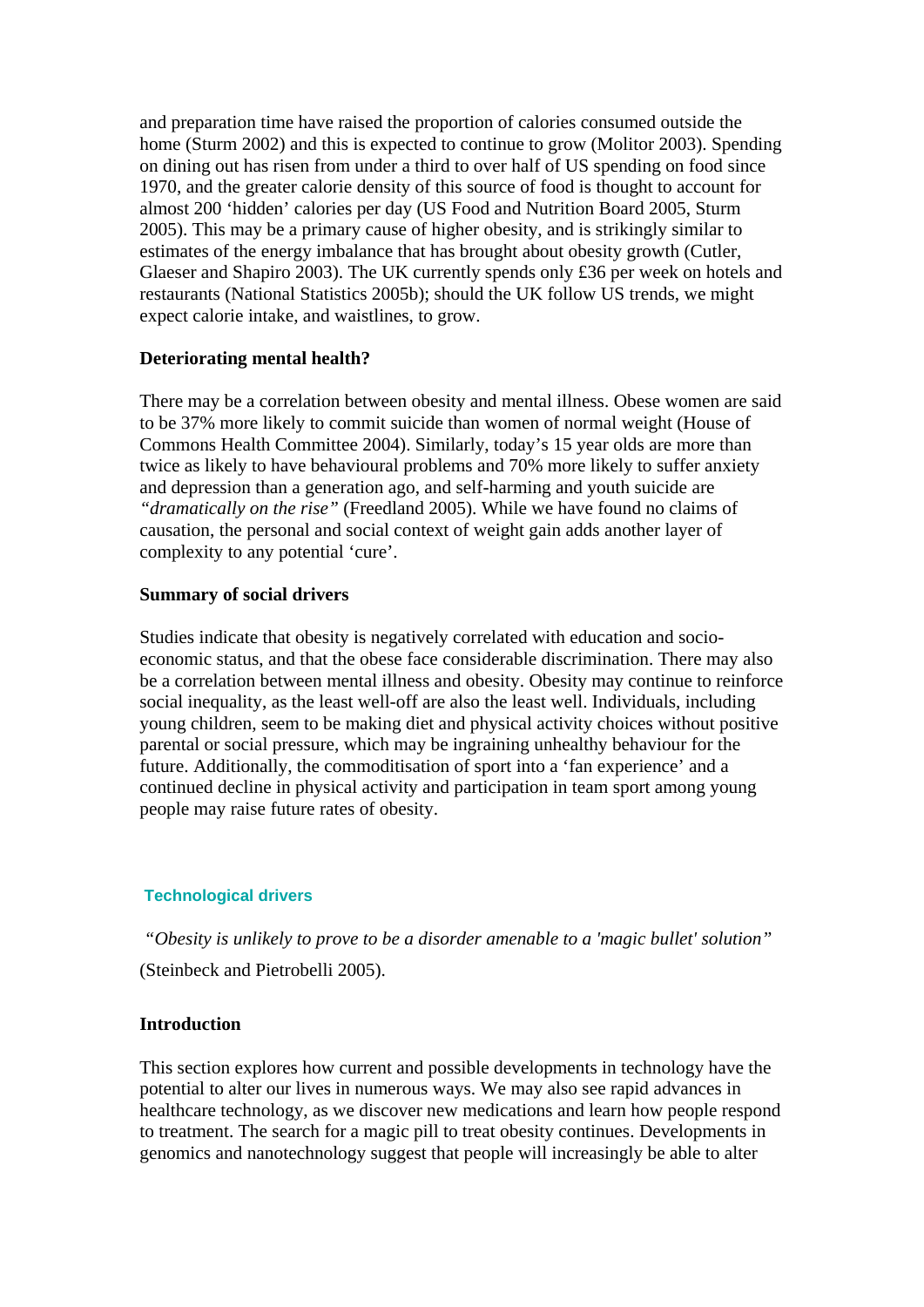the shape and function of certain parts of their bodies, and neuroscience may help us better understand and control the appetite and why we succumb to temptation.

# **Technology is all around us**

Technological advance has underpinned many historic improvements in our quality of life, replacing labour with machines, and allowing many of us to live comfortably. The implications of the current generation of developments in information and communications technology (ICT, ie. internet, mobile telephony and computing) in terms of their impact on obesity are only gradually emerging. We may, for example, see an increase in the number of full-time home-workers, as connectivity allows those that can 'telework' to migrate to rural areas. In the UK in 2001, 2.2 million people (7% of the workforce) worked at home at least one day a week and used a telephone and computer (Dwelly 2003). This may number rise to one fifth of jobs (Highways Agency 2003), and increase the amount of time available for active leisure. Alternatively, less regular commuting might reduced walking and cycling opportunities, as home-workers feel pressure to be 'always on', with high stress, poor diet and low activity levels. On the other hand, concerns about privacy and on-line fraud may make many people suspicious of being permanently connected. It may even become fashionable to 'opt out', turning off portable devices (DCMS 2005). The implications for the future of obesity are not clear.

Gaming, computing and video technology advances may further displace active leisure pursuits and reduce levels of physical activity. However, a new genre of physically active gaming is appearing, where physical motion is part of the game. It may mean the next generation of game players will not be as static in front of a screen, but, for example, spend their time orienteering across real countryside or cityscapes, carrying a mobile, GPS-enabled device, tracking or interacting with other players and objects, real or virtual (DCMS 2005).

Technological developments in food retailing forecast more internet shopping, with attendant reductions in physical activity and social communication, and development of 'supermarkets of the future'. Pilot supermarkets in Helsinki and Athens already offer trolleys with computer screens, personalised by customer swipe cards. This offers scope for tailored diets and nutritional/ energy information that may empower customers to monitor and manage the calories they purchase. On the other hand, shoppers may succumb to adverts and promotions that flash up on screens. Research suggests that UK customers dislike the loss of personal data privacy that this process entails (Stirling-Roberts 2005), even though store cards are abundant and popular.

# **Technology in the future of healthcare**

# *"The trend is faster better cheaper for private, in-home, disposable tests: pee on a stick and see if I'm at risk for many diseases."* (Kummer 2005).

Robotic or electronic devices, coupled with Internet-based, interactive medimechanics and detailed individual background data, may lead to more effective personal monitoring and management of health (Inayatullah 2003, Horizon Scanning Centre 2005). They may also enable healthcare providers to keep a closer eye on patients. One forecast is that electronic 'fat quota' ration cards may keep a closer eye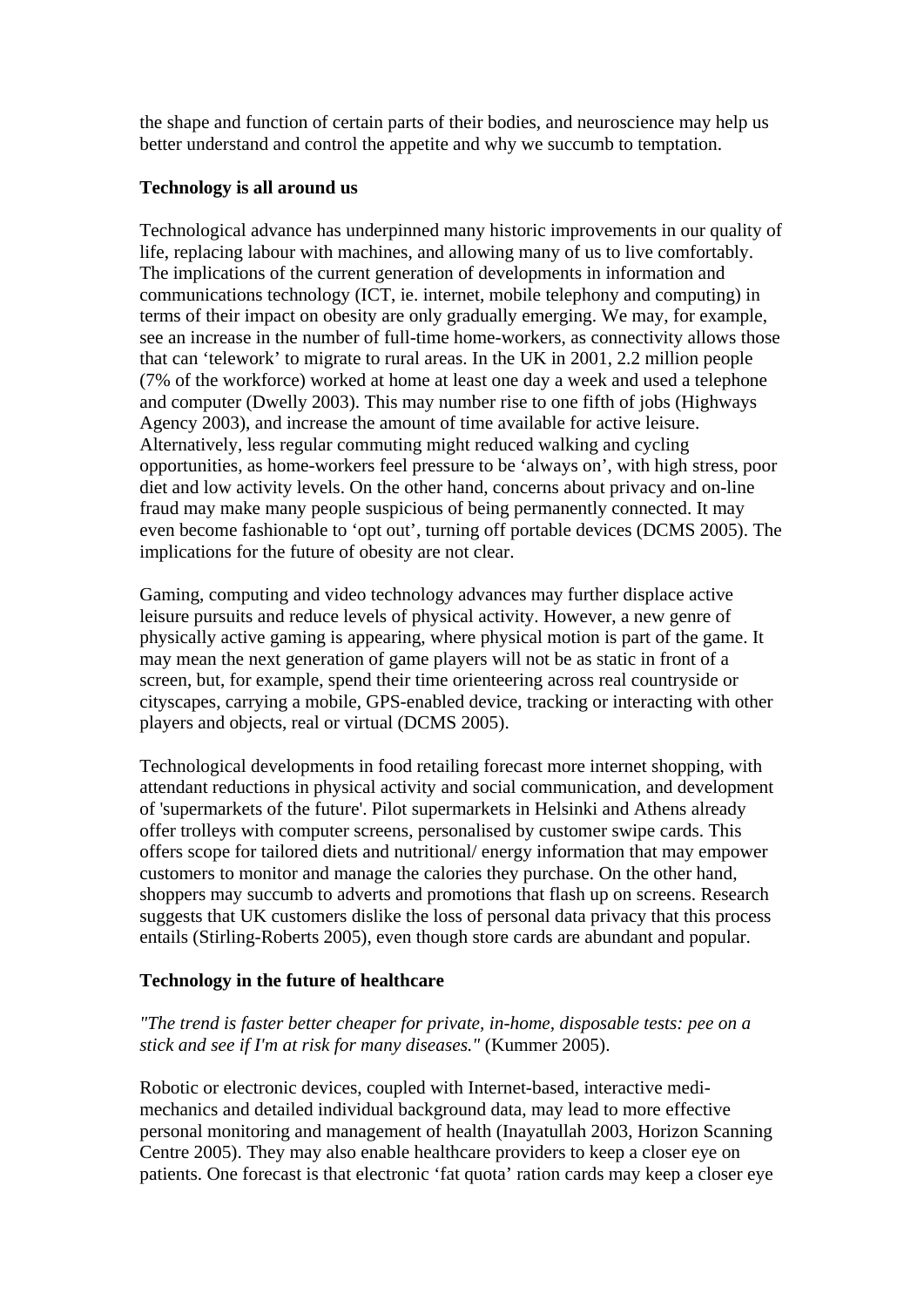on obese people's food purchases and ration specific items; it could even be used to identify overweight teenagers that should attend government-run summer fitness camps (Curry and Kelnar 2004).

Various forms of appetite suppressant have been available for years, indeed Bushmen in Southwest Africa are known to have used them to survive lean periods. Recent studies point to success of injecting a naturally occurring digestive hormone found in the small intestine (oxyntomodulin) in reducing body weight and calorie intake in overweight volunteers (Bloom 2005). Other studies have identified regulators of eating behaviour (oleylethanolamide) that *"could be used as a tool to design new anti-obesity medicines"* (Cristol 2002). New drugs will probably emerge from research on known brain structures and on 'orphan' receptors with unknown functions that help to define new structural requirements for compounds. We can expect new compounds regulating arousal, appetite and weight change (OST Foresight 2005), but we are still a long way from developing a pill that reduces weight regardless of metabolism, for all food and activity combinations without deleterious side effects, and our research found no one predicting this.

A BBC scenario foresees increasing numbers of people of all weights looking for drugs to manage their weight and energy intakes, and generic use of appetite suppressants and drugs which control and modify the brain's regulation of body weight (BBC 2004). As scientific understanding of taste and our sensory perception of pleasure improve, nutritious foods may be made more palatable, encouraging people to switch to better foods; equally, better flavours may tempt people further to over-consumption of all foods.

#### **Gene genies**

*"Animal breeding studies show very clearly that you can breed for leanness or you can breed for obesity"* (Wardle 2004).

Genomics offers the prospect of understanding and manipulating people's susceptibility to being overweight and suffering obesity-related chronic diseases. Elucidating personal differences in response to drug treatment could be helped by substantial genotyping, genetic profiling and the discovery and description of gene variants affecting drug use. Research on humans continues, for example the UK Population Biomedical Collection is testing the 500,000 samples of adults aged 45-60 (WHO 2002). Optimists forecast that in ten years' time scientists will reliably and cheaply test for a thousand different genes, and foresee patients' records available on networked metabolic and genetic databases that allow 'cyber physicians' to diagnose, treat and monitor patient illness in a tailored way (Kummer 2005).

There are already a number of companies offering genetic-screening, charging hundreds of dollars for prescription of 'DNA diets'. However, analysts believe that the best we are likely to see in the next 30 years is an improved general level of understanding, for example to the level of *"a middle-aged man of Hispanic descent"* (Kummer 2005). WHO believes *"an over-optimistic picture of genetic research has emerged*". Not only uncertainty of timing, but also the high cost and potential social and ethical issues make predicting outcomes difficult. WHO also fears bio-warfare,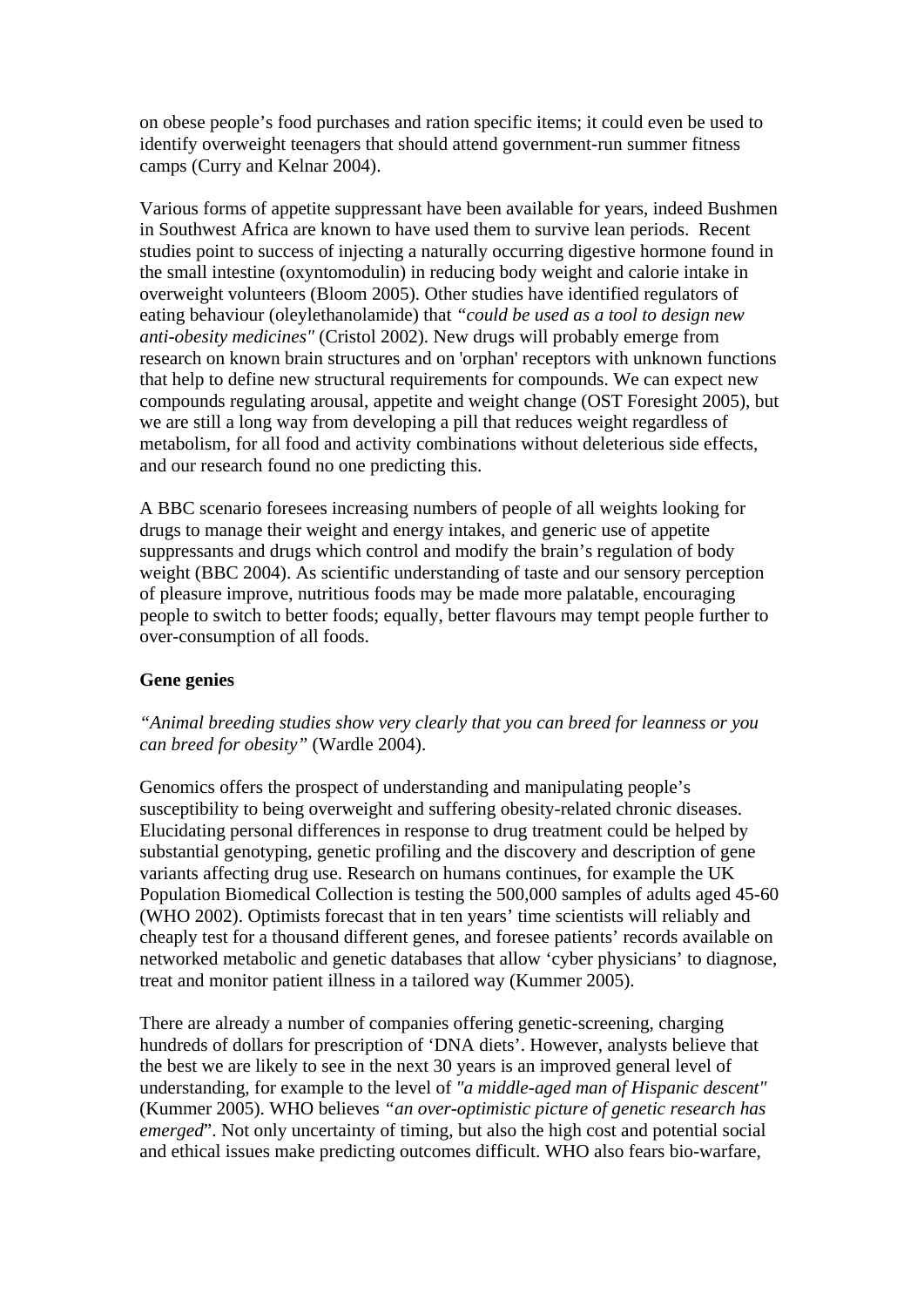genetic screening and record fraud, and a growing culture of gene ownership (WHO 2002).

The greatest near term advances are likely to be in agriculture, where social and ethical obstacles, although strongly evident at present in the UK, may face less public challenge than in the arena of manipulation of animal or human genes. As understanding and technical ability improve, genetically modified (GM) crops may deliver greater nutrition, and may even come to be seen as 'better than organic'. The futurist, Molitor forecasts GM crops will cover more acres (in the USA) than 'natural' crops by 2020 and be 100% by the end of the century. He also predicts significant developments in agricultural manipulation, with the aim of raising availability and nutritional content of many food plants, but which could have unintended ecological consequences:

Medium-term: genetic modification may convert annual plants into

- perennials that thrive and produce all year long, year after year (but may be susceptible to disease);
- edible parts of plants, in sterile bioreactors (but may require more Long-term: biotechnology advances may enable production of just the
- resources than sunlight and water); Very long-term: in a 'Meta-Materials Age', "food will not be grown, but
- **•** replicated using robotic nanotechnologies that assemble foodstuffs on demand" (Molitor 2003).

# **Pharmaceutical companies**

We may in the future see a growing emphasis on 'healthy living agreements' between people and health providers (Pharmafutures 2004). One scenario foresees public acceptance of drugs as tools for tackling obesity, and the full the harnessing of computing power and genetic profiling in developing individually tailored treatment (Curry and Kelnar 2005).

# **Nanotechechnology**

*"Homo Technicus will be a fusion of biology and technology at the atomic level. Its living and non-living materials will be indistinguishable"* (Inayatullah 2003).

Nanotechnology futures are being considered in numerous fields. As well as new microbiological mechanisms of food production and processing, we expect soon to be able to limit appetites and fat storage and adjust metabolic rates.

Nanomedicine may increase our ability to regulate signals in the bloodstream, and to adjust how individual cells respond to them in the body. Nanoscale sensors could improve our understanding of how different foods travel through and are used by the body, which may enable adjustment of food molecules or digestion processes, for example to reduce absorption of sugars or storing of fat around the body (Foresight Institute 2005).

Nanoscale robots will allow medical doctors to undertake curative procedures at the molecular level. Indeed, one scientist battling cancer believes that use of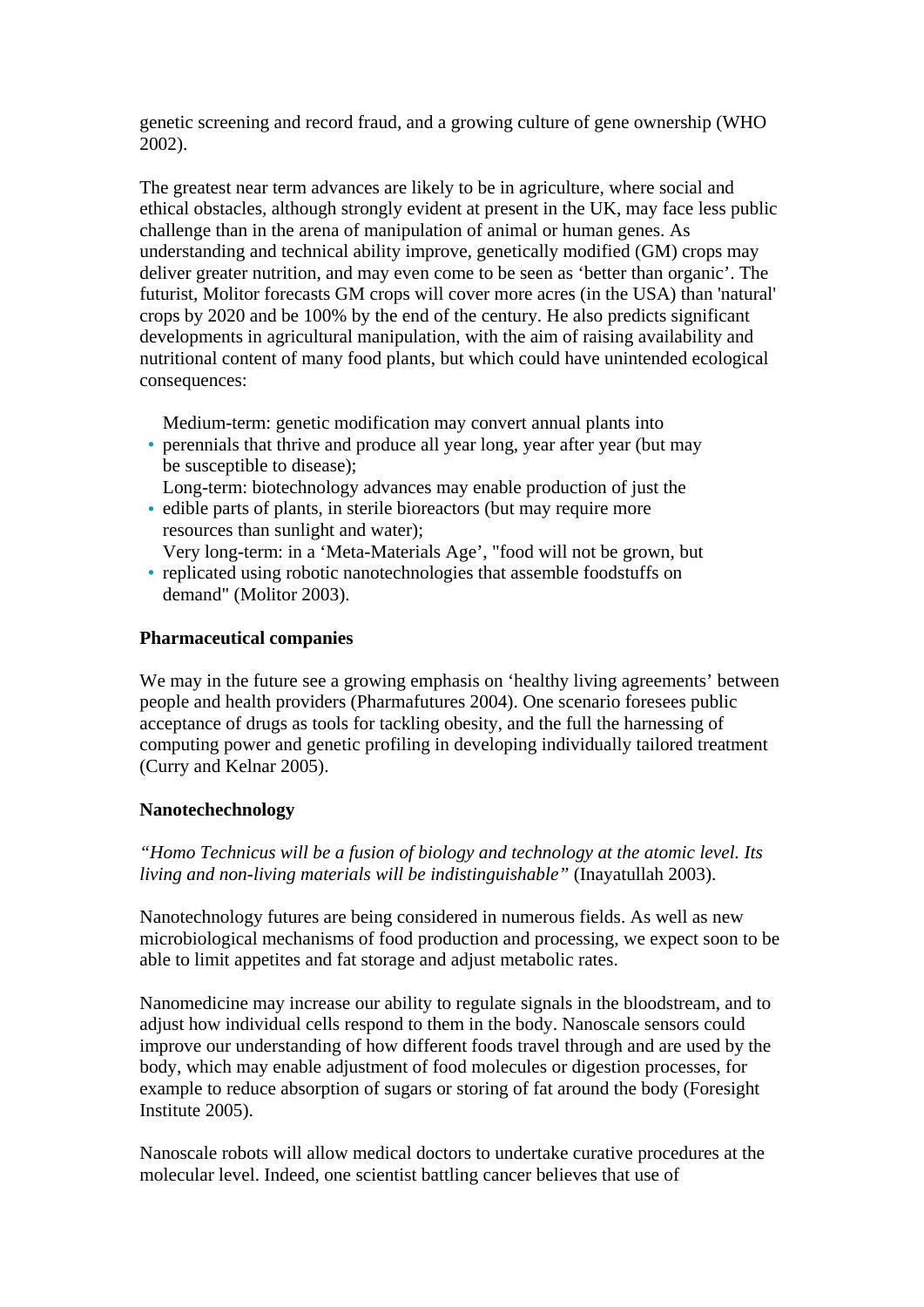nanotechnology to eliminate certain cancers will, by 2015, be *"not a dream but a vision based on a well-defined strategy".* (Mihail Roco, senior advisor to the US National Science Foundation, in Inayatullah 2003) There are certain to be many technical as well as ethical and economic challenges ahead, but this shows this optimism is an indication of the major progress expected in this field.

### **Neuroscience**

We may soon understand the main neural components of motivated behaviour and temptation, and how drugs and certain other stimuli affect these. One goal is to determine the brain circuits that mediate pleasure and reward, craving and withdrawal; another is to understand at the molecular level the processes of satiation, and relate these to behaviour. By 2025, the brain circuits of learning and memory, action and motivation should be well understood and carefully tailored programmes to support behaviour change and weight loss should be possible (OST Foresight 2005).

# **Summary of technological drivers**

The underlying trend in the UK over recent decades (indeed, centuries) has been for advances in technology to reduce the need for labour. This is at the core of increased inactivity of the population. New technologies may continue to make life generally 'easier', and it may also offer breakthroughs in specific areas. As we come to understand the science underpinning metabolism and behaviour, obesity may come to be treated as an ailment we fix through pharmaceutical or medical intervention, just as we might take vitamin supplements or undergo therapy to stop smoking today. Companies are already offering simple gene-testing and personalised healthcare; analysts predict significant advances in nutrigenomics. GM foods may become recognised for having added nutritional benefits, and become more widespread. Nanotechnology may allow us to change the way the body works at the molecular level, enabling us to better monitor and manage weight and its health consequences. Questions of equality and ethics and cost are likely to arise.

#### **Economic drivers**

# **Introduction**

In the UK, abundant food and lower real prices in the past generation may have encouraged some to higher consumption, but nationwide, there is evidence that calorie intake has remained fairly constant. As food prices have fallen, spending per calorie has inevitably risen, perhaps reflecting greater quality of foods, or reflecting a charge for greater convenience. This section explores some economic drivers of obesity. The rising costs of obesity to the public purse may necessitate government intervention. Profit is the principal driver in the food supply chain, but the growing consumer awareness appears to be raising the importance of nutrition.

# **Economic growth and the nutrition transition**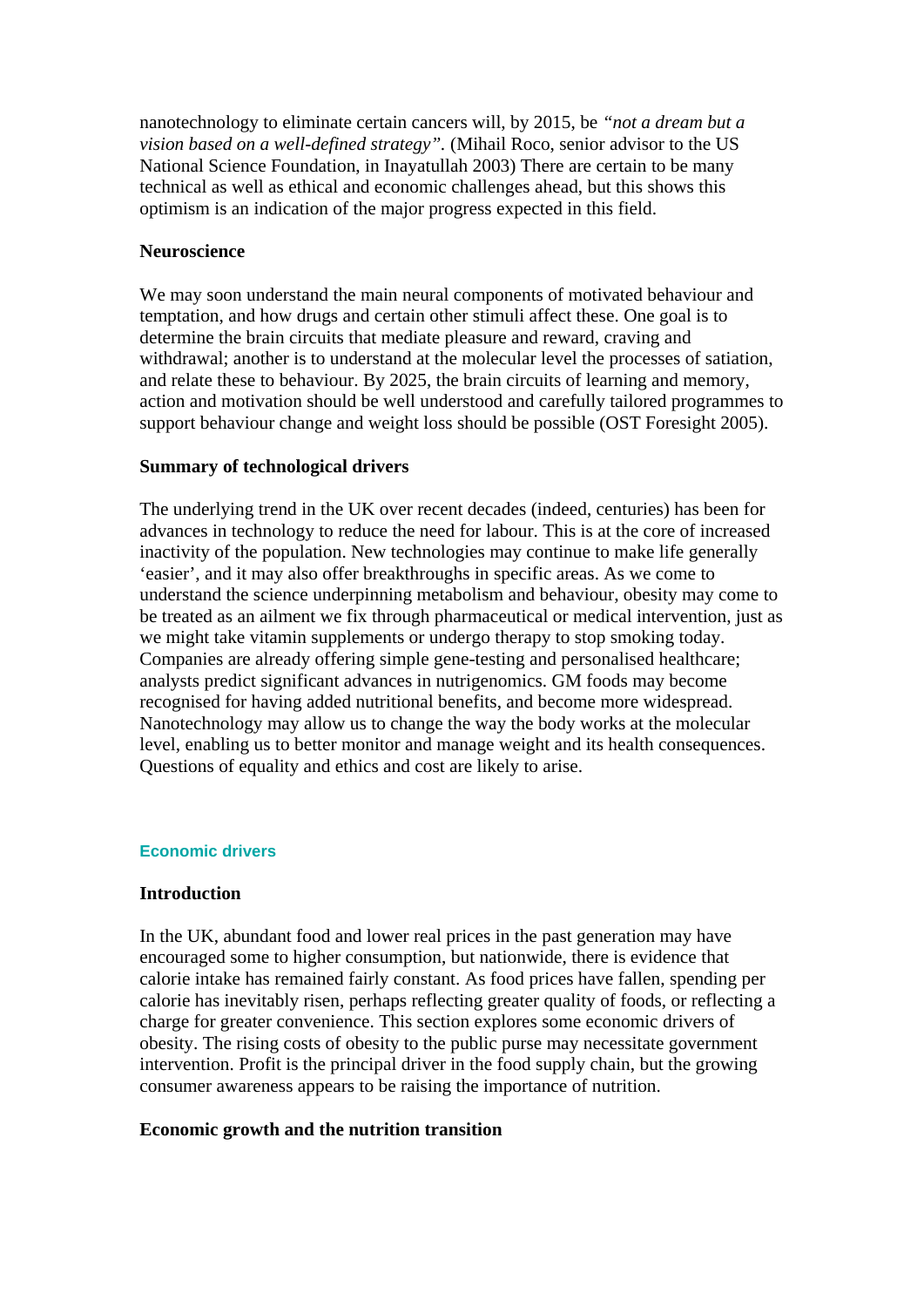Barry Popkin has proposed that economies undergo a 'nutrition transition', raising consumption of livestock products as they become more affluent (Popkin 2001). In the developing world, the share of meat, milk, eggs, oils and sugar, currently 28% of calorie intake, is projected to rise to 35% in 2030 (FAO 2003). This transition to a more energy-dense diet may underpin expanding waistlines around the world, but is nowhere an exact science as many cultural factors play a role. In the UK, different socio-economic groups seem to be disproportionately affected. As well as European differences mentioned earlier under Social drivers, anecdotal evidence indicates that Japan and Korea have largely avoided rising obesity despite rapid economic growth (Timmins 2005). What role do price and economic incentives have to play in supporting healthy food and activity choices? Might we experience a further stage to the transition? One futurist forecasts a further, imminent *'paradigm shift'*, in which consumers demand tasty, wholesome food rather than larger portions or greater energy-density, and there is a new awareness of food-borne microbes, gene behaviour and the importance of nutrition (Kummer 2005).

#### **The cost to the taxpayer**

*"It is going to be very hard to sustain our model of a healthcare system, requiring the huge amounts of money to look after obesity and its consequences"* (Nick Finer in BBC's *'If... We Don't Stop Eating'*, April 2004).

The UK population is growing and ageing; both of these trends increase health care spending. The Wanless Report analysed some future challenges facing healthcare provision in the UK, and made the case that investment today may be an efficient way to deliver better health outcomes in future.

Wanless constructed three scenarios to explore developments in healthcare provision and expenditure to 2022. He assumed that delivery of healthcare services will be determined by the health needs and demands of the population, technological developments, workforce numbers and productivity, and the availability of sufficient finance. His scenarios made different assumptions of productivity of supply (regarding healthcare delivery and patient experience) and demand (regarding the level of individual engagement in their own health). The difference between the most and least costly scenarios, outlined briefly below, represents an expected annual difference of £30 billion by 2022, or half of current annual expenditure (Wanless 2004). Note: Current UK healthcare expenditure is approximately 8% of GDP.

#### **WANLESS REPORT SCENARIOS**

#### *Fully engaged*

This scenario forecasts growing demand for high-quality care, as people view the NHS less as a 'sickness service' and actively seek information to maintain their own good health. Treatment is responsive and efficient, thanks to high rates of technology uptake, efficient use of resources and a motivated workforce. Health services keep healthy people fit and the chronically ill active and life expectancy rises faster than forecast. Health care spending rises to 10.3% of GDP in 2012 and 10.6% in 2022, reaping the greatest health benefits for the lowest expenditure.

#### *Slow uptake*

There is no change in the public's relatively low level of engagement with their own health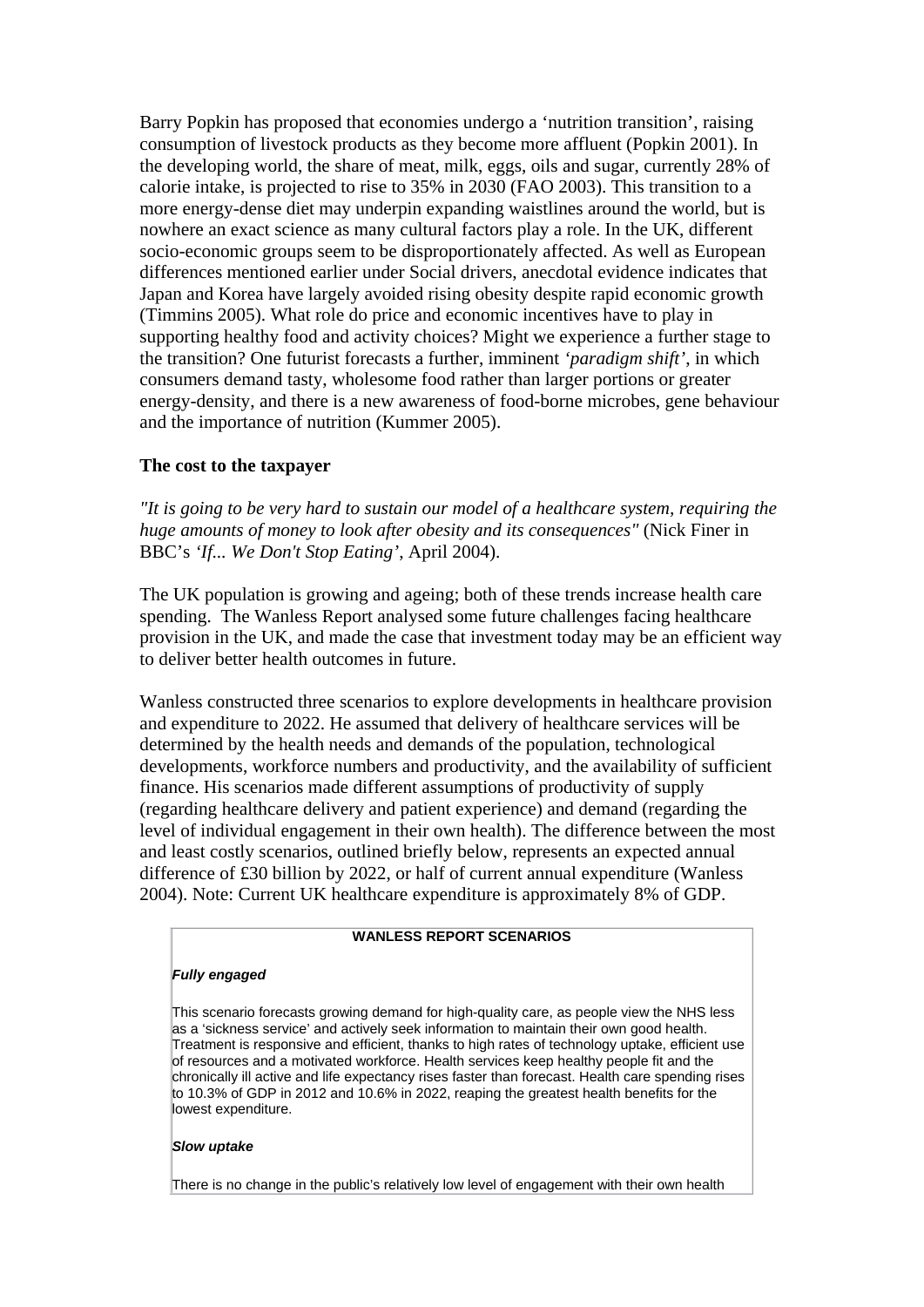maintenance, slow health service uptake of technology and low productivity in service provision. High demand drives costs to 11.0% of GDP in 1012 and 12.5% in 2022.

#### *Solid progress*

Health promotion initiatives are effective in engaging the public and it has confidence in a responsive health service. Technology uptake progresses at a reasonable rate, driving modest efficiency gains; spending is 10.6% of GDP in 2012 and 11.1% in 2022.

#### *(Source: Wanless 2004)*

Not everyone shares Wanless' relatively optimistic, 'business-as-usual' outlook. For example, availability of sufficient health care professionals to keep pace with demand may be a constraint, alongside the ethical issues of attracting large numbers of healthcare workers from overseas. A scenario offered by the BBC envisages that, if food and advertising companies are left to determine their own voluntary codes of practice, continued demand for cheap, energy-dense foods is likely to fuel a health crisis. This scenario foresees government efforts bogged down in increasingly intractable national and European political processes, designed to protect producers and maintain prices. *"As waistlines expand, we may enter a 'diabetic world' when the world's biggest production plants pump out insulin, dialysis cannot keep pace with demand and kidneys are auctioned for record amounts on E-bay. By 2020, we may reach the point where record numbers of diabetics, costing the NHS £10,000 a year, overwhelm an ailing health service*" (BBC 2004). To contain upward pressure on budgets, services may be provided at local or regional level with tight central financial control. As already seems to be occurring in some primary care trusts (no knee or hip replacements for obese patients), obese patients may be at the front line of any future rationing (Carvel 2005b).

# **Business case for health promotion**

One economic argument for government intervention in health promotion is the externality associated with the growing public cost of treating conditions related to obesity. If healthcare is privately funded (as is mostly the case in the US) the case for intervention may be weakened (Philipson and Posner 1999). The implications of tax interventions in altering demand are unclear, and are considered further under 'Political drivers' below.

Future spending on healthcare and health promotion may be reconceptualised as investment. This could include mass-media health promotion campaigns, school and workplace education in nutrition and weight management, national 'no television' campaigns and bigger budgets for school, prison and hospital kitchens. We may also see direct interventions into food supply, for example limiting fat content in popular foods, or rewarding farmers who raise cattle with lower levels of milk and beef fat (Jacobson 2004, Lang and Rayner 2005).

# **Cheap food is big business**

*"We live in an environment that has been dubbed 'obesogenic', full of stimuli that encourage us to eat, to take less exercise, and to, above all, to consume. This is very much a commercially run environment"* (Tim Lobstein in BBC's *'If... We Don't Stop Eating'*, April 2004).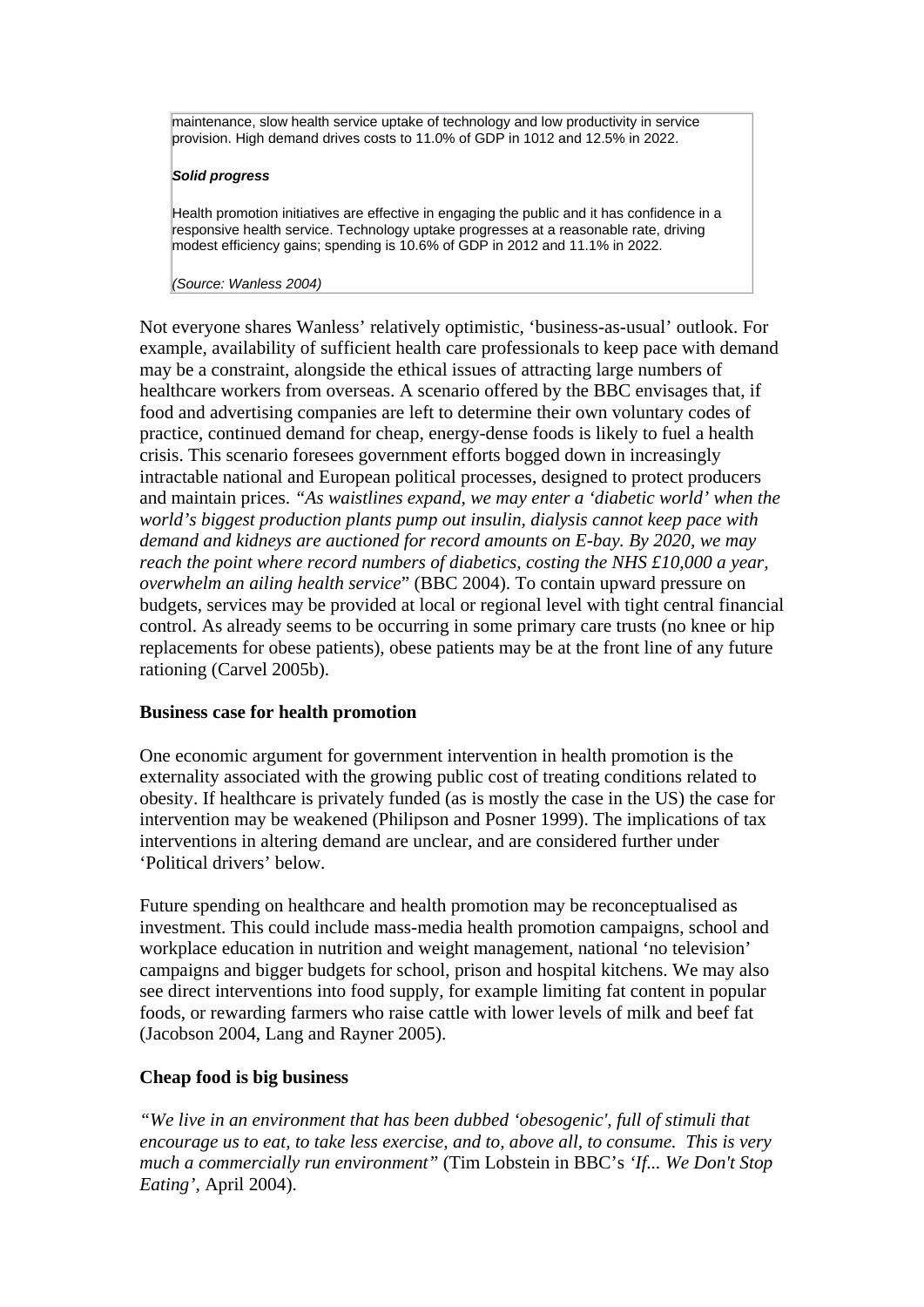This report's introduction indicated that food prices have fallen significantly relative to income in the UK. Price, quantity and taste are expected to continue to determine diet patterns. For example, relative prices of fruit and vegetables rose (up 160%) versus soft drinks (up only 26%, less than the rate of inflation) from 1984 to 2002, which may have contributed to worsening diets (Sturm 2005). Economists argue that individual's demand for more food is a rational response to lower prices (Philipson and Posner 1999), but this appears not to have happened in the UK, at least not at the national level.

As Adam Smith remarked in The Wealth of Nations, *"it is not from the benevolence of the butcher, the brewer or the baker that we expect our dinner, but from their regard to their own interest"* (Smith 1776). The profit motive is primary in food supply. Competition, innovation and economies of scale have driven down costs. The supply chain has become less organic and more industrialised: manufacturing and retail now represent three times farm value (Chopra et al 2002). It has also become more concentrated: five companies now account for half of the US food retail market. Marsden foresees the 'geo-social-agro-ecological' (not to mention nutritional) specifics of agriculture becoming increasingly marginal (Marsden 2000). As food production is increasingly big business, the emphasis on growth, rather than wellbeing, may mean consumer health or sustainability issues remain an externality, outside the buyer-seller relationship, that future taxpayers have to bear.

Governments will certainly play an ongoing role in food supply (producer support in OECD countries was \$279 billion in 2004, Rayner et al Forthcoming); this may further perpetuate cheap food and overconsumption, with negative health implications. While there is nothing in the medium-term to indicate this will change, this level of subsidy may not be guaranteed in the long-term.

However, for some, nutrition information appears to be a key determinant of their food choices. Sales of functional foods (such as the Yakult yoghurt drink) represented 2.4% of global food and drink sales in 2003 and are reckoned to be the fastest growing food market (Curry and Kelnar 2004, Wenstromm 2005). Consumer attitudes have shown increasing awareness of nutrition and consumption of nutritious foods (for example, consumption of '5 a Day' has risen from 26% in 2000 to 51% in 2004) and greater concern over food labelling accuracy (FSA 2005). These trends are behind investments by some of the major suppliers of energy-dense foods into healthier product lines, for example Pepsi's acquisition of Quaker Foods. Could these indicators of the growing interest in healthy and functional foods be the forerunners of Kummer's proposed paradigm shift?

# **Advertising/ marketing**

# *"It is largely through their choices of brands that 'tweens' (8-12 year olds) distinguish themselves from one another"* (Barnardo's 2004).

The food industry in the USA now spends over \$30bn each year on direct advertising and promotions, more than any other industry, and Coca Cola spends more on advertising (\$2.2bn) than the entire budget of the World Health Organisation (Chopra et al 2002). The WHO considers the marketing of fast foods a key factor in worsening diets and adverts are thought to be particularly affect children (Dalmeny et al 2003).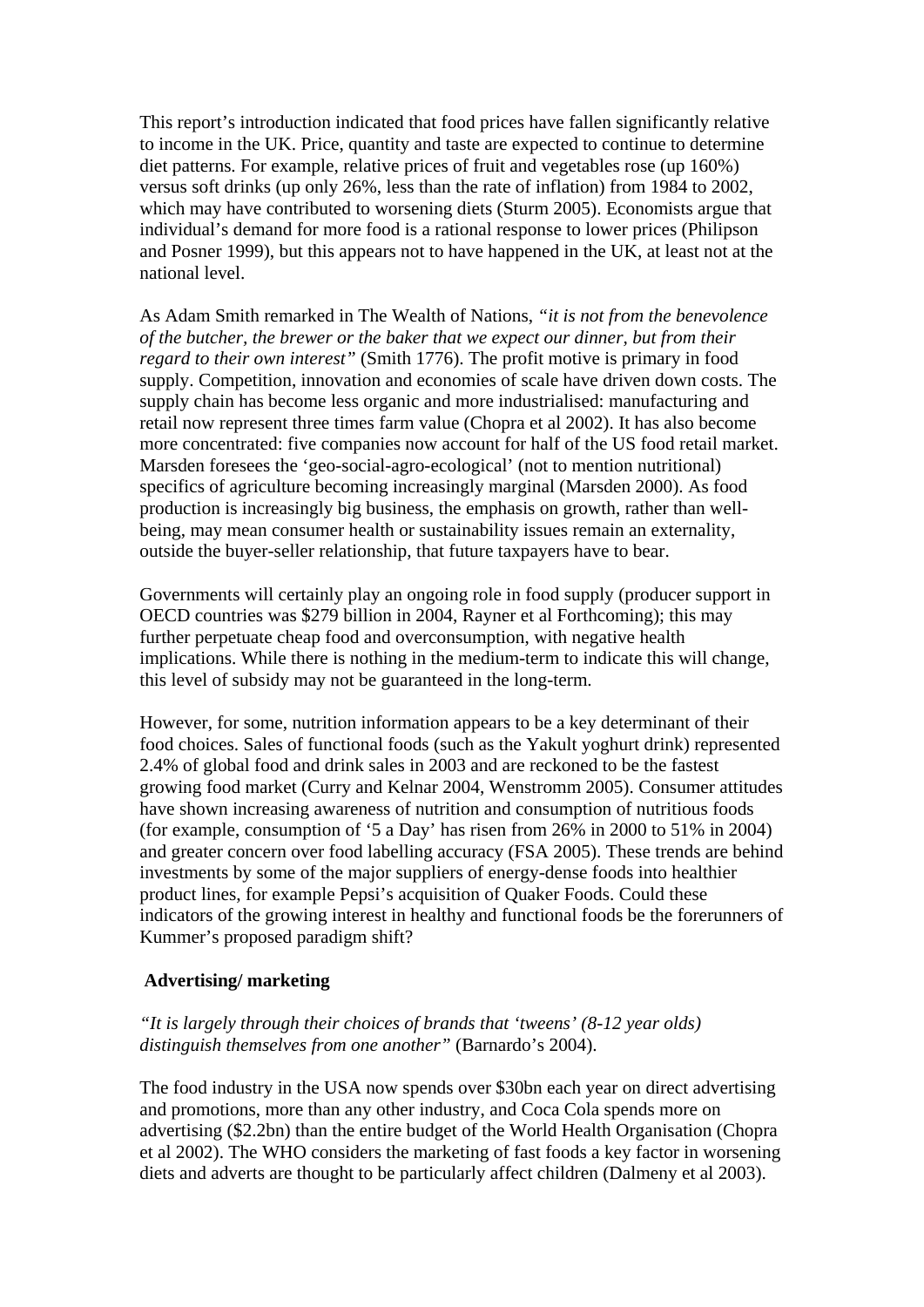The UK Government supports self-regulation by the advertising industry, but has committed to review the position of advertising food to children in 2007 (Department of Health 2004a). Their reluctance to impose outright bans is thought to be mainly on the basis that it limits individual choice, but it also may reduce revenue to children's programming and affect programming quality (Freedland 2005).

Reductions of UK salt levels in bread, down 22% between 1998 and 2001, and saturated fats may indicate a willingness by food manufacturers to produce healthier foods (DKW Research 2004). Obesity has been labelled an 'alarm call', giving food companies forewarning of changing demand patterns caused by rising health awareness and possible taxation or litigation (Curry and Kelnar 2004). Analysts believe responsive companies will choose to upgrade brand portfolios to more nutritious products and avoid the bad press and falling share prices associated with sale of fattening foods and perceptions of deceptive marketing practices or misrepresentation. The UK food lobby has stated they *"welcome the initiative to encourage science-based health claims about the health benefits of food products"* (JP Morgan 2003), so we may see more promotion of nutrition and health messages, marketing, for example, dairy, , organic, tea and vegetables (JP Morgan 2003).

# **Insurance companies**

In the UK, population mortality levels are improving each year. While insurers may be watching obesity trends, standard life insurance questionnaires do not currently segregate people by weight. This seems to run contrary to the data, reported in the introduction of this report, that obesity reduces life expectancy and raises annual expenditure on healthcare. It is underpinned by the overall picture of the population living longer every year. The RAC states that heavier people are twice as likely to die in a car crash, as seatbelts and air bags are designed for average-sized people (Globalist 2004) and obese bodies are less able to deal with severe trauma. In the US, 90% of insurers offer discounts to people with healthy lifestyles (Futurist 2005b). This suggests a future where obese people may be charged higher premiums or unable to get insurance, which may leave government supporting an underclass of the poor and obese. It could also see obese people demanding higher annual pension payments, as they are expected to die sooner.

#### **Energy constraints on food supply**

Food supply consumes a huge amount of energy in food production and transportation, processing, packaging, retailing, restaurants/ catering, refrigeration and meal preparation. It is estimated to emit over a fifth of UK's greenhouse emissions (Church 2004). Food travelled 50% further in 1999 than in 1978 and supermarkets are now thought to be responsible for one third of the heavy vehicles on Britain's roads (Curry and Kelnar 2004). In September 2005, Tate & Lyle, the world's largest industrial starches manufacturer raised prices 10-15%, due to *"rocketing energy costs"* (Food Navigator 2005). As we face ecological limitations on non-renewable inputs, it is possible that price rises may reduce demand for energy-dense foods. On the other hand, it may push production to higher efficiency and further concentrate the supply chain.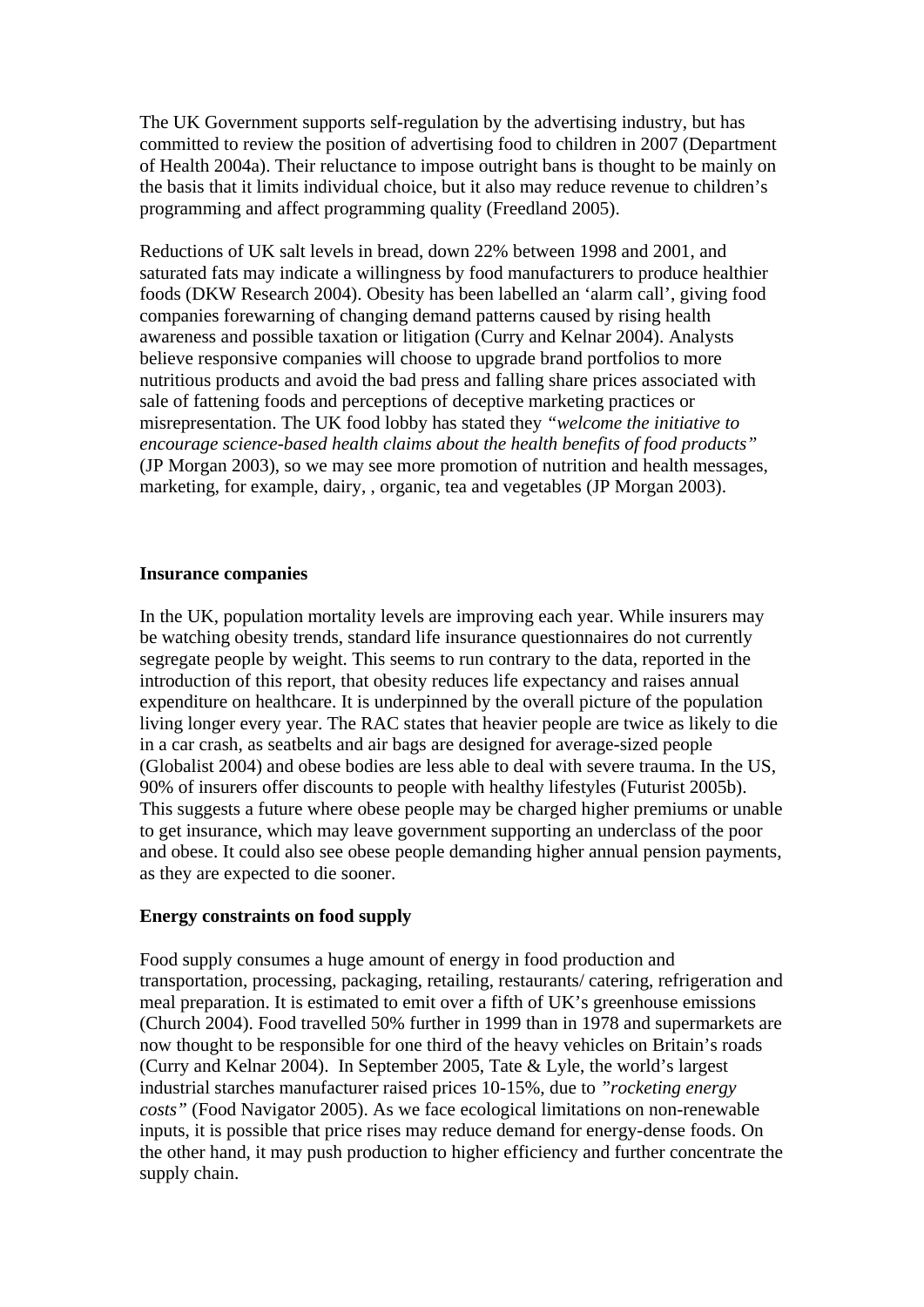# **Summary of economic drivers**

NAO and WHO suggest that government investment in health promotion can be effective in reducing population obesity and associated rising morbidity, mortality and treatment costs. Monopoly corporate control and vertical integration of food supply chains are expected to prevail, which will tend to keep profit, rather than health, at the core of food supply. In the longer term, ecological constraints may drive up prices of livestock-based and processed foods, and reduce demand; equally, they may drive further corporate concentration of food supply to deliver extra efficiency. Optimists believe that ecological and nutritional awareness may pre-empt a 'paradigm shift' away from volume and price towards wholesome, local foods. The current fast growth of functional foods may be an early indicator of this trend, as may the trend towards well-being and greater expenditure on higher quality food (higher cost per calorie, lower saturated fat and salt levels).

#### **Environmental drivers**

*"The environment, in its widest sense of societal, ecological and biological parameters of life, is the infrastructure on which human health draws and depends"* (Lang and Rayner 2005).

#### **Urban environment and physical activity levels**

The proportion of people living in urban areas, worldwide, has grown from below 30% in 1950 to 50% today and is forecast to be over 60% by 2030 (UN 2003). The World Health Organisation states that urbanisation creates, *"conditions in which people are exposed to new products, technologies, and marketing of unhealthy goods, and in which they adopt less physically active types of employment"* (WHO 2005a). Globally, living in urban areas is positively correlated with chronic disease, high blood pressure, arthritis, headaches and breathing difficulties (RAND 2004b). The CIA predicts that the trend towards urbanisation will continue unless we have: a major international conflict; a new pandemic of infectious disease that kills millions; or government clampdowns driven by significant terrorist attacks on ICT (CIA 2004).

The BMA concludes that *"modern inactive lifestyles … possible represent the dominant factor*" driving obesity (BMA 2001). Urban lifestyles are typified by high levels of car use, 24-hour food availability, abundant desk jobs and low levels of physical activity (WHO 2005a, Joint Colleges 2004, BMA 2001, Sturm 2002). US style suburban town design may also contribute to obesity, by encouraging higher levels of car use (Building Futures 2004, RAND 2004a). Maio concludes that decreasing obesity may only be achieved if we adapt our built environment to make it easier for us to regularly be more active in our everyday activities (Maio 2005). There are many initiatives exploring efficient urban design. A challenge will be to ensure that personal and community health considerations are included as future infrastructure is designed and built.

#### Transport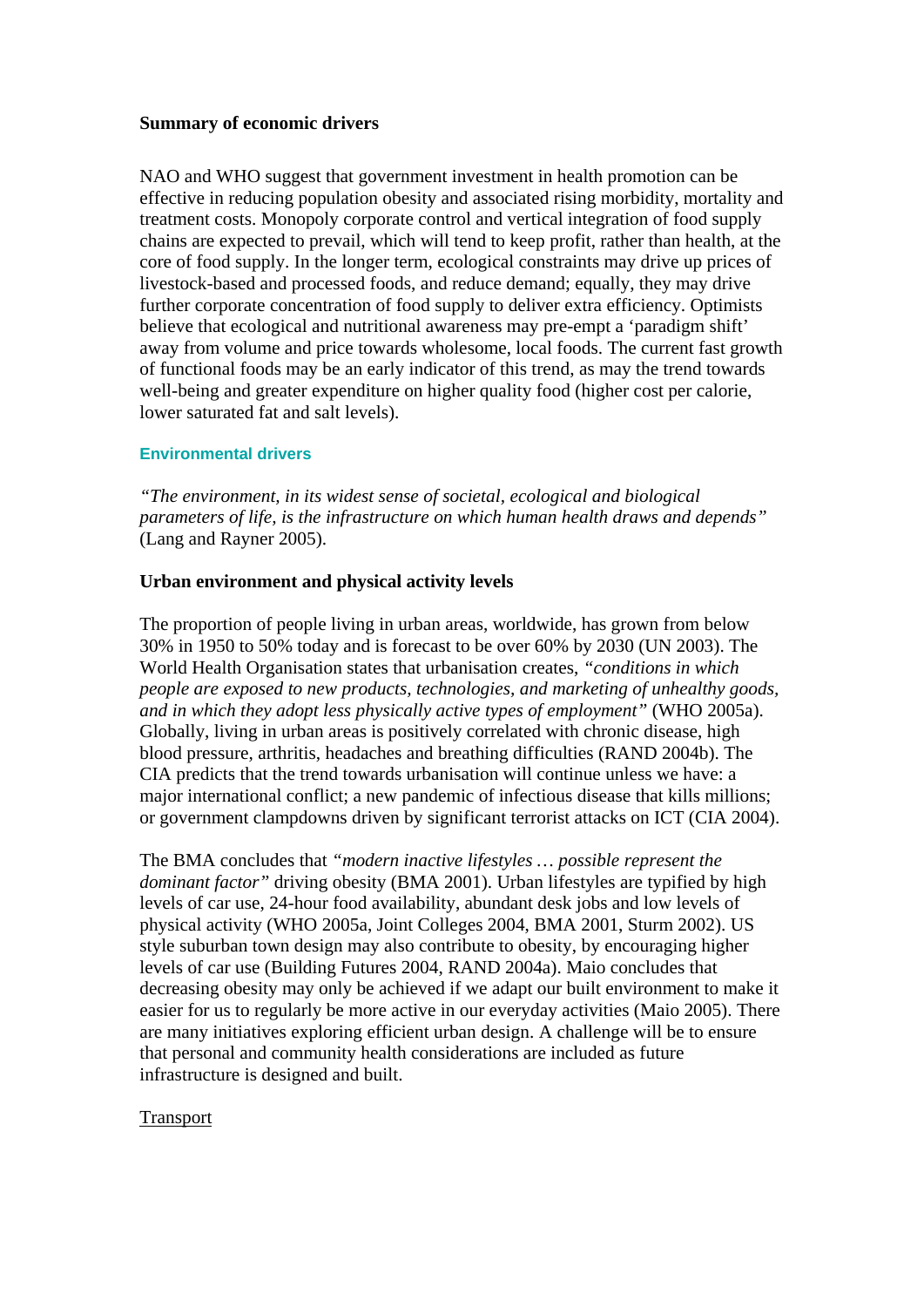Walking and cycling in the course of daily life are an important component of population activity levels. Where pedestrians and cyclists have little fear of collision or injury to themselves and their children, they are found to be more active. Overall, maintaining activity levels in cities seems to require avoiding complete reliance on cars and ensuring urban design promotes active transport (BMA 2001, Sturm 2002). This may also stimulate a sense of community (Livingstone 2005), which may be an important component of good health (Maio 2005).

OST's Foresight Unit has undertaken a project on Intelligent Infrastructure Systems for transport, which concludes that people's desire to spend time travelling has not changed over the past century (at roughly one hour per day). As a result, people have chosen to travel greater distances as technology has allowed it, which raises congestion pressure and fuel use. Finding alternatives to hydrocarbon fuels and developing intelligent transport systems to manage traffic and inform people's decisions will be key to determining the amount of active travel undertaken in future.

One possible future scenario sees investment in safe green spaces for recreational activity subsidised by congestion charging and other road pricing arrangements (Curry and Kelnar 2004). Another possibility in a similar scenario outlines a fiscal system that makes car-dependent lifestyles unattractively expensive and encourages high-density urban life over the relative isolation of suburbia or rural living. It foresees a *"neo-Victorian scatter of bicycles and small service vehicles serving thriving, self-sufficient local communities"* (Building Futures 2004).

An alternative possible future predicts that suburbs adapt through intensification to different social and community needs; while the urban renaissance fails due to middle class preferences for the countryside. This could bring about higher urban crime and anti-social behaviour and deteriorating public services in town centre 'ghettoes' populated only by the poor and the obese (Building Futures 2004, RAND 2004a).

# **Workplace**

The UK workforce is increasingly sedentary. There seems little likelihood that workers will ever be as active as a generation ago, when well over a quarter of the workforce was employed in the primary or manufacturing industry jobs. These now account for fewer than 15% (McCormick and Stone unpublished). Corporate social responsibility incentives at many companies inform and provide incentives to staff to eat better and exercise more, but the overall trend seems to foresee less activity in the workplace (Department of Health 2004a).

# **Food environment and diet**

From a young age, children learn to eat what they are served; physiological satiety cues may be overridden by environmental cues. Evidence shows that when served larger portions for an extended period of time, people consume more food. As mentioned earlier, parental restrictions may be weaker than advertising and peer pressure in determining the choices of many children. As the UK moves towards 24 hour food availability through supermarkets, kiosks, vending machines and sandwich shops, increased temptation may well underpin higher consumption of energy-dense foods (US Food and Nutrition Board 2005, Fletcher 2005). At the same time, the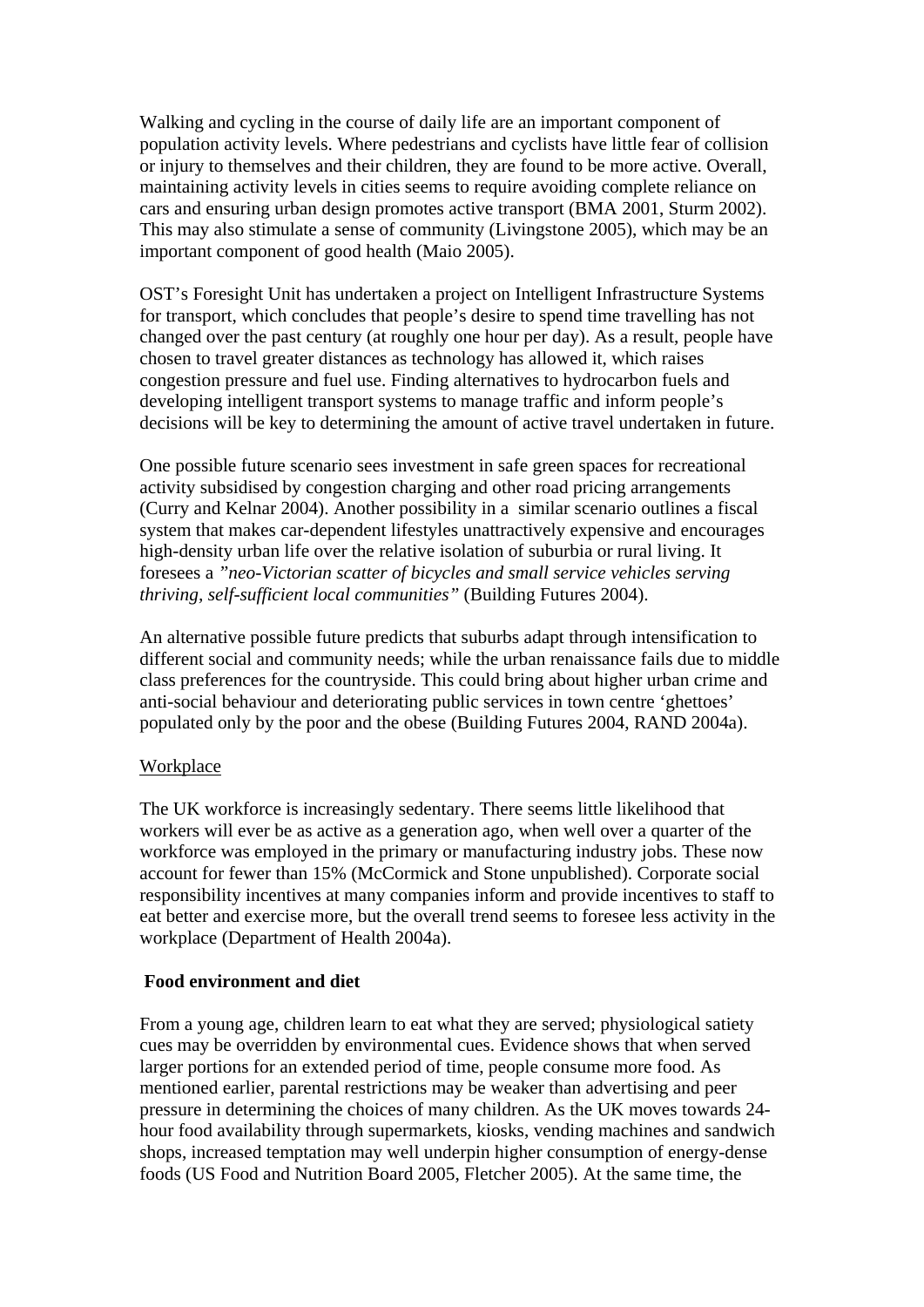number of shops selling nutritious food has been declining (US Food and Nutrition Board 2005); there are thought to be entire wards of London with no shop selling fresh fruit and vegetables (Livingstone 2005).

The government currently provides free school fruit to millions of children, in an attempt to engender a liking for fruit and basic awareness of nutrition (Department of Health 2004b). One future scenario sees access to nutritious food viewed as equivalent to, say, the right to electricity in the home (DCMS 2005), with much greater levels of regulation and standardisation of supply.

# **Sustenance and sustainability**

Energy-dense foods may well become the world's staple fuel, as the 'nutrition transition' foresees. As meat production requires up to 20 pounds of grain for every pound of beef produced, higher crop production may ultimately reach ecological limitations (Molitor 2003). Pesticides and fertilizer may also poison soils and excessive world demand for water may increase 'water stress' and reduce output (Molitor 2003, RWE Thames Water 2003, Horizon Scanning Centre 2005). While this may not have an impact on the UK in the short term, scarcity and rising price may shift diet patterns, with meat returning to being a luxury consumed in moderation by most of the world's population, and possible ongoing scarcity for the poorest (International Forum on Globalisation 2002). A World Bank report states that by 2020, *"80% of the world's arable land will be used to support livestock for the rich, raising the danger that the poor will be crowded out, the environment eroded, and global food security and safety compromised"* (World Bank 2001).

A more optimistic, neo-agrarian future sees greater public awareness of food origins, soil depletion, water contamination and climate change; this in turn may alter people's understanding of food origins and nutrition and bring about healthier food choices and land use.

# **Summary of environmental drivers**

WHO believes that urbanisation creates conditions which promote poor eating habits and inactivity. Over half the world's population now live in cities and in the UK, we are increasingly car- and desk-bound, and exposed to temptations to buy and consume energy-dense foods at all hours of the day. In the longer term, ecological limits on hydrocarbon fuels might increase levels of walking and cycling; however, alternative fuels may well become mainstream. Improved transport infrastructure and ICT may enable people to travel further and faster and reduce levels of active transport.

# **Political drivers**

*"Political structures … are critical to ensuring food, agriculture, trade, media advertising, transport, urban design and the built environment enable people to make healthy choices"* (WHO 2005a).

Given the huge number of influences on individual diet and activity choices, government structures and interventions may play an important role in helping consumers make healthy choices. We consider the possibility of individual and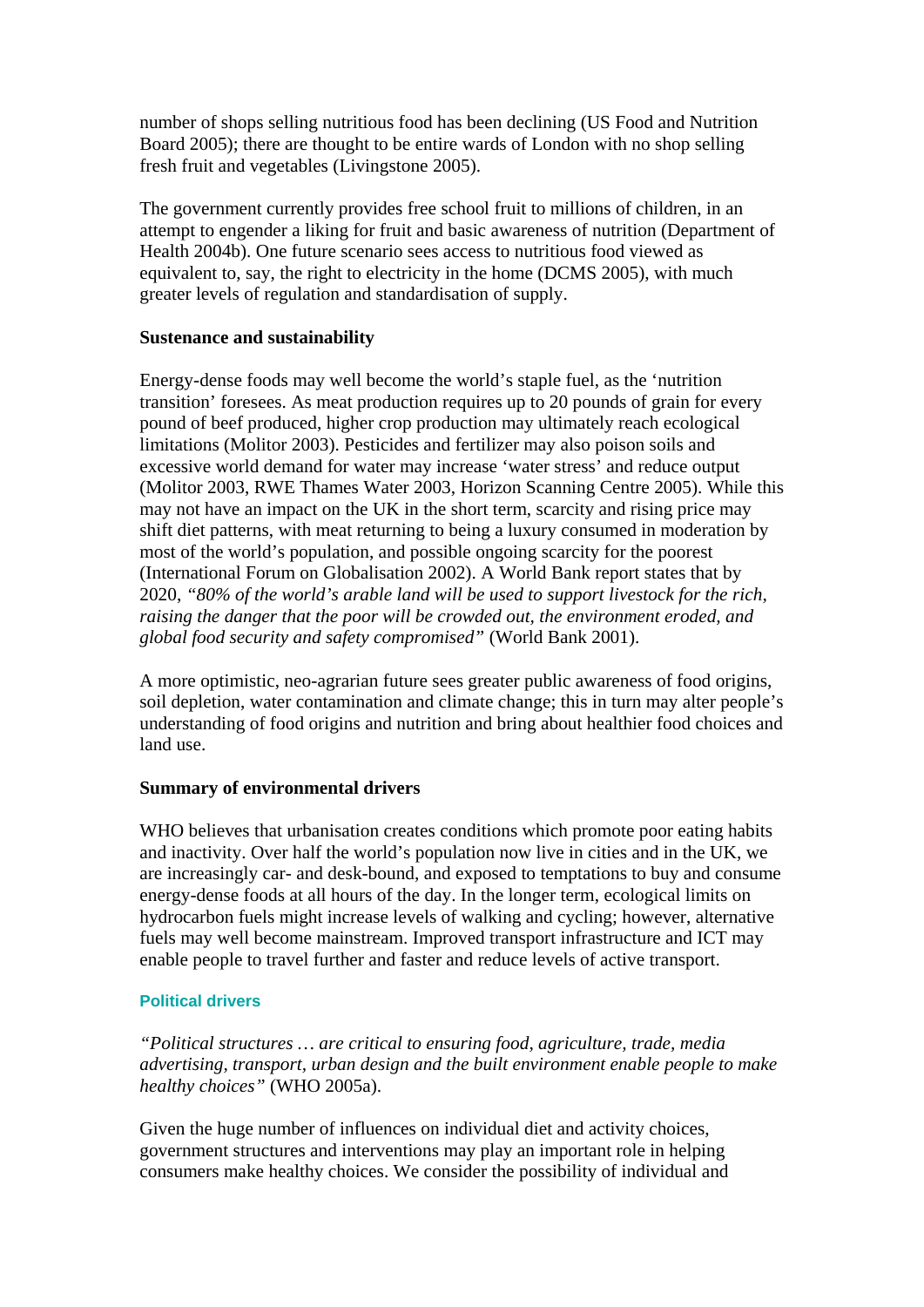government litigation of companies that could impact food supply, as well as other possible areas of government legislation. WHO has suggested that an independent national institution focusing on nutrition policy might effectively bring together future interventions and support across government. While this section focuses mainly on food, such an institution could also help coordinate strategies promoting physical activity in the future. The WHO's suggested governance model is attached in Appendix 1.

# **Threat of litigation**

# *"Is fat the new tobacco?"* (Parloff 2003)

Diet may be only one risk factor contributing to obesity, but smoking is just one risk factor for diseases for which the tobacco companies had to pay. The link between each and increased levels of chronic disease are well-established. The tobacco industry, after years of denial, in 1998 agreed advertising curbs and a \$246 billion liability to the 50 US states, payable over 25 years. This litigation showed that deceptive marketing practices and misrepresentation may be punished the most severely by the courts (Landon 2003), and the companies' large marketing budgets used as proxies for damages and compensation (DKW Research 2004).

However, the relationship between health and food is more complex than the relationship between health and tobacco. The WHO states an obvious difference, *"unlike, tobacco, which kills half its regular users if consumed as intended, foods are not deadly products"* (Derek Yach in Landon 2003). Other differences include: no evidence that consumers are not fully responsible for their actions when they over-eat; lack of an equivalent in food terms to the harm caused by second-hand smoke; and changes to product contents being made by the food industry, which the tobacco industry could not (Landon 2003).

The threat of litigation is thought to be an important means to shift industry towards better practices or self-regulation (Landon 2003). The US is expected to lead the way: *"well capitalised law firms with a wealth of expertise in tort action lawsuits (in tobacco and asbestos) will continue to target the deep pockets of the food, beverage and restaurant companies*" (JP Morgan 2003). The first salvo of what may be a continuing battle was from two obese New York teenagers who brought a case against McDonald's in 2002/3 claiming false advertising and failure to warn of the dangers of eating fatty food. This case was thrown out and under pressure from the food lobby to prevent *"frivolous litigation"*, the US government passed the 'Cheeseburger Bill' limiting the cases which may be brought to those of *"false advertising, injuries from food consumption and illegal behaviour"* (DKW Research 2004).

Subsequent surveys found that a significant minority (24%) of potential jurors in the US would award damages to an obese plaintiff who sued a fast-food chain. While this is well short of the number needed to change the law, it does indicate a large degree of support, and it may take only a relatively minor trigger, such as dramatic deaths of youngsters from over-consumption, to take the numbers over 50%. Food industry analysts believe that media attention and developments in scientific research are *"softening the landscape for future litigation"* (UBS 2005, JP Morgan 2003, DKW Research 2004). As an indication of growing popular awareness, over 9,000 mentions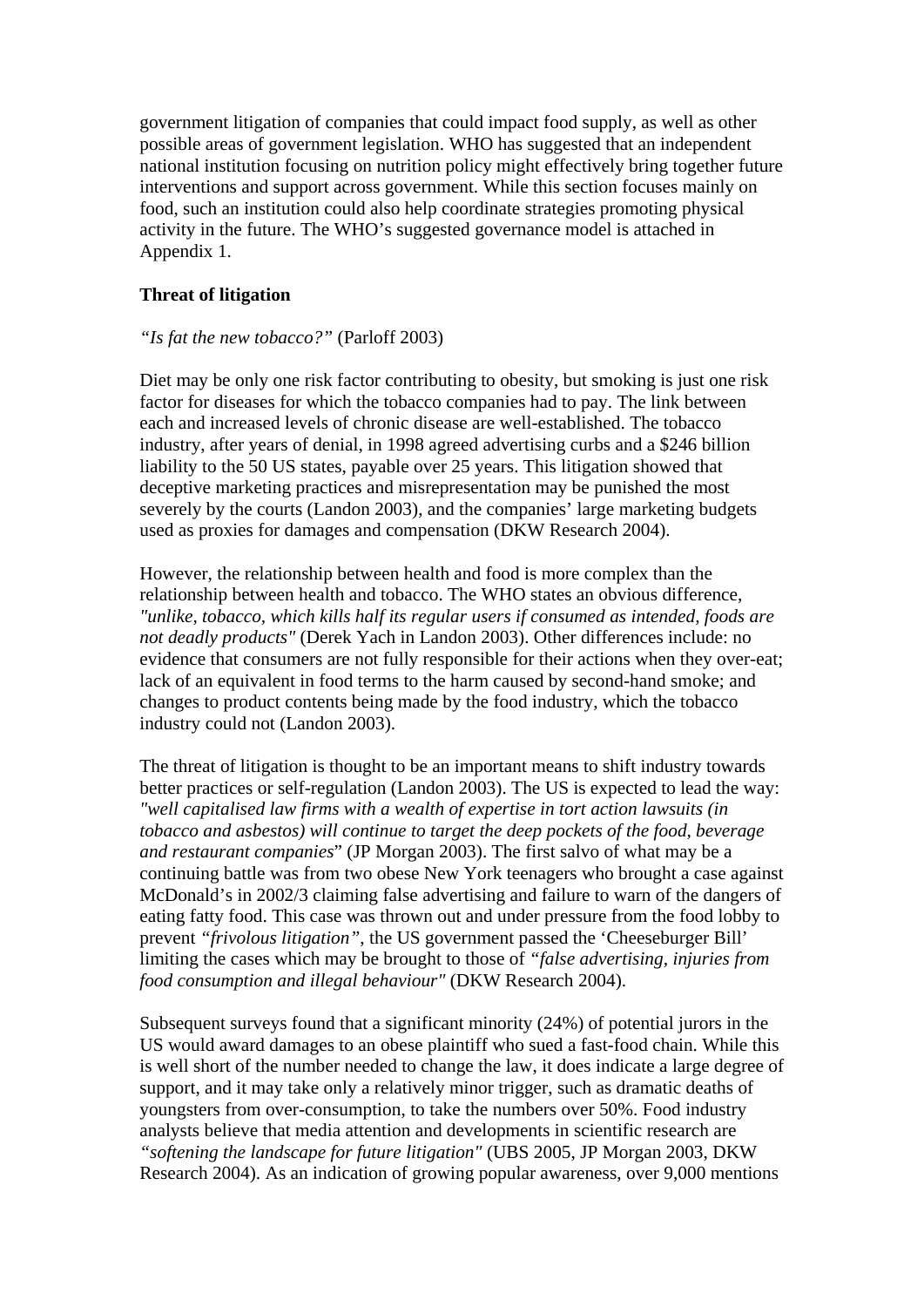of the phrase 'obesity epidemic' were recorded in US newspapers in 2004, over twice 2002 levels (UBS 2005).

While public health authorities have been urging Americans to eat less, the message may have been thwarted by food industry lobbying and advertising (Parloff 2003). Critics claim that snack companies and restaurants target people's weaknesses and *"fail to intercede when customers choose to harm their health"* (Siemering 2004). Analysts have identified a wide range of industries potentially at risk from obesityrelated claims, including agriculture, food processing, beverages, food distribution and retail, restaurants, advertising, media (TV, magazines and newspapers), toy makers and even sporting and entertainment event organisers (DKW Research 2004). Each is involved in some way in marketing potentially harmful food products to obese people. Some analysts have concluded that a credible threat of litigation exists, and that in coming years, it will serve, at the very least, to encourage companies to launch initiatives to increase the healthiness of their products and promote more active lifestyles (UBS 2005). Potential liabilities from over-enthusiastic marketing are outlined below; which provide legal boundaries that courts may, in future, interpret more onerously.

| Liability                                | <b>Description</b><br>2004)                                                                                                 | (Source: DKW Research |  |
|------------------------------------------|-----------------------------------------------------------------------------------------------------------------------------|-----------------------|--|
| Product liability                        | Product was dangerous/ defective and caused a health<br>hazard.                                                             |                       |  |
| Personal injury                          | Consumption caused obesity and subsequent diabetes,<br>cancer or stroke.                                                    |                       |  |
| Negligence                               | Producer knew product was hazardous to health or<br>addictive.                                                              |                       |  |
| Failure to warn                          | Producer failed to disclose that consumption of product is<br>associated with various diseases.                             |                       |  |
| Breach of warranty/<br>misrepresentation | 'Healthy eating' product not as healthy as purported.                                                                       |                       |  |
| Negligent/reckless                       | Marketing product without stating full list of potential<br>marketing or distribution health risks; especially to children. |                       |  |
| Advertising liability                    | Advertising misled consumers, especially children.                                                                          |                       |  |

# **Legislating for change**

*"If the public becomes convinced that obesity is a problem that needs governmental regulation, or that companies are somehow to blame, the courts and politicians will likely follow"* (UBS 2005).

In 2004, WHO reviewed international regulatory structures of food marketing to children. There are many examples of legislation against TV advertising, but only three places where outright bans on advertising to children are enforced by government. These are Quebec (since 1980), Sweden (since 1991) and Norway (since 1992), but there is no clear evidence of their efficacy. This may be due to the complicating influences of cross-border advertising and extensive use of non-TV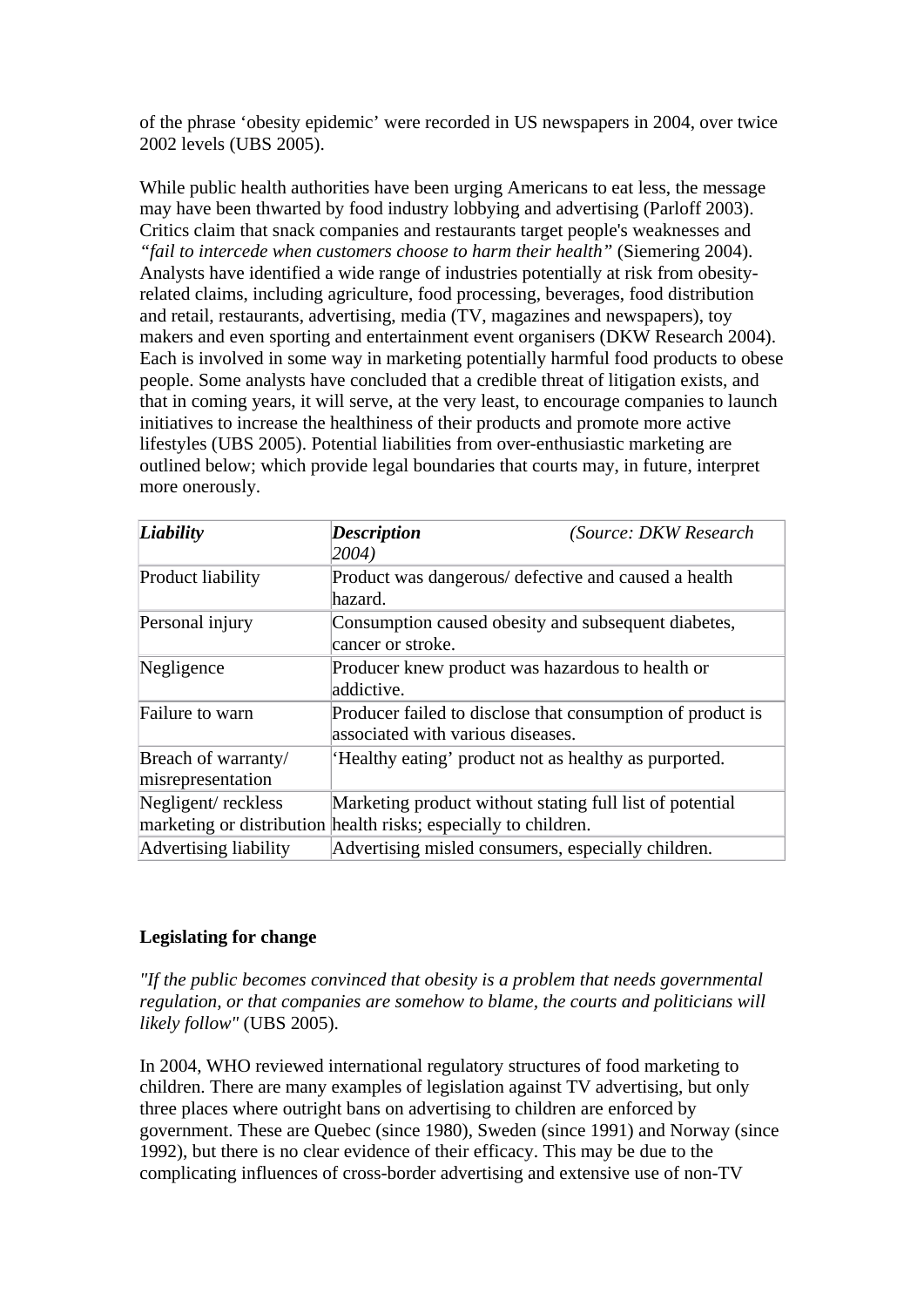marketing, and the author concludes that, *"more objective research on the effects of marketing regulations on dietary patterns is warranted"* (Hawkes 2004).

The UK experience of seat-belt legislation is that well-timed legislation can be highly effective in changing behaviour; front seatbelt use rose from 40% to over 90% within a year (Wanless 2004). Recent high levels of media attention on obesity and nutrition in schools may have laid good foundations for legislating on diet and physical activity (UBS 2005). One scenario envisages an event such as the deaths of two obese teenage brothers could trigger a major shift in public sentiment and bring about legislation, including for example, arresting parents for neglect (Curry and Kelnar 2004).

As suggested earlier, Japan appears to have successfully decoupled weight gains from economic growth or urbanisation. While this may be due to any number of social factors, the nutritional standards they have had on school food since 1954 may also play a role. These set strict limits on calories from fat in meals, ban adverts and vending machines and restrict students from eating or buying food, drinks or chewing gum while at school or travelling between school and home (Dalmeny et al 2003). The contrast to the UK and USA's more democratic approach to children's nutrition is stark. Proof of the success of such policies could be a powerful incentive to future legislation.

Other areas of possible future legislation include Health Impact Assessment, currently only used in isolated cases, such as new airport runways (Joffe and Mindell 2002). At the inter-governmental level, WHO is limited to promoting non-binding international legal instruments by resolutions of its intergovernmental assembly, and Codex Alimentarius restricts itself to matters of food safety. The World Trade Organisation does have a role in ensuring trade is not harmful to public health role, but is not widely forecast to legislate in a manner that would be of significance to obesity (Chopra et al 2002).

# **Tax**

The Food and Agriculture Organisation's economist Josef Schmidhuber believes that increasing producer or farm prices through taxation would be ineffective in altering food preferences, due to the length and complexity of supply chains. He suggests direct taxes on fat people might prove more effective, and that this approach is already being used by health and car insurance companies that offer discounts for clients with normal body weights (Schmidhuber 2005).

There is evidence that halving prices of fruits and vegetables in vending machines and school cafeterias may lead to a doubling of sales. UK precedents for fiscal intervention exist, for example, the variable rates applied to alcohol, which might be extended to certain foods, as well as televisions, video equipment and cars (Nestle and Jacobson 2000, Rayner in House of Commons Health Committee expert examination 2003). The future political acceptability of taxing certain foods is uncertain, but it is possible, for example, the deaths of youngsters from over-eating or press interest along the lines of Jamie Oliver's school food exposé, could pave the way for a range of measures to reduce consumption.

# **Summary of political drivers**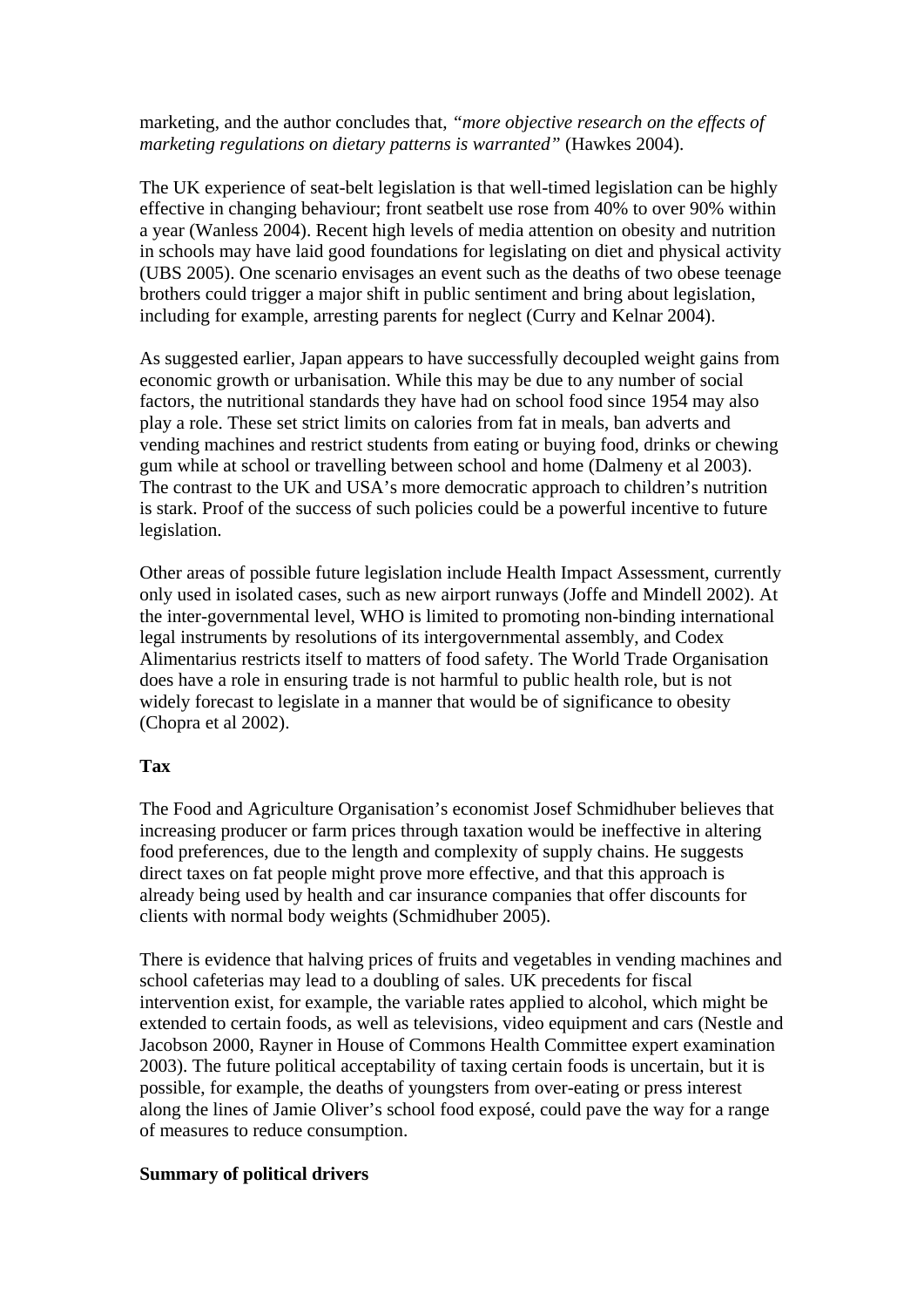US litigators have led the way in creating a credible threat of litigation influencing companies to produce healthier food and label and market their health claims more clearly. This threat may become more significant in the UK future. The government is currently committed to review in 2007 whether to legislate against advertising to children, and we are likely to see new regulations on school activity levels, food and product marketing. Similarly, it is possible that tax of either energy-dense foods or obese people may be imposed, just as we have started to see rationing of some health services and differential pricing in insurance. These approaches may be effective in altering people's behaviour when public support is good and healthier alternative behaviour is relatively easy to adopt (as, for example, in buckling a seatbelt). However, there are no proven, national-level examples of interventions that have reversed obesity trends either in the UK or overseas, so predicting future trends in political intervention is uncertain.

#### **Emerging future trends in obesity**

*"When trends start to combine with others in unpredictable ways they become turbulent and even dangerous. So it has proved with the issue of obesity"* (Curry and Kelnar 2004).

This section presents again the summaries of emerging trends among the underlying drivers of obesity, and tries to identify areas where combinations of these factors may be additive.

**Social:** Studies indicate that obesity is negatively correlated with education and socioeconomic status, and that the obese face considerable discrimination. There may also be a correlation between mental illness and obesity. Obesity may continue to reinforce social inequality, as the least well-off are also the least well. Individuals, including young children, seem to be making diet and physical activity choices without positive parental or social pressure, which may be ingraining unhealthy behaviour for the future. Additionally, the commoditisation of sport into a 'fan experience' and a continued decline in physical activity and participation in team sport among young people may raise future rates of obesity.

**Technological**: The underlying trend in the UK over recent decades (indeed, centuries) has been for advances in technology to reduce the need for labour. This is at the core of increased inactivity of the population. New technologies may continue to make life generally 'easier', and it may also offer breakthroughs in specific areas. As we come to understand the science underpinning metabolism and behaviour, obesity may come to be treated as an ailment we fix through pharmaceutical or medical intervention, just as we might take vitamin supplements or undergo therapy to stop smoking today. Companies are already offering simple gene-testing and personalised healthcare; analysts predict significant advances in nutrigenomics. GM foods may become recognised for having added nutritional benefits, and become more widespread. Nanotechnology may allow us to change the way the body works at the molecular level, enabling us to better monitor and manage weight and its health consequences. Questions of equality and ethics and cost are likely to arise.

**Economic:** NAO and WHO suggest that government investment in health promotion can be effective in reducing population obesity and associated rising morbidity,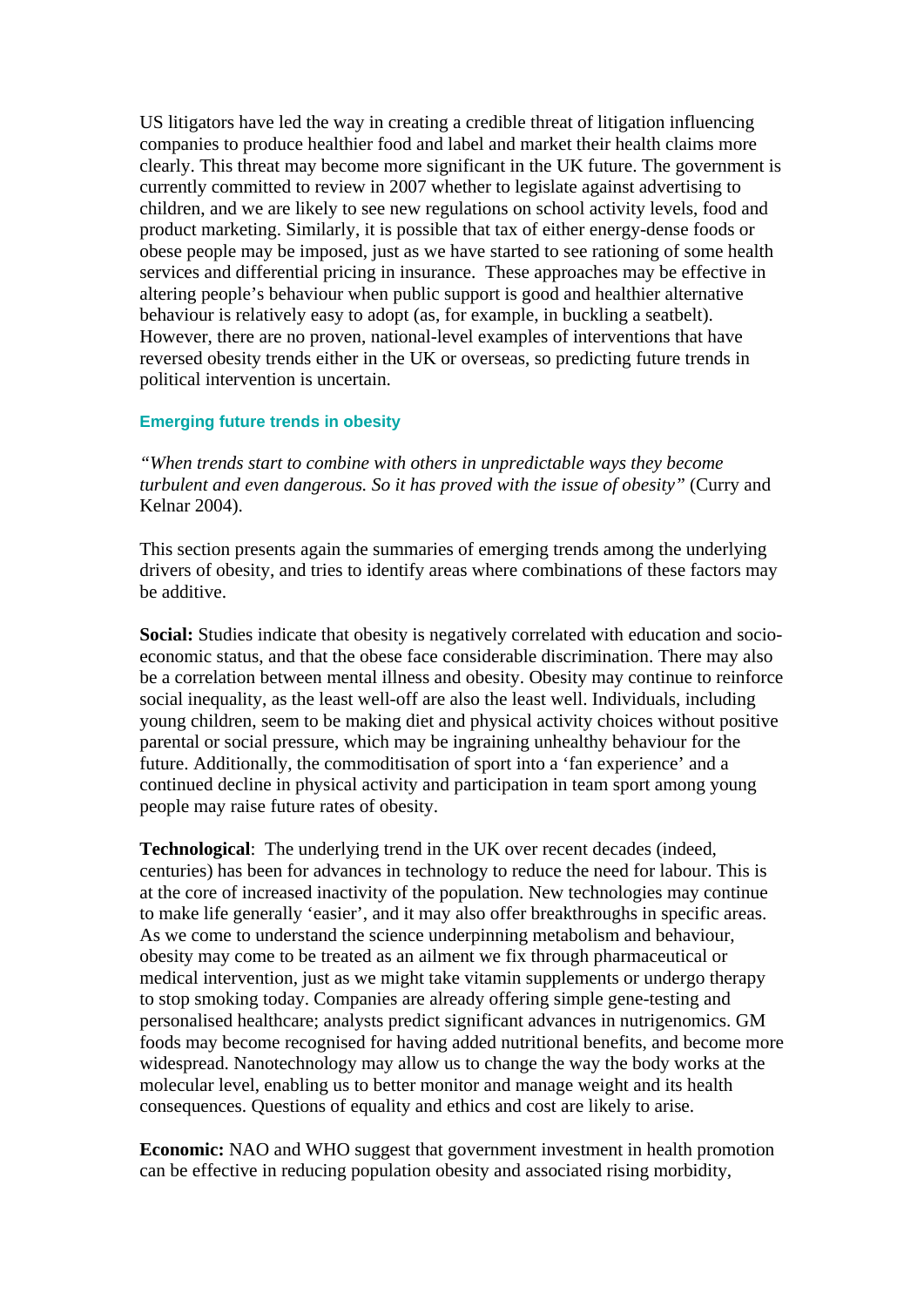mortality and treatment costs. Monopoly corporate control and vertical integration of food supply chains are expected to prevail, which will tend to keep profit, rather than health, at the core of food supply. In the longer term, ecological constraints may drive up prices of livestock-based and processed foods, and reduce demand; equally, they may drive further corporate concentration of food supply to deliver extra efficiency. Optimists believe that ecological and nutritional awareness may pre-empt a 'paradigm shift' away from volume and price towards wholesome, local foods. The current fast growth of functional foods may be an early indicator of this trend, as may the trend towards well-being and greater expenditure on higher quality food (higher cost per calorie, lower saturated fat and salt levels).

**Environmental:** WHO believes that urbanisation creates conditions which promote poor eating habits and inactivity. Over half the world's population now live in cities and in the UK, we are increasingly car- and desk-bound, and exposed to temptations to buy and consume energy-dense foods at all hours of the day. In the longer term, ecological limits on hydrocarbon fuels might increase levels of walking and cycling; however, alternative fuels may well become mainstream. Improved transport infrastructure and ICT may enable people to travel further and faster and reduce levels of active transport.

**Political:** US litigators have led the way in creating a credible threat of litigation influencing companies to produce healthier food and label and market their health claims more clearly. This threat may become more significant in the UK future. The government is currently committed to review in 2007 whether to legislate against advertising to children, and we are likely to see new regulations on school activity levels, food and product marketing. Similarly, it is possible that tax of either energydense foods or obese people may be imposed, just as we have started to see rationing of some health services and differential pricing in insurance. These approaches may be effective in altering people's behaviour when public support is good and healthier alternative behaviour is relatively easy to adopt (as, for example, in buckling a seatbelt). However, there are no proven, national-level examples of interventions that have reversed obesity trends either in the UK or overseas, so predicting future trends in political intervention is uncertain.

# **Some possible interactions**

As these drivers overlap, outcomes will be uncertain, and we have no way of predicting how obesity trends will develop over time. Complex patterns may emerge, or may fail to emerge. Below, we touch on some issues that our research has suggested may be of particular interest or concern.

Stopping the nutrition transition: The cultural and economic aspects of the historic link between economic growth and populations getting fatter is a broad area of potential study. In the UK, BMI has increased steadily in recent decades, while in nearby European states (with similar growth in affluence) the rise has been much slower. Why?

Obesity and low socio-economic status: We have been struck by the stratification of obesity in society by socio-economic group. It seems to be the rich in poorer countries and the poor in developed countries that are worst afflicted. Standard awareness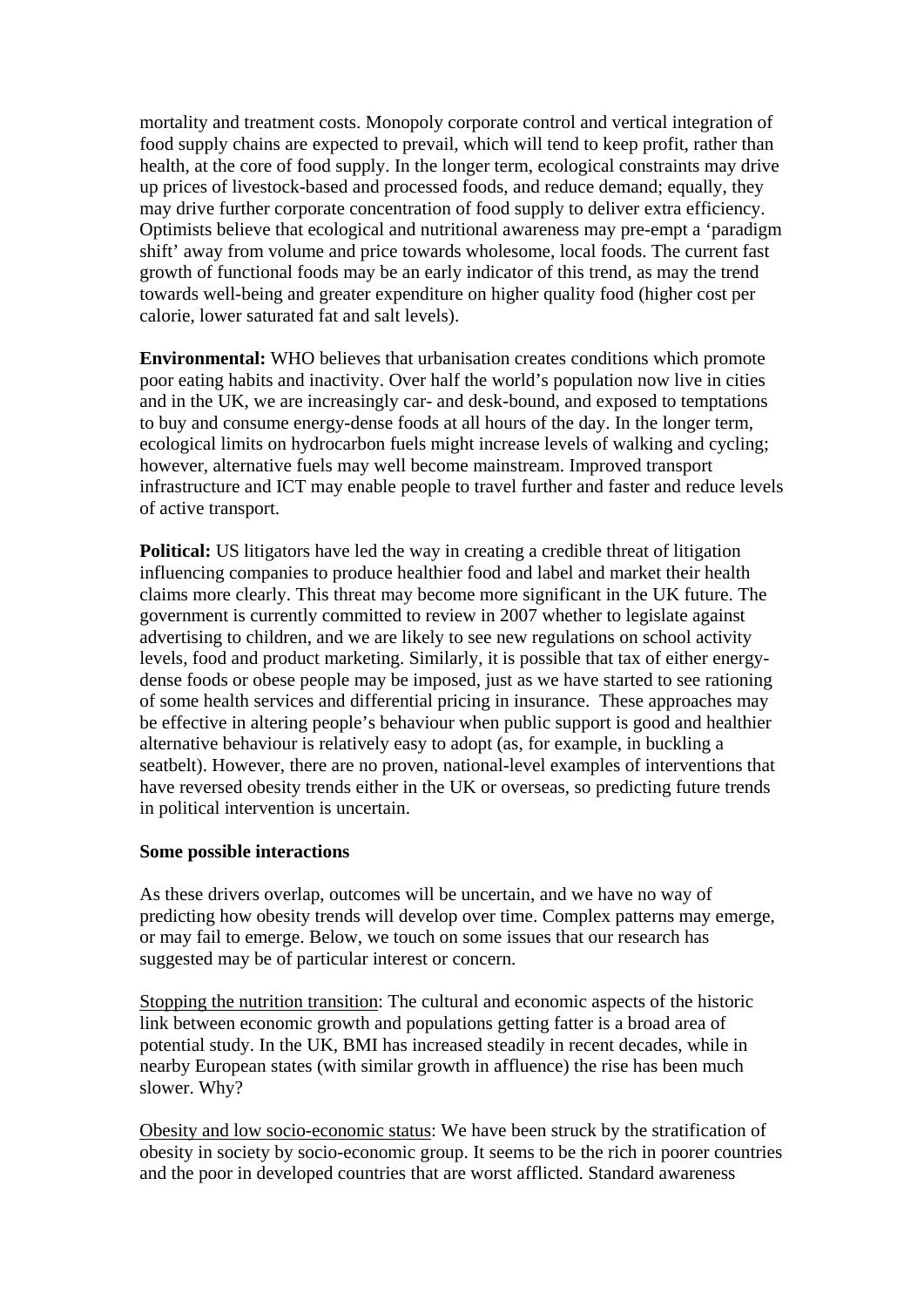raising interventions may serve to enhance the socio-economic divide in the UK, as it is thought to have done for smoking. A targeted political direction to ensure that poorer groups benefit from obesity interventions may be required. However, an indication of the complexity of this challenge is that in some middle-income countries, as many as one in two households with an obese member also have an underweight member. Does this suggest that solutions need to be tailored to the individual?

Technological advances: Developments in pharmaceuticals, genomics, nanotechnology and neuroscience may make use of drugs and manipulation of our bodies more commonplace. As our ability to manipulate molecular responses improves, demand for interventions to alter body shape may increase. This is likely to come at a cost, which may further exemplify the divide between socio-economic groups. One challenge is that this may serve to mask 'genuine' health (ie active, well nourished individuals). Another is that consumers' desire for a fast fix to their own obesity could fuel an increasingly litigious, pill-popping society, where opportunist corporations profit from growth of drug sales (Curry and Kelnar 2005).

Government's response: Social trends indicate there may be continued polarisation of the population, into the junk-food eating, less-educated poor and functional food eating, better-informed higher classes. The negative correlation between education and obesity may suggest that improving education for the poorest groups is an intervention could help reduce obesity. Government may need to adopt new approaches to informing consumers and encouraging people to manage sometimes conflicting initiatives and information. It seems clear that obesity won't be resolved through healthcare interventions alone; this raises questions of 'joined-up government'. While some will dislike nanny-state intrusions, WHO has suggested independent national institutions be created specifically to promote nutrition and coordinate health messages, policy development, legislation and taxation.

# **Emerging queries**

While attempting to be comprehensive, this review of futures has inevitably encountered many areas of uncertainty, and we present some questions below. Understanding and collating the drivers of obesity, let alone foreseeing emerging trends, is a challenging task.

System complexity: How can we influence causal sequences, where multiple causes act simultaneously (independently or interactively), with potential for *"unintended consequences from well-intended interventions*" (US Food and Nutrition Board 2005)? Can we ever understand these sequences? If we believe that effective solutions emerge, rather than being prescribed centrally, what is government's enabling role?

What works? To maintain healthy and change unhealthy behaviour, we may need to understand what has been effective in a number of different environments. Individuals and groups have differing cost/ benefit analysis, assessment of risk, etc. Might there be challenges of 'emergent behaviour' from too many interventions? How have Scandinavia, the Netherlands, etc been so successful in keeping obesity down relative to the UK?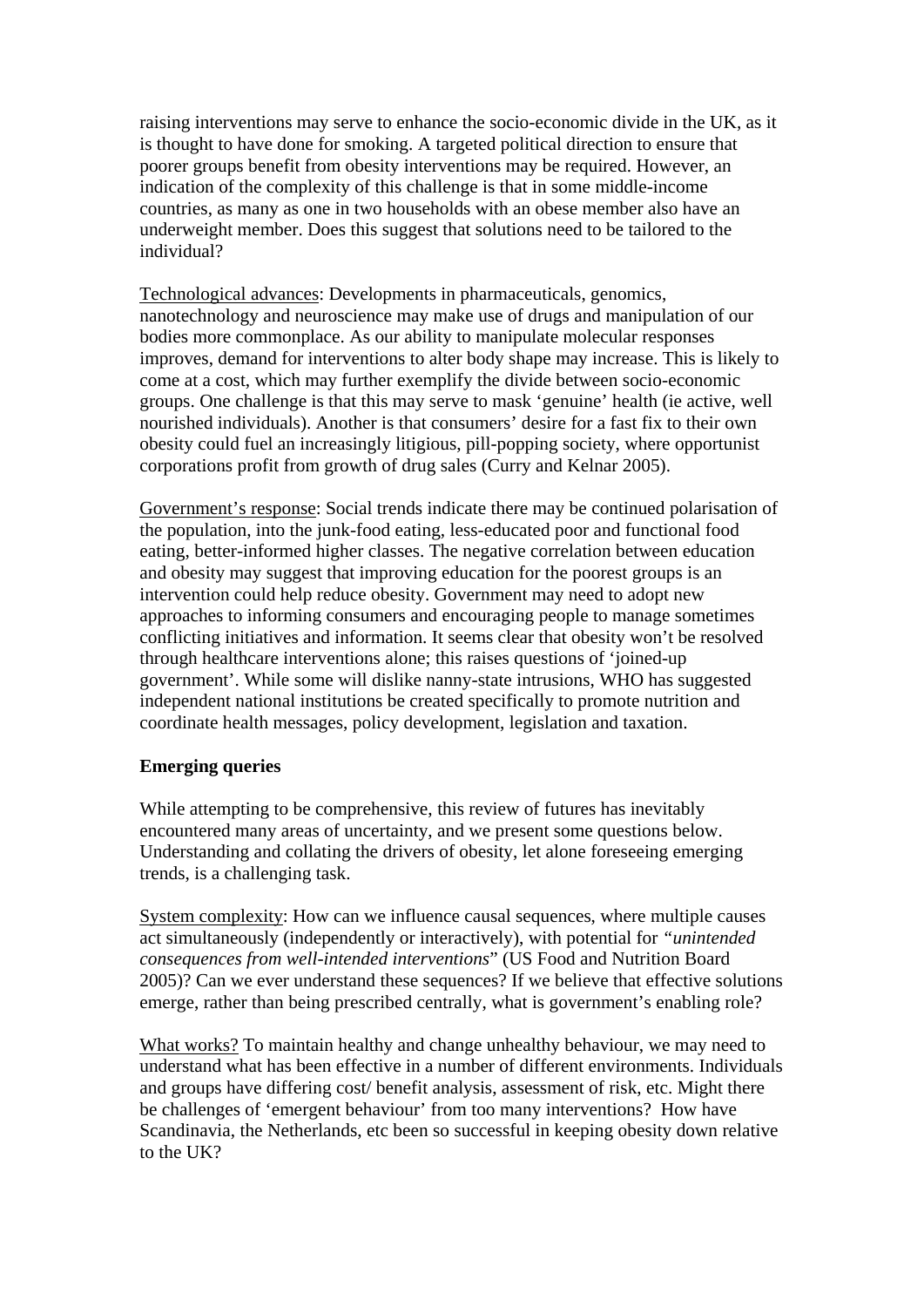Reality? How can we connect obesity drivers and trends with the political process and policy levers that we have? How can we engage with, influence or coordinate the roles and reactions of major influencers in individuals' lives: media (eg. Jamie Oliver), business, parents, GPs, teachers or peers? Does the business case for investment in health promotion need to be made better, or in new ways, reaching new audiences?

Wild cards: In all our research, we rarely found consideration of wild cards, perhaps as obesity could be very low on the list of priorities in any 'emergency' situation, and possibly even of benefit for short-term survival. To ensure our system is robust, *"we need to expect the unexpected. We need to plan to be shocked"* (OST Foresight 2004). Many things could interrupt the food supply chain: climate change; a major food scare; widespread cereal disease; bird flu; an abattoir superbug; war; an asteroid hit; significant petrol shortages. Wildcard changes in 'fashions' might also include doctors/ science losing credibility, fat being the new slim (over 50% of the developed world is overweight; when will we come out of the closet about liking 'the fuller figure'?). How can consideration of wild cards be included?

Fat vaccine: While people may be hoping that medical interventions will 'get them out of jail', is there any real possibility that these will be effective and safe? Would they make people healthier, or just thinner, given the lack of diet and activity improvements?

Household complexity: Some countries (not the UK) have high level of simultaneous overweight and underweight within households; eg:Brazil (44%), China (23%) and Russia (57%) (Popkin 2001). Can we tailor messages to such a diversity of situations?

Managing downsizing: What happens when energy or finite resource shortages start to bite? How might food supply be affected as the world reaches ecological limits? Will capitalism be able to adapt to sustainable, resource-neutral growth? Will our governance systems (national and international) cope?

#### **Recommendations for Foresight**

One challenge seems to be for Foresight to take a truly long-term view. Very few analysts look beyond 2025 and most forecasts seem to be linear projections of current trends. Projections for obesity were surprisingly rare and relatively unscientific. The list above of emerging questions provides some possible areas for study. A challenge is to understand how the many drivers inter-relate. As we look to the longer-term, the importance of feedback loops and the impact of multiple, additive and dynamic interventions may be critical. Foresight might consider developing a complex model in a systemic way to understand and forecast outcomes of these drivers. It could also explore the potential impacts of previously unrecognised technologies and processes, policy interventions to address them, and the wider consequences of their interaction. There could be an added component of welfare economics measuring costs and benefits of possible interventions to help identify possible areas for action.

Our analysis attempted to look at social, technological, economic, environmental and political drivers, and the arbitrary delineation between these categories was evident to us as we did our research. Determining what is a driver, an influence, a trend or a sub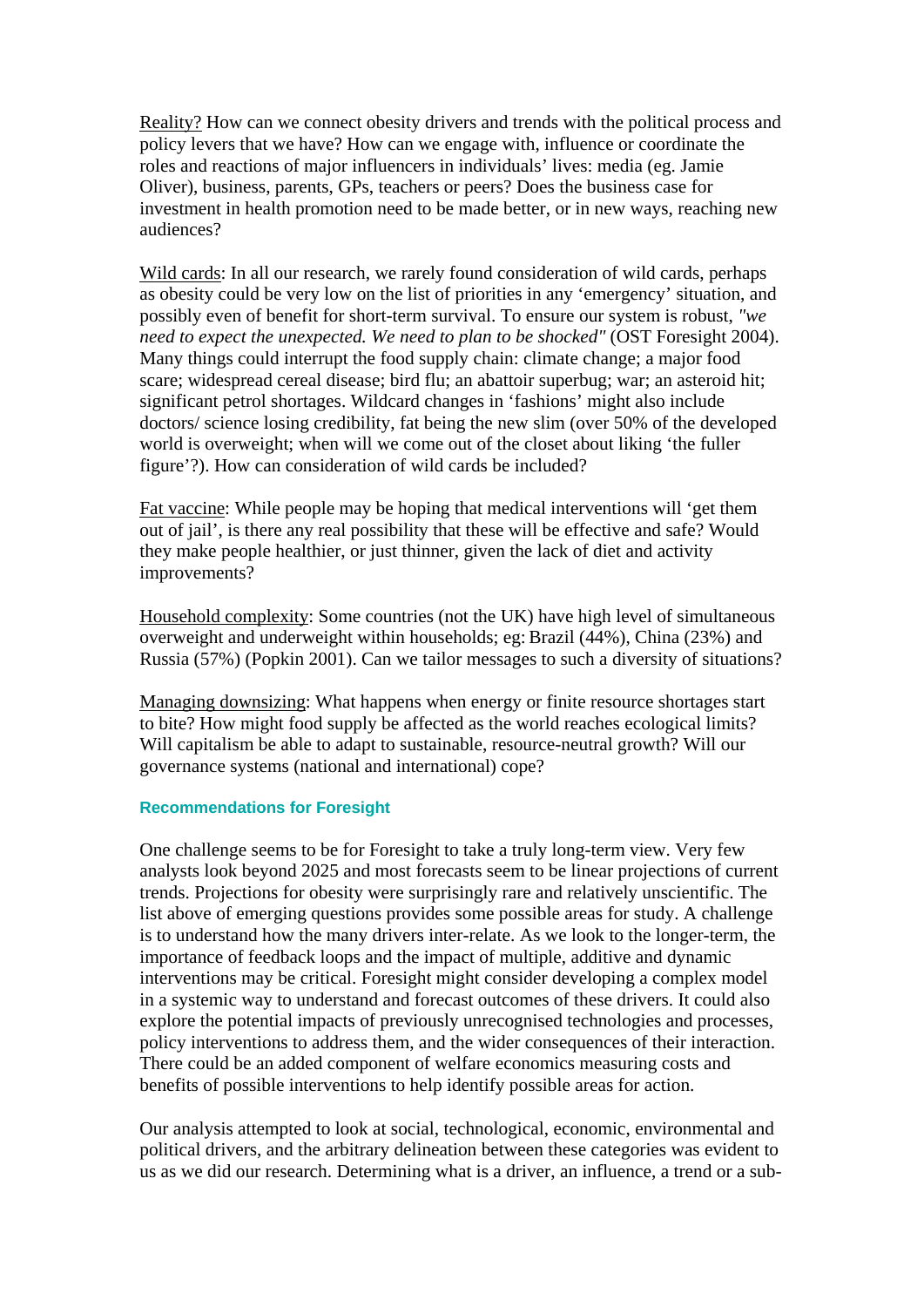factor a difficult process. Another approach sees 'cultural' drivers as predominant, with the economics, technology, etc… as merely the mechanical expression of underlying cultural decisions. This might suggest exploring how different societies' expectations about food, diet and physical activity are formed, shared and changed.

Most of the research we reviewed focused on identifying and defining problems. We found insufficient evidence of effective programmes that have reduced obesity, from which learning might be extrapolated and applied to other situations. Indeed, we were told that these do not exist. Finding (or if necessary creating) practical examples of successful national-level programmes or structures might be a fruitful area of further work.

The growing incidence of obesity may reflect changes in individual's choices and behaviour. It is unclear whether it is the environment that is abnormal and people's behaviour that is normal or vice versa, but most commentators believe the upward trend in weight is damaging human health. Further study into the circumstances that support healthy behaviour in different environments and at different life stages, or facilitate behaviour change across the social spectrum, might be useful. This could include analysis of individuals, families, communities, and the role of GPs/ healthcare, government and media.

#### **References**

Barnardo's 2004; Burger boy and sporty girl, Ludvigsen and Sharma 2004; [http://www.barnardos.org.uk/burger\\_boy\\_report\\_1.pdf](http://www.barnardos.org.uk/burger_boy_report_1.pdf)

BBC 2004; If... We Don't Stop Eating, BBC, 7 April 2004; [http://news.bbc.co.uk/1/shared/spl/hi/programmes/if/transcripts/if\\_obesity07\\_04\\_04.t](http://news.bbc.co.uk/1/shared/spl/hi/programmes/if/transcripts/if_obesity07_04_04.txt) [xt](http://news.bbc.co.uk/1/shared/spl/hi/programmes/if/transcripts/if_obesity07_04_04.txt)

Bloom 2005; New way of tackling obesity epidemic, S Bloom, 1 Aug 2005; <http://www.medicalnewstoday.com/medicalnews.php?newsid=28383>

BMA 2001; Walking in towns and cities, British Medical Association, January 2001; [http://www.parliament.the-stationery](http://www.parliament.the-stationery-office.co.uk/pa/cm200001/cmselect/cmenvtra/167/167ap15.htm)[office.co.uk/pa/cm200001/cmselect/cmenvtra/167/167ap15.htm](http://www.parliament.the-stationery-office.co.uk/pa/cm200001/cmselect/cmenvtra/167/167ap15.htm) 

Building Futures 2004; Housing Futures 2024, [http://www.cabe.org.uk/data/pdfs/Housing\\_Futures\\_final.pdf;](http://www.cabe.org.uk/data/pdfs/Housing_Futures_final.pdf) [www.buildingfutures.org.uk](http://www.buildingfutures.org.uk/)

Bunting 2004; Family fortunes; Madeleine Bunting, Guardian, 25 September 2004; <http://www.guardian.co.uk/2020/story/0,15047,1309402,00.html>

Cabinet Office 2001; A Futurist's Toolbox: Methodologies in Futures Work, Cabinet Office Performance and Innovation Unit, September 2001

Cabinet Office 2003; Strategic audit paper: Personal responsibility, Cabinet Office, July 2003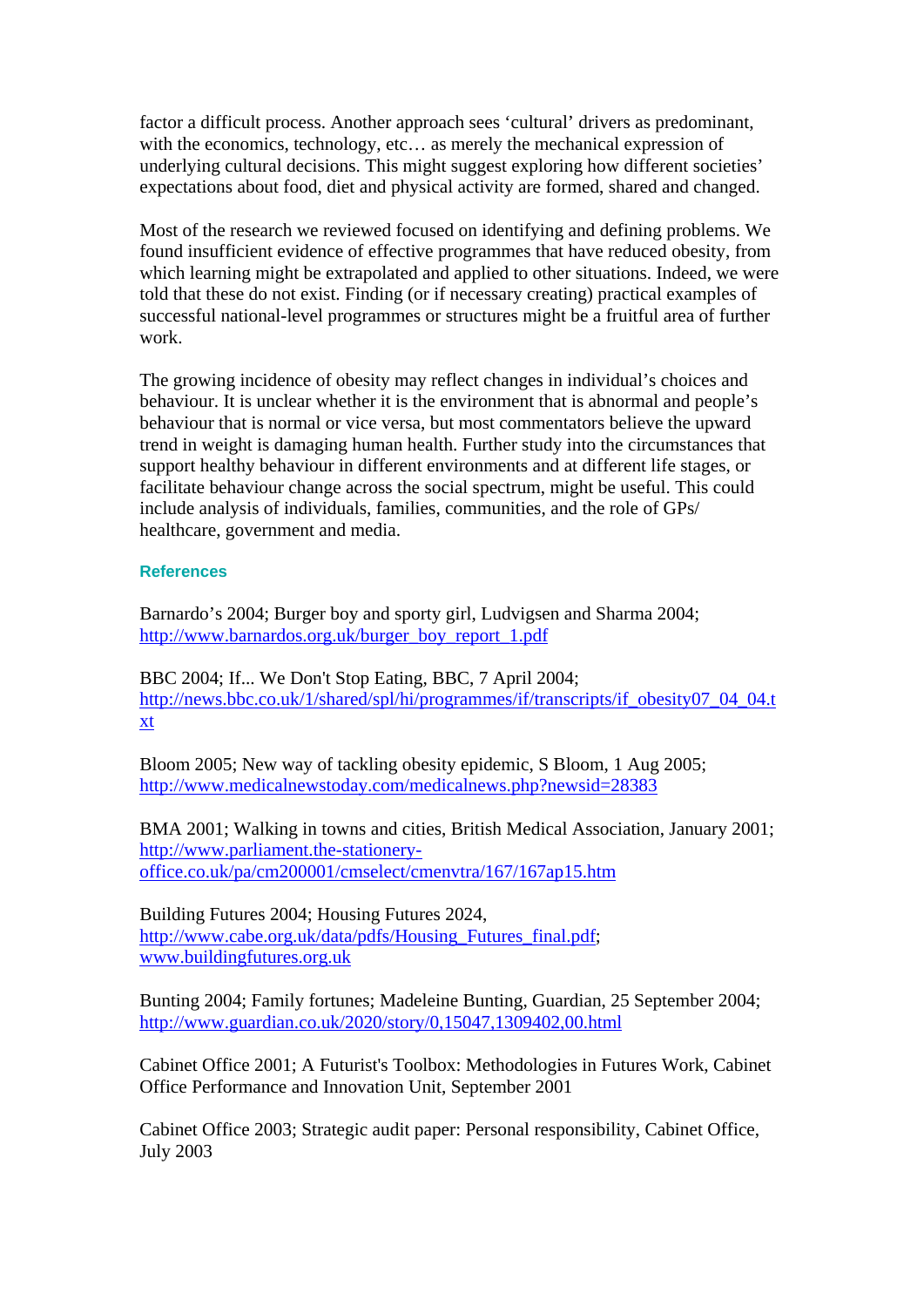Carter 2005; Future of the NHS; Yvonne Carter, Dean of the Warwick Medical School, [Yvonne.Carter@warwick.ac.uk](mailto:Yvonne.Carter@warwick.ac.uk); <http://www2.warwick.ac.uk/newsandevents/events/policybriefing/health/health.ppt>

Carvel 2005a; Hospitals to be allowed to advertise for patients; John Carvel, Guardian, 18 March 2005; <http://society.guardian.co.uk/nhsplan/story/0,7991,1440610,00.html>

Carvel 2005b, NHS cash crisis bars knee and hip replacements for obese, John Carvel, Guardian, 23 Nov 2005; <http://www.guardian.co.uk/frontpage/story/0,16518,1648760,00.html>

Chopra et al 2002; A global response to a global problem: the epidemic of overnutrition, Authors: M Chopra, S Galbraith, I Darnton-Hill, Bulletin of the WHO 2002, 80 (12); [http://www.who.int/bulletin/archives/80\(12\)952.pdf](http://www.who.int/bulletin/archives/80(12)952.pdf)

Church 2004; Why Our Food is So Dependent on Oil, Norman Church; <http://www.energybulletin.net/5045.html>

CIA 2004; Mapping the Global Future, Dec 2004; Report of the National Intelligence Council's 2020 Project, <http://www.foia.cia.gov/2020/2020.pdf>

Counterweight 2005; Slides available at [http://www.counterweight.org/,](http://www.counterweight.org/) quoting source as 'Int J Obes 2003'.

Cristol 2003; Predicting obesity; H Cristol, The Futurist magazine, Jan-Feb 2003

Curry and Kelnar 2004; Fat is a strategic issue, Andrew Curry and Rachel Kelnar, Henley Centre, October 2004

Curry and Kelnar 2005; Predictable surprises for the pharmaceuticals industry, Curry and Kelnar, Henley Centre Headlight Vision; [http://www.shapingtomorrow.com/nav](http://www.shapingtomorrow.com/nav-frameset.cfm?hl=%2Fcontent%2Fitems%2FPredictableSurprisesPharma%2Epdf)[frameset.cfm?hl=%2Fcontent%2Fitems%2FPredictableSurprisesPharma%2Epdf](http://www.shapingtomorrow.com/nav-frameset.cfm?hl=%2Fcontent%2Fitems%2FPredictableSurprisesPharma%2Epdf) 

Cutler, Glaeser and Shapiro 2003; Why Have Americans Become More Obese?, D Cutler, E Glaeser and J Shapiro 2003, Harvard University, January 2003; [http://post.economics.harvard.edu/faculty/dcutler/papers/Why\\_Have\\_Americans\\_Bec](http://post.economics.harvard.edu/faculty/dcutler/papers/Why_Have_Americans_Become_More_Obese.pd) [ome\\_More\\_Obese.pdf](http://post.economics.harvard.edu/faculty/dcutler/papers/Why_Have_Americans_Become_More_Obese.pd)

Dalmeny et al 2003; Broadcasting bad health, K Dalmeny, E Hanna, T Lobstein, July 2003, International Association of Consumer Food Organizations; [http://www.foodcomm.org.uk/Broadcasting\\_bad\\_health.pdf](http://www.foodcomm.org.uk/Broadcasting_bad_health.pdf) 

DCMS 2005; DCMS Scenarios, Anne Locke, Research Analyst, Strategy Unit of Department of Culture Media and Sport

Department of Health 2004a; Chapter 3, 2004 Spending Review Public Service Agreements 2005 – 2008; [http://www.hm](http://www.hm-treasury.gov.uk/media/70320/sr04_psa_ch3.pdf)[treasury.gov.uk/media/70320/sr04\\_psa\\_ch3.pdf](http://www.hm-treasury.gov.uk/media/70320/sr04_psa_ch3.pdf)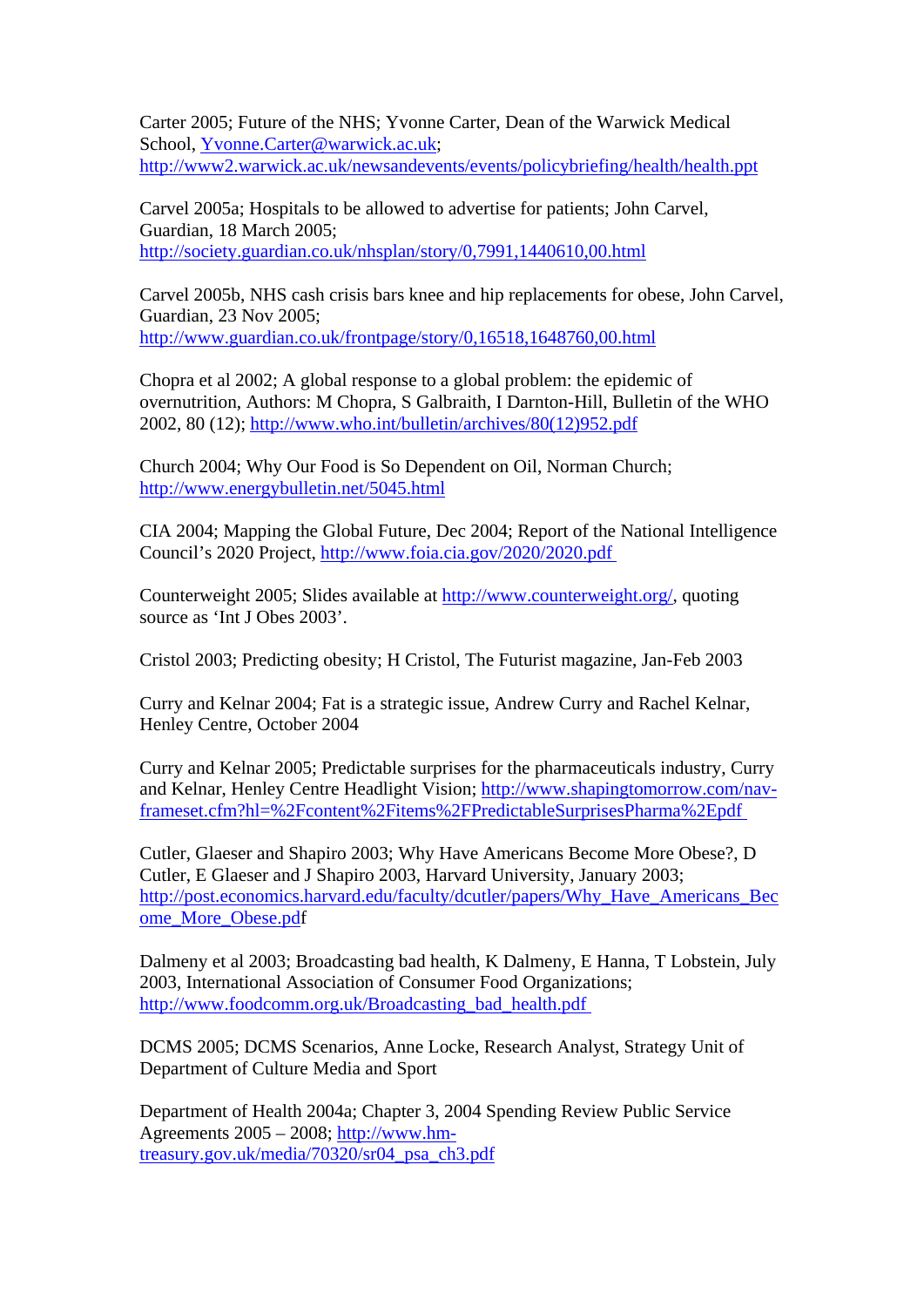Department of Health 2004b; Millions of children receiving free fruit and veg, 10 December 2004, Department of Health;

[http://www.dh.gov.uk/PublicationsAndStatistics/PressReleases/PressReleasesNotices/](http://www.dh.gov.uk/PublicationsAndStatistics/PressReleases/PressReleasesNotices/fs/en?CONTENT_ID=4098066&chk=zhwgn3) [fs/en?CONTENT\\_ID=4098066&chk=zhwgn3](http://www.dh.gov.uk/PublicationsAndStatistics/PressReleases/PressReleasesNotices/fs/en?CONTENT_ID=4098066&chk=zhwgn3)

Department for Transport 2003; Transport Statistics for Great Britain (2003 edition), Chapter 9, Table 9.1

[http://www.dft.gov.uk/stellent/groups/dft\\_transstats/documents/page/dft\\_transstats\\_02](http://www.dft.gov.uk/stellent/groups/dft_transstats/documents/page/dft_transstats_025225.pdf) [5225.pdf](http://www.dft.gov.uk/stellent/groups/dft_transstats/documents/page/dft_transstats_025225.pdf)

DH White Paper 2004; White Paper - Choosing Health: making healthier choices easier; Department of Health, November 2004

DKW Research 2004; Insurance: Weighing up the consequences of obesity, Dresdner Kleinwort Wasserstein Research, 21 June 2004; Richard Hewitt, [richard.hewitt@drkw.com](mailto:richard.hewitt@drkw.com)

Durodié 2005; The concept of risk, Bill Durodié, A Discussion Paper Commissioned by The Nuffield Trust for the UK Global Health Programme; Senior Research Fellow International Policy Institute King's College London

Dwelly 2003; 'Time to go home: Embracing the homeworking revolution' by Tim Dwelly and Yvonne Bennion, Work Foundation, April 2003, <http://www.timdwelly.com/portfolio/Time%20to%20go%20home.pdf>

ESRC 2005; Working in the 21st Century, Moynagh and Worsley, ESRC The Tomorrow Project; [www.leeds.ac.uk/esrcfutureofwork](http://www.leeds.ac.uk/esrcfutureofwork) 

Fletcher 2005; Portion size drives food intake, Anthony Fletcher; [http://www.foodnavigator](http://www.foodnavigator-usa.com/news/ng.asp?n=63399&m=2FSNO25&idP=18&c=aeskgxlwaguqntm)[usa.com/news/ng.asp?n=63399&m=2FSNO25&idP=18&c=aeskgxlwaguqntm](http://www.foodnavigator-usa.com/news/ng.asp?n=63399&m=2FSNO25&idP=18&c=aeskgxlwaguqntm)

Food Navigator 2005; Energy increases force Tate & Lyle price rise, Food Navigator magazine, October 2005; [www.foodnavigator.com/news/printnewsbis.asp?id=63597](http://www.foodnavigator.com/news/printnewsbis.asp?id=63597)

Foresight Institute, USA, 2004[;](http://www.foresight.org/UTF/Unbound_LBW/chapt_10.html) [http://www.foresight.org/UTF/Unbound\\_LBW/chapt\\_10.html](http://www.foresight.org/UTF/Unbound_LBW/chapt_10.html)

Freedland 2005; The onslaught, Jonathan Freedland, Guardian, 25 October 2005

FSA 2005; Survey shows concern about salt, fat and sugar, Food Standards Agency, 16 March 2005; <http://www.food.gov.uk/news/pressreleases/2005/mar/cas2005press>

Futurist 2005a; Demography: World Trends and Forecasts, The Futurist magazine, May-June 2005

Futurist 2005b; Editorial, The Futurist magazine, March / April 2005

Globalist 2004; Obesity – Big is Beautiful? The Globalist magazine, 27 Feb 2004; <http://www.theglobalist.com/DBWeb/StoryId.aspx?StoryId=3726>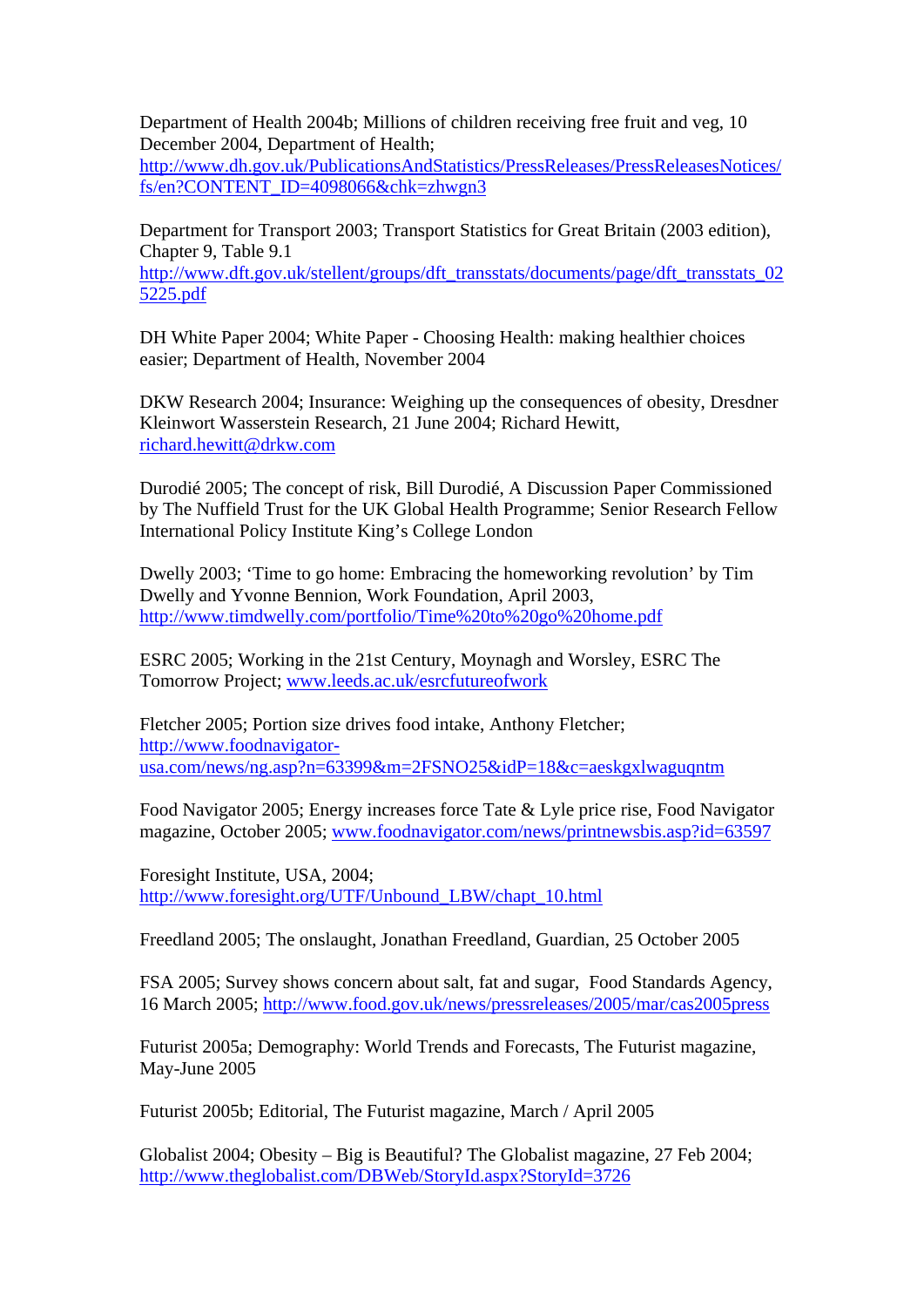Gunston 2005; Play Ball!, Robin Gunston, The Futurist magazine, Jan-Feb 2005, pp31-37

Hawkes 2005; Marketing Food to Children: the Global Regulatory Environment, Corinna Hawkes, WHO;<http://whqlibdoc.who.int/publications/2004/9241591579.pdf>

Heffler et al 2005; US Health Spending Projections For 2004–2014, February 2005, Authors: Stephen Heffler, Sheila Smith, Sean Keehan, Christine Borger, Kent Clemens and Christopher Truffer; <http://content.healthaffairs.org/cgi/content/full/hlthaff.w5.74/DC1>

Highways Agency 2004; Vision 2030: A portfolio of transport visions, Highways Agency, March 2003;<http://www.transportvisions.org.uk/documents/documents.htm>

Horizon Scanning Centre 2005; Futures research, Office of Science and Technology

House of Commons Health Committee 2003; Examination of expert witnesses: G Alberti, G Rayner, J Peto, H Lacey, J Wardle, T Barrett; [http://www.parliament.the](http://www.parliament.the-stationery-office.co.uk/pa/cm200304/cmselect/cmhealth/23/3062605.htm)[stationery-office.co.uk/pa/cm200304/cmselect/cmhealth/23/3062605.htm](http://www.parliament.the-stationery-office.co.uk/pa/cm200304/cmselect/cmhealth/23/3062605.htm)

House of Commons Health Committee 2004; Obesity, Third report of Session 2003- 04 Volume 1 Report; [http://www.parliament.the-stationery](http://www.parliament.the-stationery-office.co.uk/pa/cm200304/cmselect/cmhealth/23/2304.htm#a6)[office.co.uk/pa/cm200304/cmselect/cmhealth/23/2304.htm#a6](http://www.parliament.the-stationery-office.co.uk/pa/cm200304/cmselect/cmhealth/23/2304.htm#a6)

Inayatullah 2003; Dramatic transformations, Sohail Inayatullah, Tamkang University, Sunshine Coast University, Queensland University of Technology; [s.inayatullah@qut.edu.au](mailto:s.inayatullah@qut.edu.au); [http://www.metafuture.org/Articles/Dramatic\\_Transformations.htm](http://www.metafuture.org/Articles/Dramatic_Transformations.htm)

International Energy Agency 2003; Energy to 2050: Scenarios for a Sustainable Future; [http://www.iea.org/textbase/nppdf/free/2000/2050\\_2003.pdf](http://www.iea.org/textbase/nppdf/free/2000/2050_2003.pdf)

International Forum on Globalisation 2002; 'Alternatives to Economic Globalisation: A better world is possible'

IOTF 2003b; Waiting for a green light for health?, International Obesity Task Force; [www.iotf.org/media/euobesity2.pdf](http://www.iotf.org/media/euobesity2.pdf)

IOTF 2003a; Seeking bold solutions; International Obesity Task Force; <http://www.iotf.org/media/IOTFNov11briefing.pdf>

Jacobson, 2004; Obesity Prevention Can't Wait! Michael Jacobson; Center for Science in the Public Interest, Washington DC; [http://ceche.org/mol/Spring-](http://ceche.org/mol/Spring-04/inside.html)[04/inside.html](http://ceche.org/mol/Spring-04/inside.html)

Joffe and Mindell 2002; Health Impact Assessment; J Epidemiol. Community Health 2002; 56: 132-138

Joffe and Mindell 2004; A tentative step towards healthy public policy, M Joffe and J Mindell, J. Epidemiol. Community Health 2004; 58; 966-968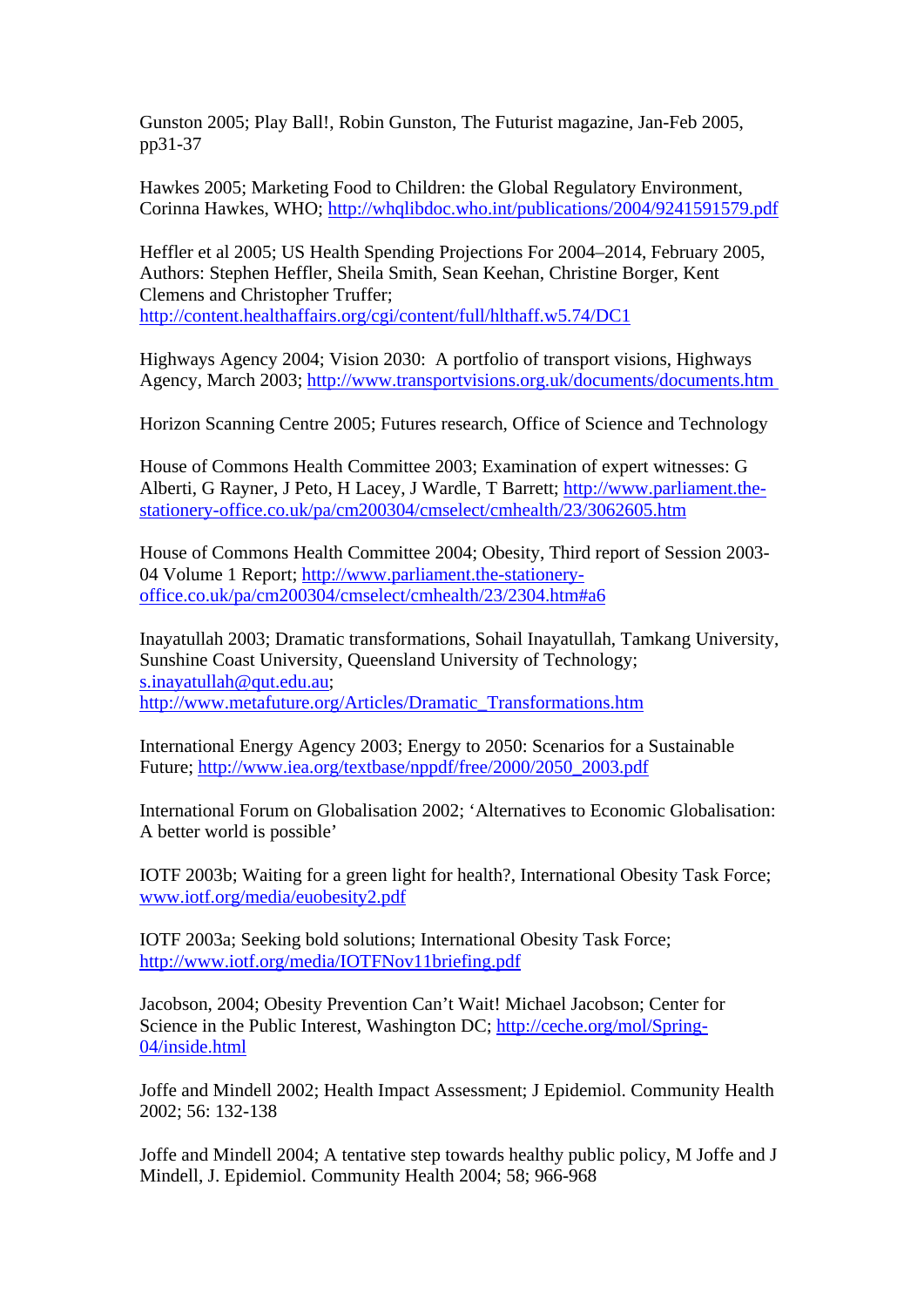Joffe and Mindell forthcoming; Complex causal processes, Michael Joffe, Imperial College London; Jennifer Mindell, University College London.

Joint Colleges 2004; The medical case for a slimmer nation, February 2004; Report of a working party of the Royal College of Physicians, Royal College of Paediatrics and Child Health and the Faculty of Public Health Medicine; [http://www.rcplondon.ac.uk/pubs/brochures/pub\\_print\\_SUP.htm](http://www.rcplondon.ac.uk/pubs/brochures/pub_print_SUP.htm)

JP Morgan 2003; Obesity: the big issue, JP Morgan, April 2003, Arnaud Langlois, [arnaud.langlois@jpmorgan.com](mailto:arnaud.langlois@jpmorgan.com)

Kummer 2005; Your Genomic Diet; Corby Kummer; August 2005; [http://www.shapingtomorrow.com/nav](http://www.shapingtomorrow.com/nav-frameset.cfm?hl=http%3A%2F%2Fwwwnl%2Etechnologyreview%2Ecom%2Ft%3Fctl%3DE55780%3A3B86FAC)[frameset.cfm?hl=http%3A%2F%2Fwwwnl%2Etechnologyreview%2Ecom%2Ft%3F](http://www.shapingtomorrow.com/nav-frameset.cfm?hl=http%3A%2F%2Fwwwnl%2Etechnologyreview%2Ecom%2Ft%3Fctl%3DE55780%3A3B86FAC) [ctl%3DE55780%3A3B86FAC](http://www.shapingtomorrow.com/nav-frameset.cfm?hl=http%3A%2F%2Fwwwnl%2Etechnologyreview%2Ecom%2Ft%3Fctl%3DE55780%3A3B86FAC)

Landon 2003; Consumer protection and democracy, Jane Landon, September 2003; Paper to European Parliament Green/EFA Group, Brussels from the Associate Director of National Heart Forum (UK)

Lang and Rayner 2005; Obesity: a growing issue for European policy? Tim Lang and Geof Rayner; City University, London; Journal of European Social Policy 0958-9287; Vol 15(4): 301–327;

Lashmar 2004; It's all for your own good, Paul Lashmar, Guardian, 25 September 2004;<http://www.guardian.co.uk/2020/story/0,15047,1309424,00.html>

Lister 2005; Fat's spreading as quarter of Britons now register obese on the size scale, Sam Lister, Health Correspondent, The Times, 17 December 2005.

Lobstein 1997; Balanced Diet?, Tim Lobstein, 1997; Interviewed on McDonalds being part of a balanced diet in [http://www.mcspotlight.org/people/interviews/lobstein\\_tim.html](http://www.mcspotlight.org/people/interviews/lobstein_tim.html)

Maio 2005; Tackling obesity – changing behaviour, Greg Maio, ESRC Seminar series: Mapping the policy landscape; [http://www.esrcsocietytoday.ac.uk/ESRCInfoCentre/Images/obesity\\_brochure\\_tcm6-](http://www.esrcsocietytoday.ac.uk/ESRCInfoCentre/Images/obesity_brochure_tcm6-5517.pdf) [5517.pdf](http://www.esrcsocietytoday.ac.uk/ESRCInfoCentre/Images/obesity_brochure_tcm6-5517.pdf)

Martens 2000; Food matters and the matter of food, T Marsden; Sociologia Ruralis vol 40, No 1 Jan 2000, pp 20-28

McCormick and Stone unpublished; The obesity explosion: causes, costs and consequences, Unpublished discussion paper, Barry McCormick and Ian Stone, Department of Health

Meikle 2003; Ban junk food from schools; J Meikle, Guardian, 22 October 2003; [www.guardian.co.uk/uk\\_news/story/0,3604,1067913,00.html](http://www.guardian.co.uk/uk_news/story/0,3604,1067913,00.html)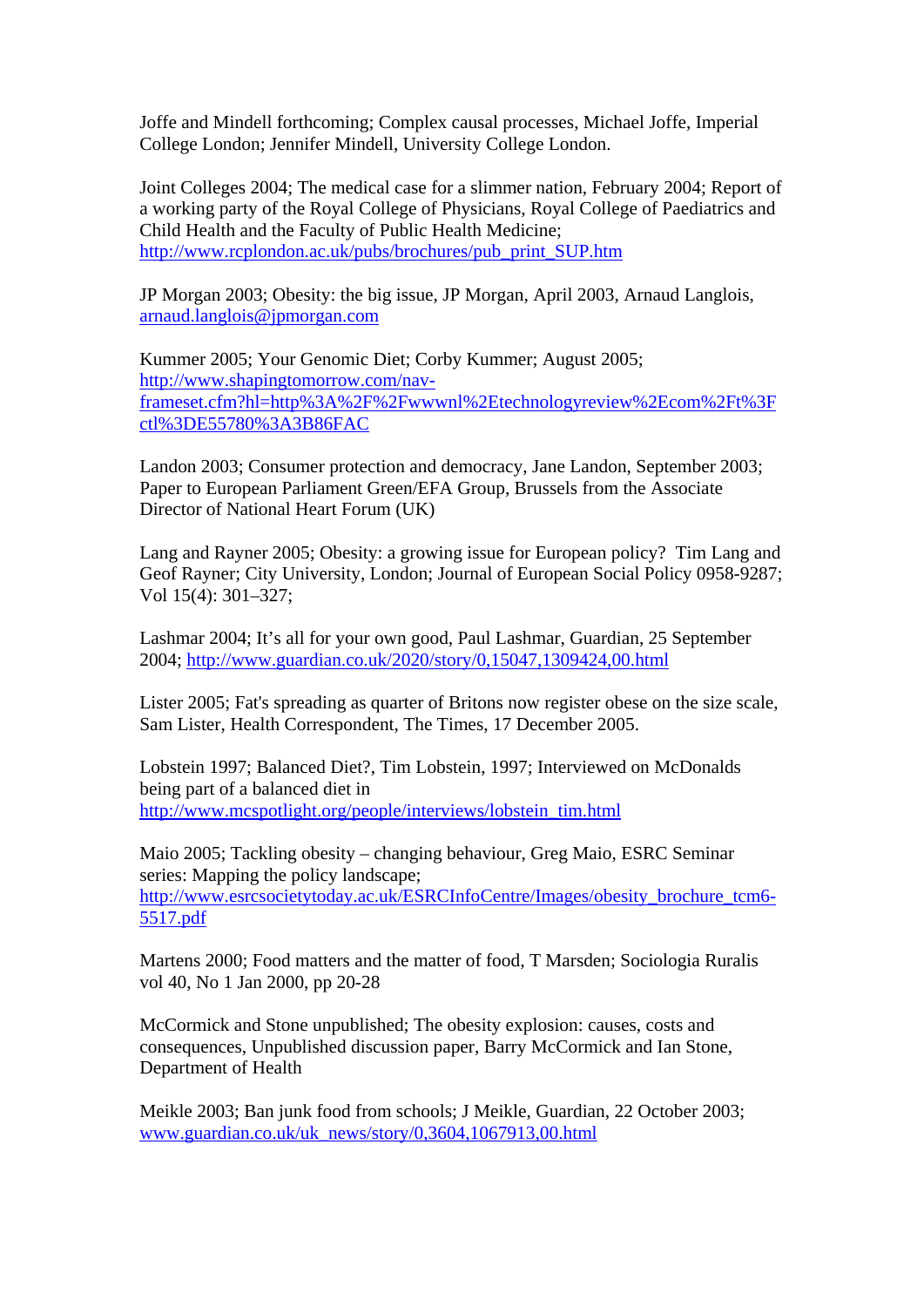Molitor 2003; Food and agriculture in the 21st Century, Graham Molitor, The Futurist magazine, Sept-Oct 2003

NAO 2001; Tackling Obesity in England: Report by the Comptroller and Auditor General, HC 220 Session 2000-2001: 15 February 2001, National Audit Office, [http://www.nao.org.uk/publications/nao\\_reports/00-01/0001220.pdf](http://www.nao.org.uk/publications/nao_reports/00-01/0001220.pdf)

National Statistics 2005a; National Statistics office; http://www.statistics.gov.uk/cci/nugget.asp?id=6

National Statistics 2005b; National Statistics office, Family Spending 2004/05; [http://www.statistics.gov.uk/downloads/theme\\_social/Family\\_Spending\\_2004-](http://www.statistics.gov.uk/downloads/theme_social/Family_Spending_2004-05/FS04-05.pdf) [05/FS04-05.pdf](http://www.statistics.gov.uk/downloads/theme_social/Family_Spending_2004-05/FS04-05.pdf)

Nestle and Jacobson 2000; Halting the Obesity Epidemic, Public Health Reports, Vol. 115, Jan/Feb 2000.

Omran 1971; The epidemiologic transition; Abdel Omran, 1971, Milbank Memorial Fund Quarterly, 29: 509–538.

OST Foresight 2004; Intelligent Infrastructure Systems, Trends and Drivers 2004; Foresight Unit, Office of Science and Technology; [www.foresight.gov.uk](http://www.foresight.gov.uk/index.html) 

OST Foresight 2005; Drugs Futures 2025? Foresight Unit, Office of Science and Technology, July 2005; [http://www.foresight.gov.uk/Brain\\_Science\\_Addiction\\_and\\_Drugs/Reports\\_and\\_Publ](http://www.foresight.gov.uk/Brain_Science_Addiction_and_Drugs/Reports_and_Publications/DrugsFutures2025/DTI-Horizonscan.pdf) [ications/DrugsFutures2025/DTI-Horizonscan.pdf](http://www.foresight.gov.uk/Brain_Science_Addiction_and_Drugs/Reports_and_Publications/DrugsFutures2025/DTI-Horizonscan.pdf)

Parloff 2003; Is Fat the Next Tobacco?, Roger Parloff, Fortune Magazine, 21 January 2003;<http://www.fortune.com/fortune/articles/0,15114,409670,00.html>

Pharmafutures 2004; Pharmaceutical Sector - A long term value outlook, December 2004; [www.pharmafutures.org](http://www.pharmafutures.org/) 

Philipson and Posner 1999; Long-Run Growth in Obesity, May 1999, The Law School of The University of Chicago; [http://papers.ssrn.com/paper.taf?abstract\\_id=167008](http://papers.ssrn.com/paper.taf?abstract_id=167008)

Popkin 2001; Nutrition Transition and Obesity in the Developing World, Barry Popkin, Department of Nutrition, University of North Carolina; <http://www.nutrition.org/cgi/content/full/131/3/871S>

Pushka 2005; The heart healer; interview with Pekka Pushka in New Scientist 12 Feb 2005;<http://www.newscientist.com/channel/opinion/mg18524861.700>

RAND 2004a; The shape of things to come, RAND Health Report; <http://www.rand.org/publications/RB/RB9043/>

RAND 2004b; Suburban sprawl, RAND Corporation; <http://www.rand.org/news/press.04/09.27.html>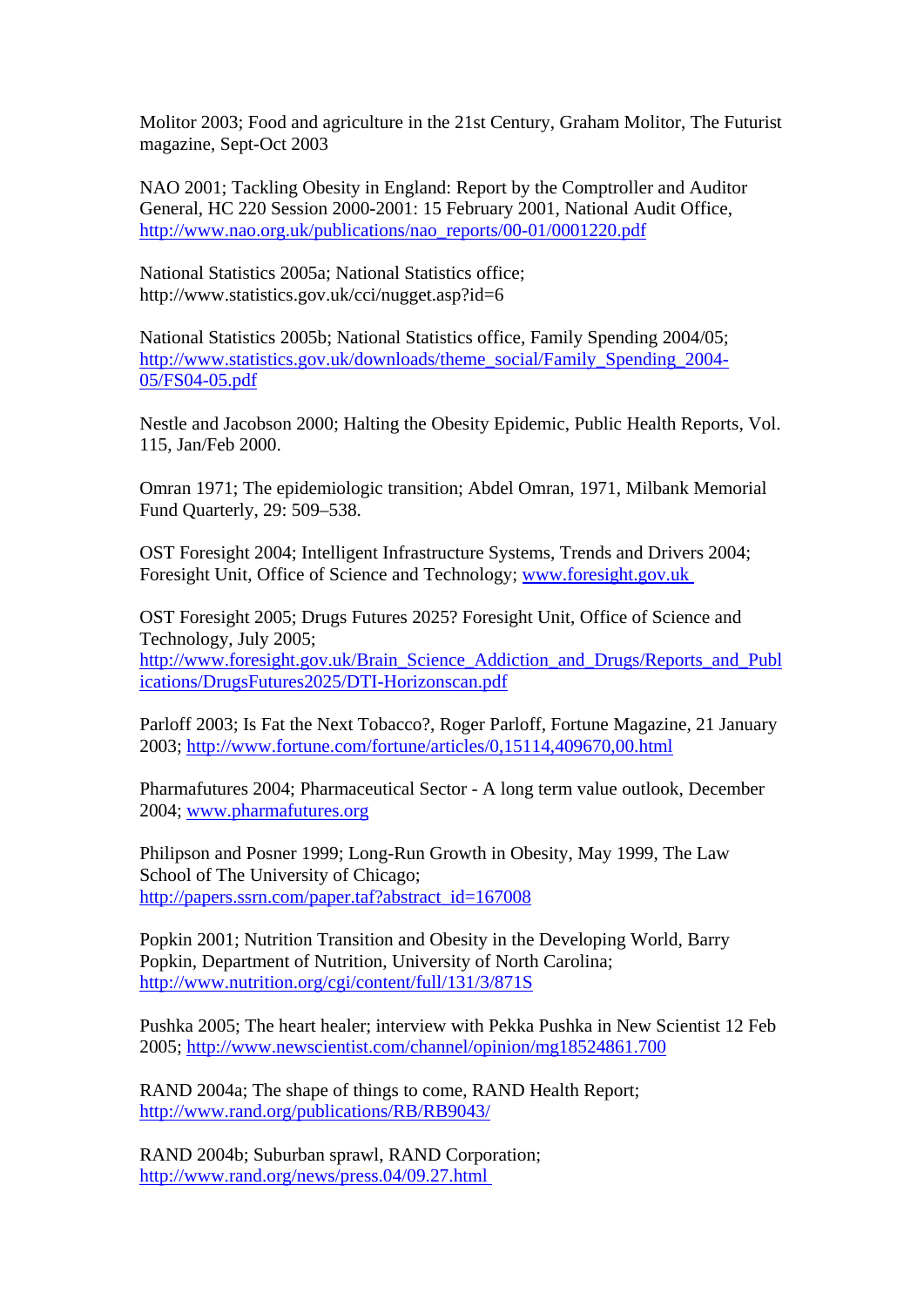Rayner et al Forthcoming; Trade liberalisation and the diet and nutrition transition; Authors: Geof Rayner (lead author, contact [mail@rayner.uk.com\)](mailto:mail@rayner.uk.com), Corinna Hawkes, International Food Policy Research Institute; Tim Lang, City University; and Walden Bello, University of the Philippines

RWE Thames Water 2003; Planet Water: Liquid thinking, practical solutions; March 2003; [http://www.rwethameswater.com/en\\_gb/Downloads/PDFs/PlanetWater2.pdf](http://www.rwethameswater.com/en_gb/Downloads/PDFs/PlanetWater2.pdf)

Sachs 2001;Macroeconomics and Health: Investing in Health for Economic Development; Report of the Commission on Macroeconomics and Health; Chaired by Jeffrey D. Sachs, 2001<http://www.cid.harvard.edu/cidcmh/CMHReport.pdf>

Schmidhuber 2005; The growing global obesity problem, Josef Schmidhuber, 21 April 2005

Siemering 2004; Cooking globally, eating whenever, Art Siemering, The Futurist magazine, May-June 2004

Steinbeck and Pietrobelli 2005; Pediatric obesity: looking into the future, Published online 14 January 2005

Stirling-Roberts 2005; Food and Drink Futures 2005 conference presentation; Ann Stirling-Roberts, Pira International

Sturm 2002; Roland Sturm Interview, Washington Post 2002; Abigail Trafford 19 March 2002; <http://discuss.washingtonpost.com/wp-srv/zforum/02/health0319.htm>

Sturm 2005; Childhood obesity, Roland Sturm, April 2005; Preventing Chronic Disease [serial online] April 2005; [http://www.cdc.gov/pcd/issues/2005/apr/04\\_0039.htm](http://www.cdc.gov/pcd/issues/2005/apr/04_0039.htm)

Swiss Re 2004; Too big to ignore: the impact of obesity on mortality trends; Ernest Eng, publications@swissre.com

Thomas 2005; Fattism is the last bastion of employee discrimination, Personnel Today, 25 October 2005, Daniel Thomas; [http://www.personneltoday.com/Articles/2005/10/25/32213/Fattism+is+the+last+bast](http://www.personneltoday.com/Articles/2005/10/25/32213/Fattism+is+the+last+bastion+of+employee+discrimination.htm) [ion+of+employee+discrimination.htm](http://www.personneltoday.com/Articles/2005/10/25/32213/Fattism+is+the+last+bastion+of+employee+discrimination.htm) 

Timmins 2005; Rising costs of healthcare, Nicholas Timmins, Financial Times, 9 Nov 2005

UN 2003; World Urbanization Prospects: 2003 Revision Population Database; Population Division of the Department of Economic and Social Affairs of the United Nations Secretariat;<http://esa.un.org/unup>, accessed 02 December 2005.

UBS 2005; Expanding Waistlines/ Contracting Multiples? UBS Investment Research, 3 March 2005 David Palmer, [david-s.palmer@ubs.com](mailto:david-s.palmer@ubs.com)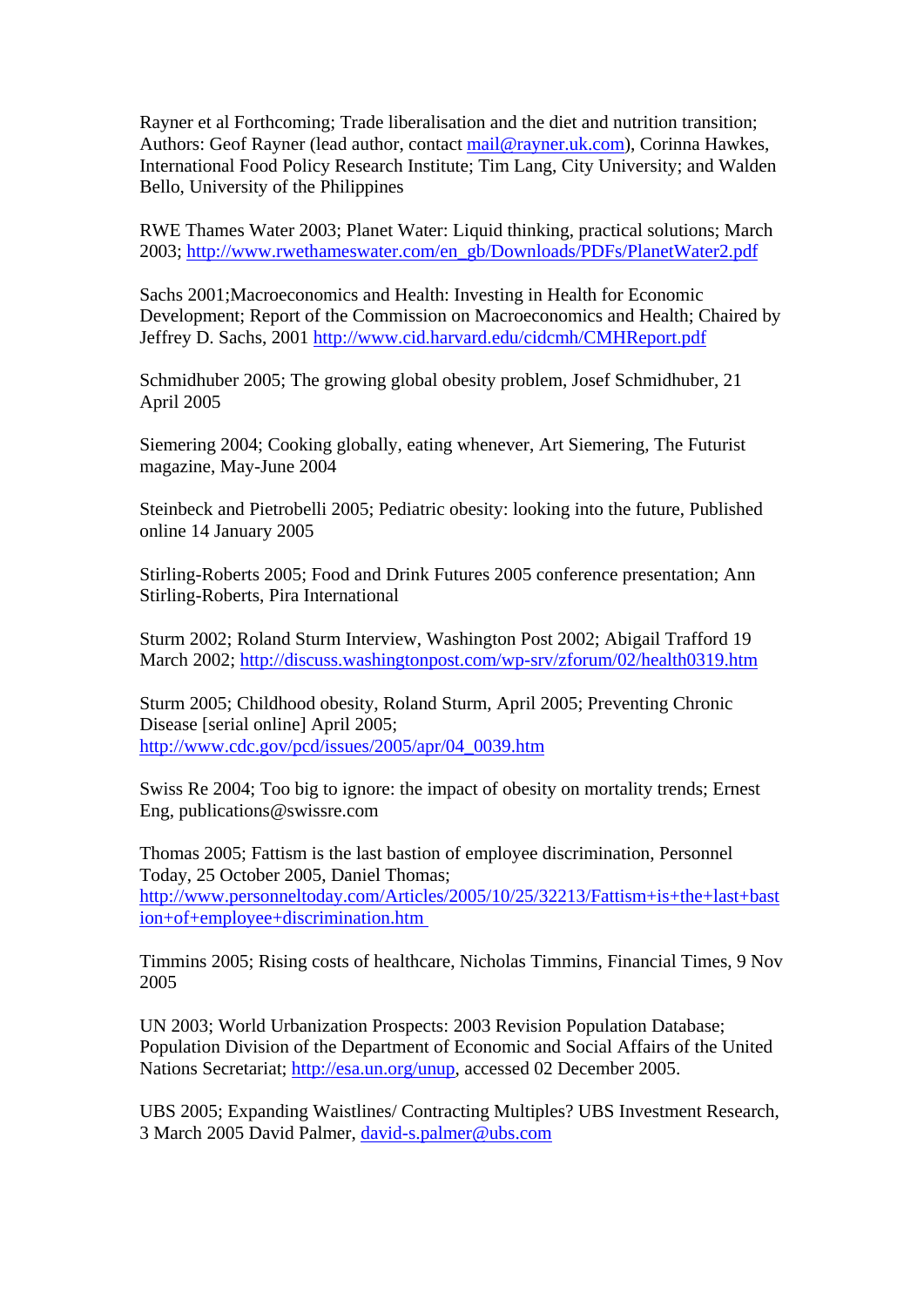US Food and Nutrition Board 2005; Preventing Childhood Obesity: Health in the Balance;<http://www.nap.edu/books/0309091969/html>

Walsh 2004; Singapore Shapes Up, Bryan Walsh, Time Asia, 1 November 2004; [http://www.time.com/time/asia/covers/501041108/obesity\\_singapore.html](http://www.time.com/time/asia/covers/501041108/obesity_singapore.html)

Wanless 2004; Securing good health for the whole population – Final report, Derek Wanless, February 2004, Department of Health; [http://www.hm](http://www.hm-treasury.gov.uk/consultations_and_legislation/wanless/consult_wanless04_final.cfm)[treasury.gov.uk/consultations\\_and\\_legislation/wanless/consult\\_wanless04\\_final.cfm](http://www.hm-treasury.gov.uk/consultations_and_legislation/wanless/consult_wanless04_final.cfm)

Welsh Assembly 2004; Carwyn Jones AM, February 2004; [http://www.wales.gov.uk/organicabinet/content/CabMeetings/papers/cab\(03-](http://www.wales.gov.uk/organicabinet/content/CabMeetings/papers/cab(03-04)70.pdf) [04\)70.pdf](http://www.wales.gov.uk/organicabinet/content/CabMeetings/papers/cab(03-04)70.pdf)

Wenstromm 2005; Food and Drink Futures 2005 conference presentation; Peter Wenstromm, Healthfocus Europe

WHO 2002; Genomics and World Health, Report of the Advisory Committee on Health Research - Summary

WHO 2003; Factsheet: Obesity and overweight; [http://www.who.int/hpr/NPH/docs/gs\\_obesity.pdf](http://www.who.int/hpr/NPH/docs/gs_obesity.pdf)

WHO 2005a; Preventing Chronic diseases: A vital investment

WHO 2005b; WHO 'obesity and overweight' website, 2005; <http://www.who.int/dietphysicalactivity/publications/facts/obesity/en/>

World Bank 2001; Livestock development: implications for rural poverty, the environment, and global food security; C de Haan, TS van Veen, B Brandenburg, J Gauthier, F Le Gall, R Mearns, M Siméon, The World Bank, Washington DC, 2001; [http://www](http://www-wds.worldbank.org/servlet/WDS_IBank_Servlet?pcont=details&eid=000094946_01112104010387)[wds.worldbank.org/servlet/WDS\\_IBank\\_Servlet?pcont=details&eid=000094946\\_011](http://www-wds.worldbank.org/servlet/WDS_IBank_Servlet?pcont=details&eid=000094946_01112104010387)

[12104010387](http://www-wds.worldbank.org/servlet/WDS_IBank_Servlet?pcont=details&eid=000094946_01112104010387) 

Woods 2005; Women take lead, Richard Woods, Sunday Times, 30 October 2005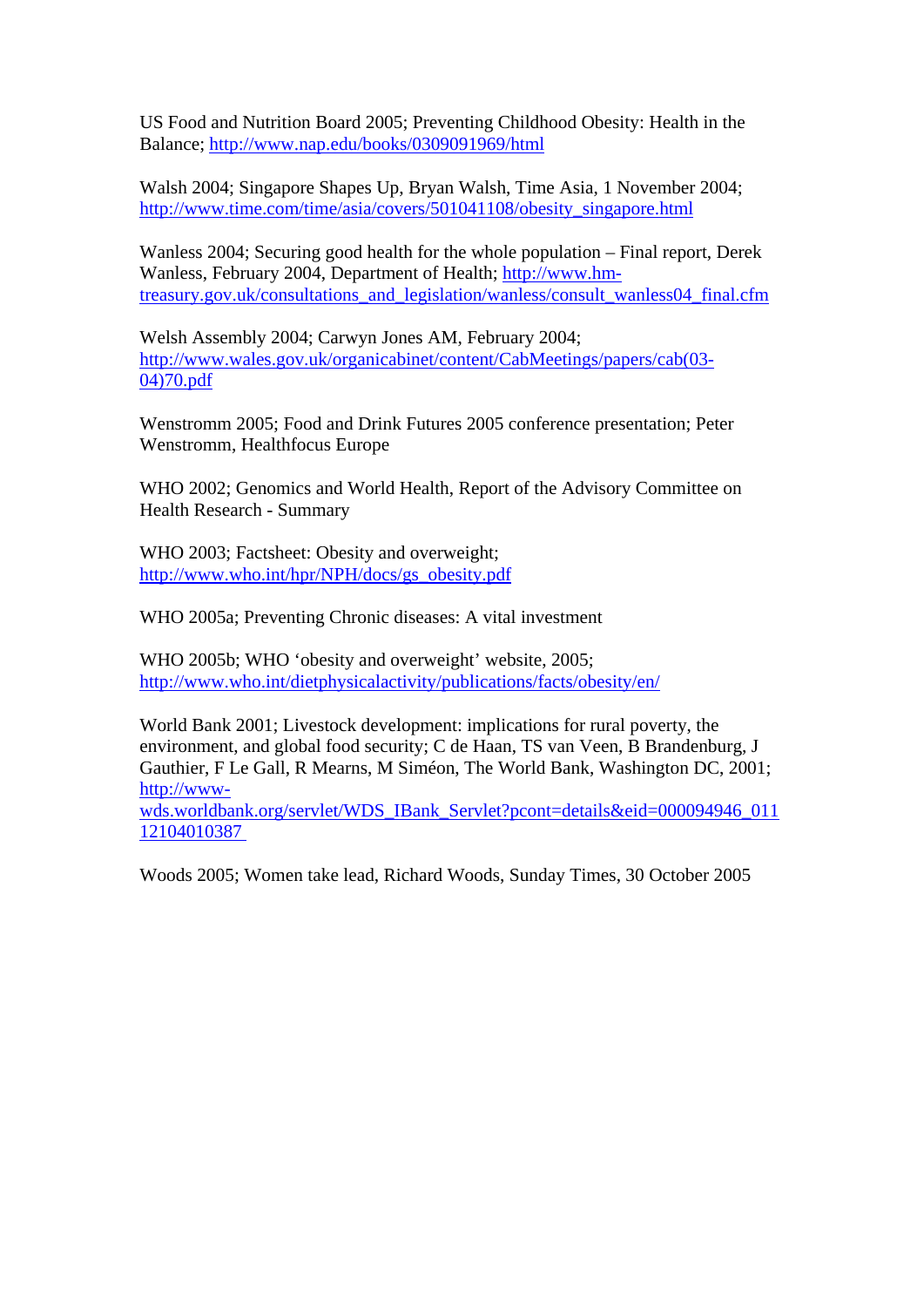# **Appendices**

#### Appendix 1: Henley Centre scenarios

#### Source: Curry and Kelnar 2004

![](_page_40_Figure_3.jpeg)

**Slow fix** 

Appendix 2: Health-centred political structure

National or European institutions, working with existing public and provate bodies, could help review policy, experience and evidence from interventions, and help generate policies which are more appropriate to the challenges of the 21st century. Table below taken from *Obesity: a growing issue for European policy?*, Lang and Rayner 2005.